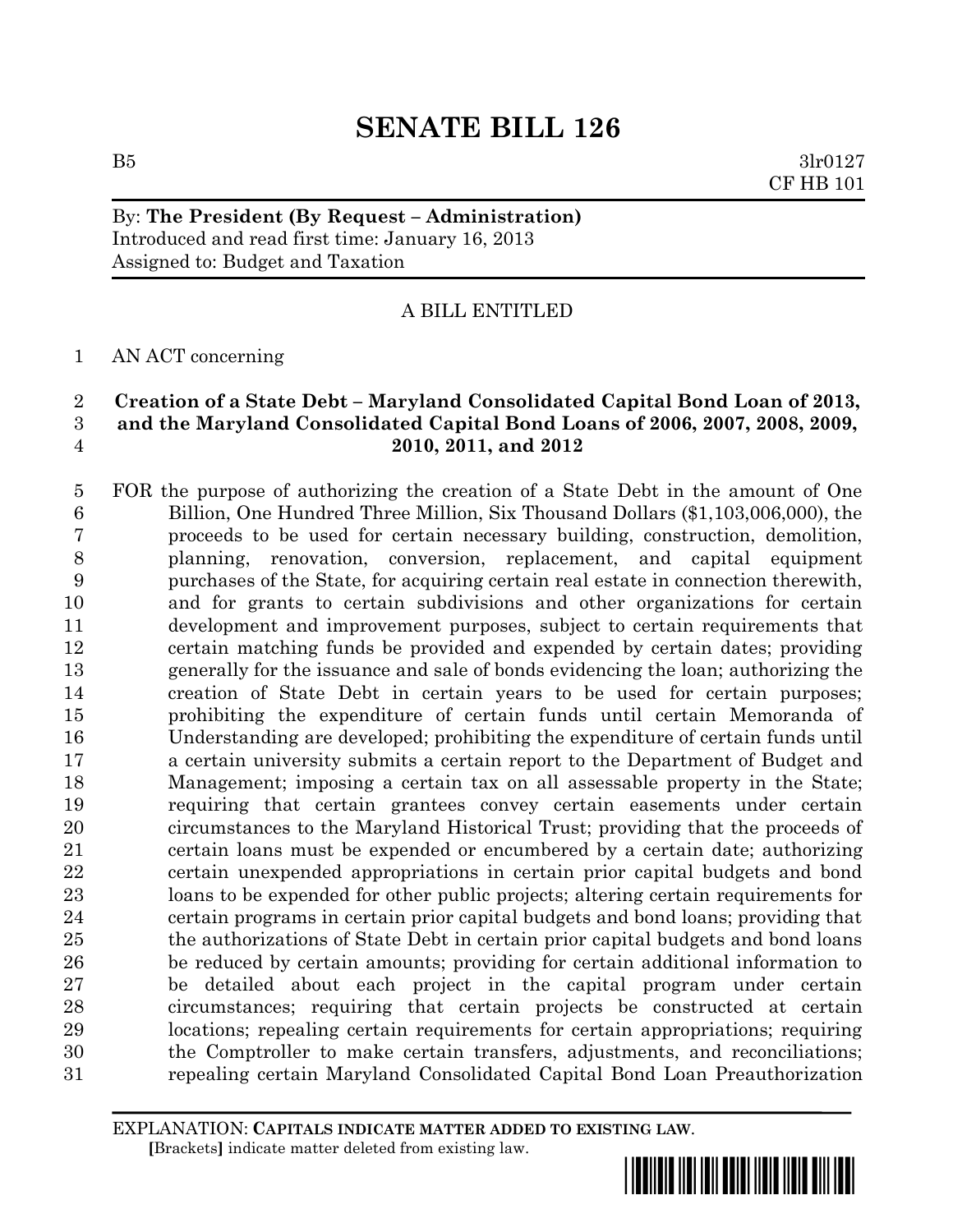| $\mathbf 1$<br>$\overline{2}$ | acts; providing for a delayed effective date for certain provisions of this Act; and<br>generally relating to the financing of certain capital projects. |
|-------------------------------|----------------------------------------------------------------------------------------------------------------------------------------------------------|
|                               |                                                                                                                                                          |
| 3                             | BY repealing and reenacting, with amendments,                                                                                                            |
| 4<br>5                        | Chapter 46 of the Acts of the General Assembly of 2006<br>Section 1(3) Item $RB27(C)$                                                                    |
|                               |                                                                                                                                                          |
| 6                             | BY repealing and reenacting, with amendments,                                                                                                            |
| 7                             | Chapter 46 of the Acts of the General Assembly of 2006, as amended by Chapter                                                                            |
| 8                             | 488 of the Acts of the General Assembly of 2007, Chapter 485 of the Acts                                                                                 |
| 9                             | of the General Assembly of 2009, and Chapter 444 of the Acts of the                                                                                      |
| 10                            | General Assembly of 2012                                                                                                                                 |
| 11                            | Section $1(1)$                                                                                                                                           |
| 12                            | BY repealing and reenacting, with amendments,                                                                                                            |
| 13                            | Chapter 488 of the Acts of the General Assembly of 2007                                                                                                  |
| 14                            | Section $1(3)$ Item DE02.01(D)                                                                                                                           |
|                               |                                                                                                                                                          |
| 15                            | BY repealing and reenacting, with amendments,                                                                                                            |
| 16                            | Chapter 488 of the Acts of the General Assembly of 2007, as amended by                                                                                   |
| 17                            | Chapter 336 of the Acts of the General Assembly of 2008                                                                                                  |
| 18                            | Section $1(3)$ Item $VD01(A)$                                                                                                                            |
| 19                            | BY repealing and reenacting, with amendments,                                                                                                            |
| 20                            | Chapter 488 of the Acts of the General Assembly of 2007, as amended by                                                                                   |
| 21                            | Chapter 336 of the Acts of the General Assembly of 2008, Chapter 485 of                                                                                  |
| 22                            | the Acts of the General Assembly of 2009, Chapter 483 of the Acts of the                                                                                 |
| 23                            | General Assembly of 2010, Chapter 396 of the Acts of the General                                                                                         |
| 24                            | Assembly of 2011, and Chapter 444 of the Acts of the General Assembly                                                                                    |
| $25\,$                        | of 2012                                                                                                                                                  |
| 26                            | Section $1(1)$                                                                                                                                           |
| $27\,$                        | BY repealing and reenacting, with amendments,                                                                                                            |
| 28                            | Chapter 336 of the Acts of the General Assembly of 2008                                                                                                  |
| 29                            | Section 1(3) Item $QBO8(A)$ , $QPO0(A)$ , and $ZAO0(R)$                                                                                                  |
|                               |                                                                                                                                                          |
| 30                            | BY repealing and reenacting, with amendments,                                                                                                            |
| $31\,$                        | Chapter 336 of the Acts of the General Assembly of 2008, as amended by                                                                                   |
| $32\,$                        | Chapter 485 of the Acts of the General Assembly of 2009                                                                                                  |
| 33                            | Section $1(3)$ Item $KAO5(B)$                                                                                                                            |
| 34                            | BY repealing and reenacting, with amendments,                                                                                                            |
| $35\,$                        | Chapter 336 of the Acts of the General Assembly of 2008, as amended by                                                                                   |
| 36                            | Chapter 396 of the Acts of the General Assembly of 2011                                                                                                  |
| 37                            | Section $1(3)$ Item MF05(A)                                                                                                                              |
|                               |                                                                                                                                                          |

BY repealing and reenacting, with amendments,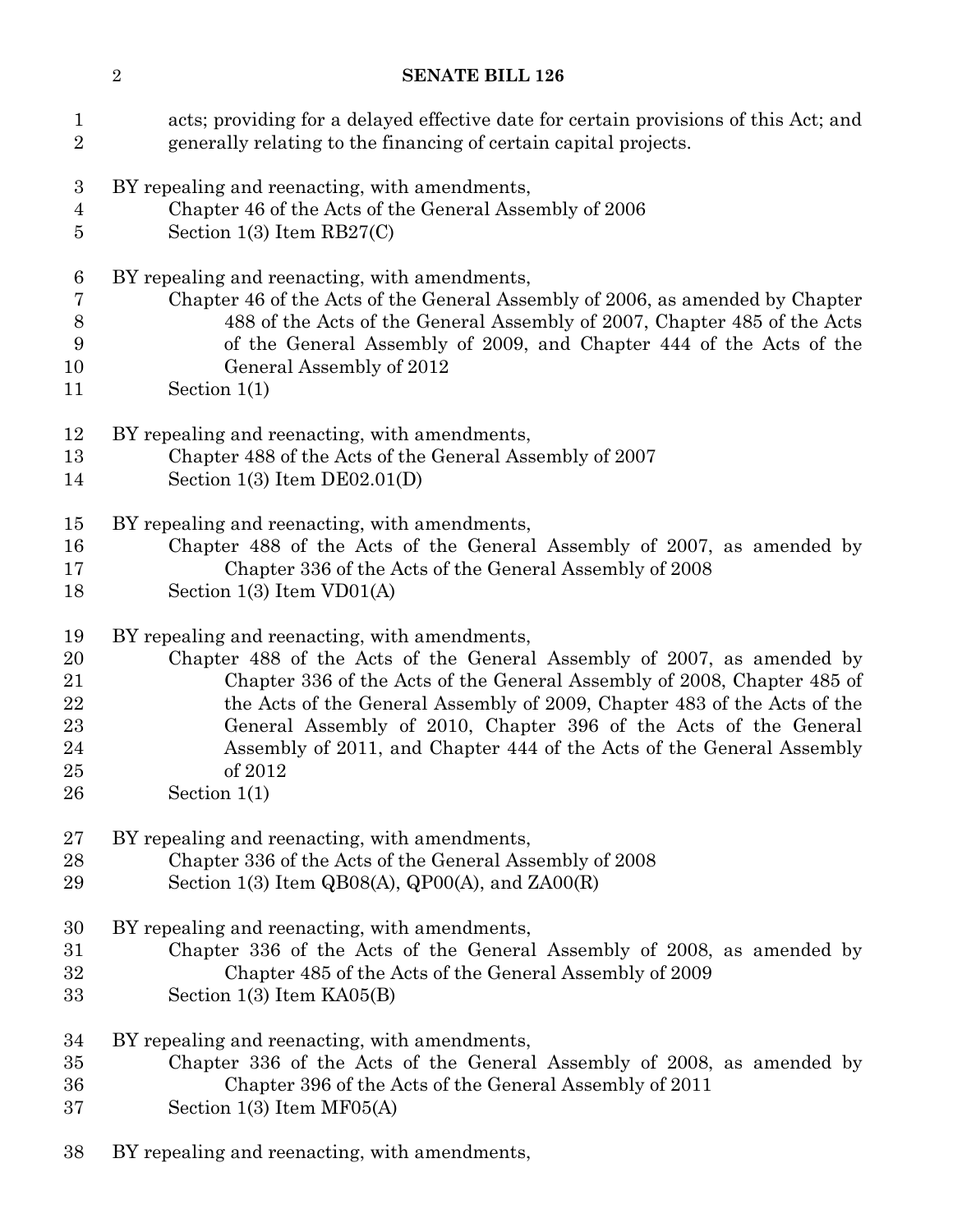| $\mathbf{1}$    | Chapter 336 of the Acts of the General Assembly of 2008, as amended by    |
|-----------------|---------------------------------------------------------------------------|
| $\overline{2}$  | Chapter 444 of the Acts of the General Assembly of 2012                   |
| 3               | Section $1(3)$ Item $DE02.01(H)$                                          |
| $\overline{4}$  | BY repealing and reenacting, with amendments,                             |
| $\overline{5}$  | Chapter 336 of the Acts of the General Assembly of 2008, as amended by    |
| $6\phantom{.}6$ | Chapter 485 of the Acts of the General Assembly of 2009, Chapter 483 of   |
| 7               | the Acts of the General Assembly of 2010, Chapter 396 of the Acts of the  |
| $8\,$           | General Assembly of 2011, and Chapter 444 of the Acts of the General      |
| 9               | Assembly of 2012                                                          |
| 10              | Section $1(1)$                                                            |
| 11              | BY repealing and reenacting, with amendments,                             |
| 12              | Chapter 485 of the Acts of the General Assembly of 2009                   |
| 13              | Section 1(3) Item DE02.01(E), KA05(C), MF05(A), QG00(A), QP00(A) and (B), |
| 14              | and $ZAOO(V)$                                                             |
| 15              | BY repealing and reenacting, with amendments,                             |
| 16              | Chapter 485 of the Acts of the General Assembly of 2009, as amended by    |
| 17              | Chapter 483 of the Acts of the General Assembly of 2010                   |
| 18              | Section $1(3)$ Item DH01(A)                                               |
| 19              | BY repealing and reenacting, with amendments,                             |
| 20              | Chapter 485 of the Acts of the General Assembly of 2009, as amended by    |
| 21              | Chapter 483 of the Acts of the General Assembly of 2010 and Chapter 444   |
| 22              | of the Acts of the General Assembly of 2012                               |
| 23              | Section $1(3)$ Item $RE01(B)$                                             |
| 24              | BY repealing and reenacting, with amendments,                             |
| 25              | Chapter 485 of the Acts of the General Assembly of 2009, as amended by    |
| 26              | Chapter 396 of the Acts of the General Assembly of 2011 and Chapter 444   |
| 27              | of the Acts of the General Assembly of 2012                               |
| 28              | Section $1(3)$ Item $QB08.01(A)$                                          |
| 29              | BY repealing and reenacting, with amendments,                             |
| 30              | Chapter 485 of the Acts of the General Assembly of 2009, as amended by    |
| 31              | Chapter 444 of the Acts of the General Assembly of 2012                   |
| 32              | Section $1(3)$ Item $RE01(C)$                                             |
| 33              | BY repealing and reenacting, with amendments,                             |
| 34              | Chapter 485 of the Acts of the General Assembly of 2009, as amended by    |
| $35\,$          | Chapter 483 of the Acts of the General Assembly of 2010, Chapter 396 of   |
| 36              | the Acts of the General Assembly of 2011, and Chapter 444 of the Acts of  |
| 37              | the General Assembly 2012                                                 |
| 38              | Section $1(1)$                                                            |

BY repealing and reenacting, with amendments,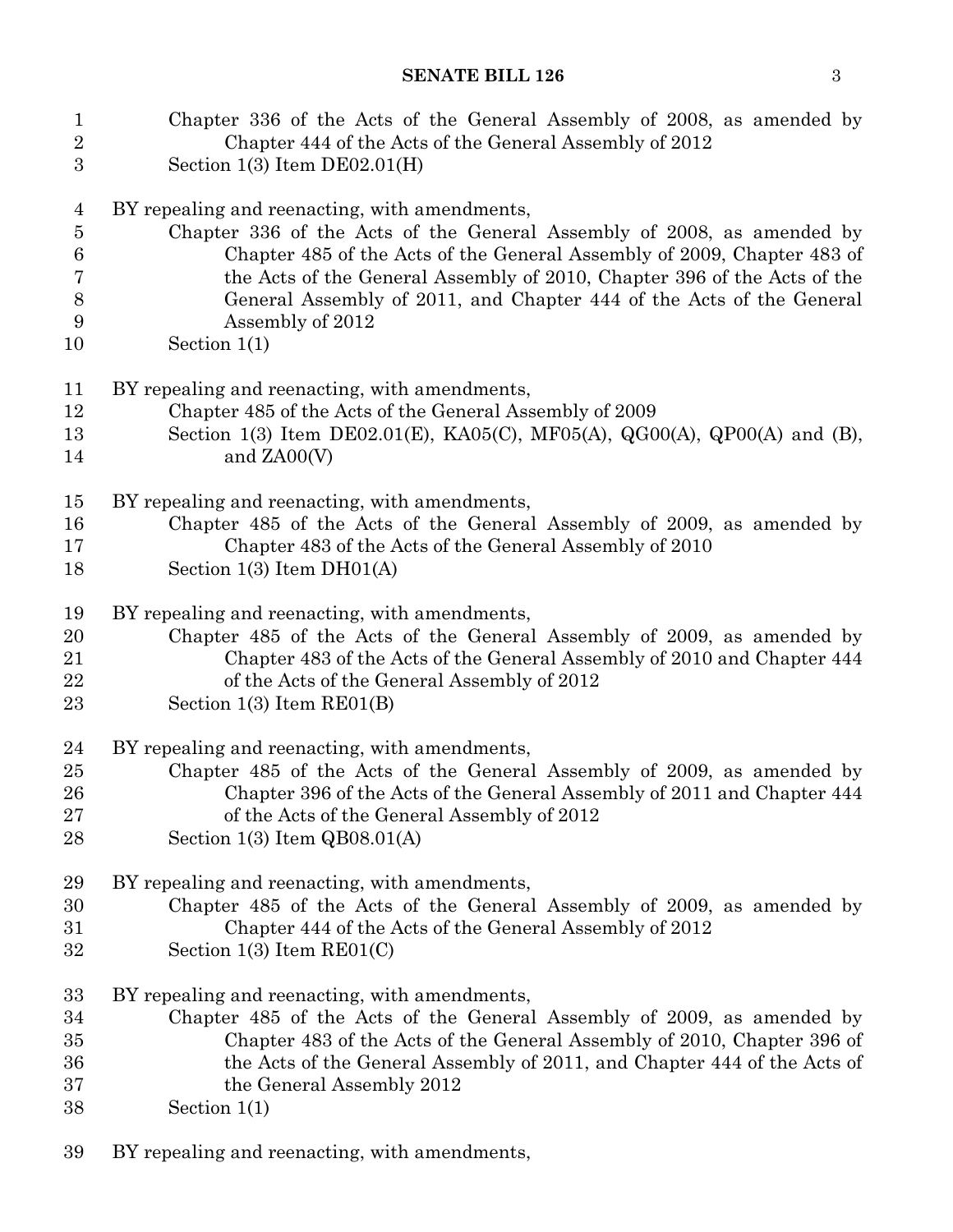| $\mathbf{1}$                               | Chapter 483 of the Acts of the General Assembly of 2010, as amended by                                                                                                                                                                                                                                                                                                                                                                                                                                                                                                                          |
|--------------------------------------------|-------------------------------------------------------------------------------------------------------------------------------------------------------------------------------------------------------------------------------------------------------------------------------------------------------------------------------------------------------------------------------------------------------------------------------------------------------------------------------------------------------------------------------------------------------------------------------------------------|
| $\overline{2}$                             | Chapter 396 of the Acts of the General Assembly of 2011 and Chapter 444                                                                                                                                                                                                                                                                                                                                                                                                                                                                                                                         |
| 3                                          | of the Acts of the General Assembly of 2012                                                                                                                                                                                                                                                                                                                                                                                                                                                                                                                                                     |
| $\overline{4}$                             | Section $1(3)$ Item $QPOO(A)$                                                                                                                                                                                                                                                                                                                                                                                                                                                                                                                                                                   |
| $\overline{5}$                             | BY repealing and reenacting, with amendments,                                                                                                                                                                                                                                                                                                                                                                                                                                                                                                                                                   |
| $6\phantom{.}6$                            | Chapter 483 of the Acts of the General Assembly of 2010, as amended by                                                                                                                                                                                                                                                                                                                                                                                                                                                                                                                          |
| 7                                          | Chapter 444 of the Acts of the General Assembly of 2012                                                                                                                                                                                                                                                                                                                                                                                                                                                                                                                                         |
| $8\,$                                      | Section $1(3)$ Item $VE01(A)$                                                                                                                                                                                                                                                                                                                                                                                                                                                                                                                                                                   |
| 9                                          | BY repealing and reenacting, with amendments,                                                                                                                                                                                                                                                                                                                                                                                                                                                                                                                                                   |
| 10                                         | Chapter 483 of the Acts of the General Assembly of 2010, as amended by                                                                                                                                                                                                                                                                                                                                                                                                                                                                                                                          |
| 11                                         | Chapter 396 of the Acts of the General Assembly of 2011 and Chapter 444                                                                                                                                                                                                                                                                                                                                                                                                                                                                                                                         |
| 12                                         | of the Acts of the General Assembly of 2012                                                                                                                                                                                                                                                                                                                                                                                                                                                                                                                                                     |
| 13                                         | Section $1(1)$                                                                                                                                                                                                                                                                                                                                                                                                                                                                                                                                                                                  |
| 14                                         | BY repealing and reenacting, with amendments,                                                                                                                                                                                                                                                                                                                                                                                                                                                                                                                                                   |
| 15                                         | Chapter 396 of the Acts of the General Assembly of 2011                                                                                                                                                                                                                                                                                                                                                                                                                                                                                                                                         |
| 16                                         | Section $1(3)$ Item RB29(A)                                                                                                                                                                                                                                                                                                                                                                                                                                                                                                                                                                     |
| 17                                         | BY repealing and reenacting, with amendments,                                                                                                                                                                                                                                                                                                                                                                                                                                                                                                                                                   |
| 18                                         | Chapter 396 of the Acts of the General Assembly of 2011, as amended by                                                                                                                                                                                                                                                                                                                                                                                                                                                                                                                          |
| 19                                         | Chapter 444 of the Acts of the General Assembly of 2012                                                                                                                                                                                                                                                                                                                                                                                                                                                                                                                                         |
| 20                                         | Section $1(1)$                                                                                                                                                                                                                                                                                                                                                                                                                                                                                                                                                                                  |
| 21                                         | BY repealing and reenacting, with amendments,                                                                                                                                                                                                                                                                                                                                                                                                                                                                                                                                                   |
| 22                                         | Chapter 444 of the Acts of the General Assembly of 2012                                                                                                                                                                                                                                                                                                                                                                                                                                                                                                                                         |
| 23                                         | Section 1(3) Item RB34(A), VE01(A), and ZA00(C) and $(P)$                                                                                                                                                                                                                                                                                                                                                                                                                                                                                                                                       |
| 24                                         | BY repealing                                                                                                                                                                                                                                                                                                                                                                                                                                                                                                                                                                                    |
| $25\,$                                     | Chapter 444 of the Acts of the General Assembly of 2012                                                                                                                                                                                                                                                                                                                                                                                                                                                                                                                                         |
| 26                                         | Section 12, 13, and 14                                                                                                                                                                                                                                                                                                                                                                                                                                                                                                                                                                          |
| $\sqrt{27}$<br>28                          | <b>SECTION</b><br>ENACTED BY THE GENERAL ASSEMBLY OF<br>BE<br>IT<br>1.<br>MARYLAND, That:                                                                                                                                                                                                                                                                                                                                                                                                                                                                                                       |
| 29<br>30<br>31<br>32<br>$33\,$<br>34<br>35 | The Board of Public Works may borrow money and incur indebtedness on<br>(1)<br>behalf of the State of Maryland through a State loan to be known as the Maryland<br>Consolidated Capital Bond Loan of 2013 in the total principal amount of<br>$$1,103,006,000$ . This loan shall be evidenced by the issuance, sale, and delivery of<br>State general obligation bonds authorized by a resolution of the Board of Public Works<br>and issued, sold, and delivered in accordance with $\S$ 8-117 through 8-124 of the State<br>Finance and Procurement Article and Article 31, § 22 of the Code. |
| 36<br>37                                   | The bonds to evidence this loan or installments of this loan may be sold<br>(2)<br>as a single issue of bonds under $\S 8-122$ of the State Finance and Procurement Article.                                                                                                                                                                                                                                                                                                                                                                                                                    |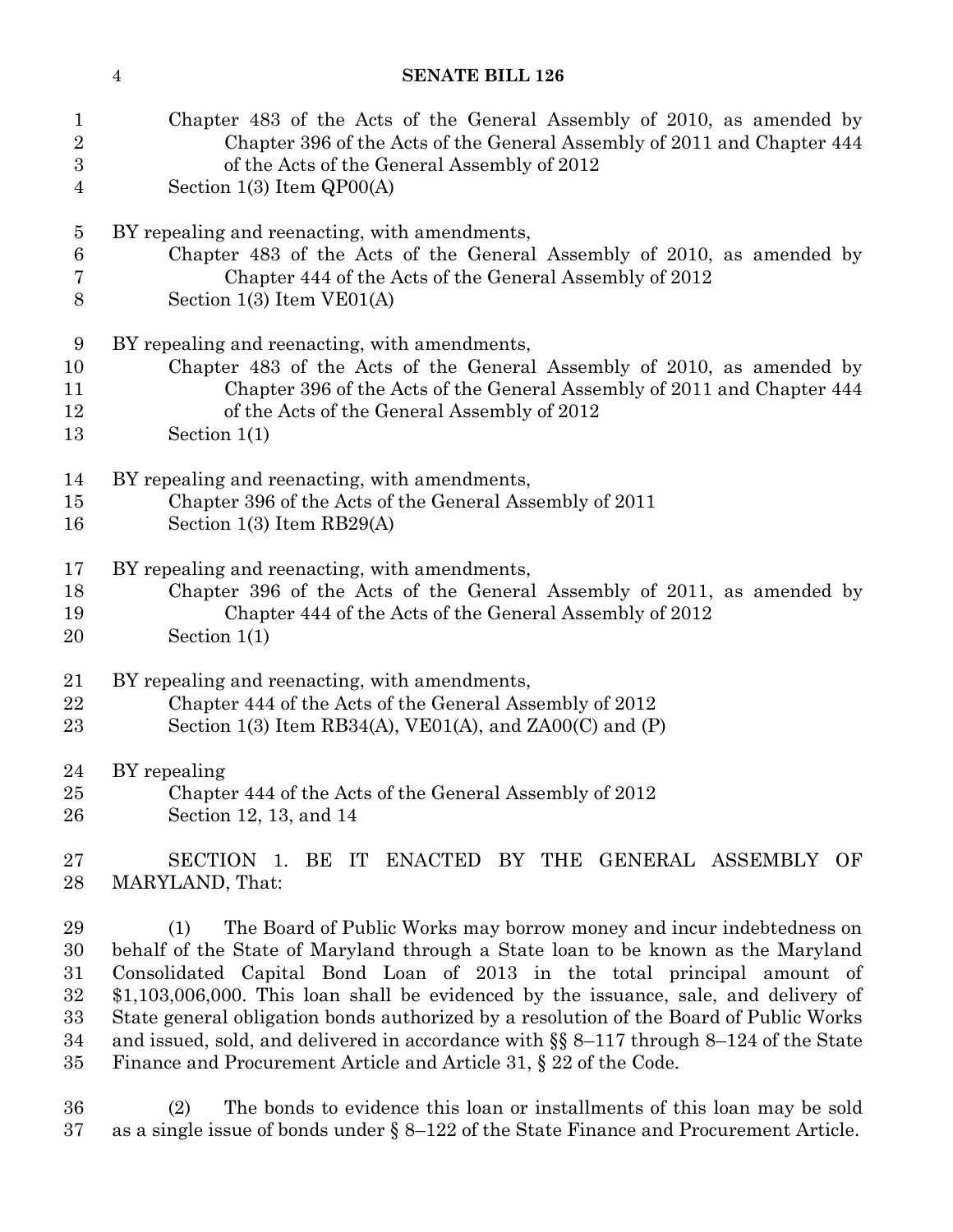1 (3) The cash proceeds of the sale of the bonds shall be paid to the Treasurer 2 and first shall be applied to the payment of the expenses of issuing, selling, and delivering the bonds, unless funds for this purpose are otherwise provided, and then shall be credited on the books of the Comptroller and expended, on approval by the 5 Board of Public Works, for the following public purposes, including any applicable architects' and engineers' fees: 1  $\sqrt{2}$ 3 4  $\bf 5$ 6

| 7                    |         | EXECUTIVE DEPARTMENT - GOVERNOR                                                                                                                                                           |            |
|----------------------|---------|-------------------------------------------------------------------------------------------------------------------------------------------------------------------------------------------|------------|
| $8\,$<br>9           | DA02.01 | DEPARTMENT OF DISABILITIES<br>(Statewide)                                                                                                                                                 |            |
| 10<br>11<br>12       | (A)     | Accessibility Modifications. Provide funds to design and<br>handicapped<br>construct<br>accessibility<br>modifications<br>at                                                              | 1,600,000  |
| 13                   | DE02.01 | <b>BOARD OF PUBLIC WORKS</b>                                                                                                                                                              |            |
| 14<br>15             |         | STATE GOVERNMENT CENTER - ANNAPOLIS<br>(Anne Arundel County)                                                                                                                              |            |
| 16<br>17<br>18<br>19 | (A)     | Chamber Reconstruction. Provide funds<br>Old Senate<br>- to<br>complete design and construct alterations and renovations to<br>the State House in order to restore the Old Senate Chamber | 4,850,000  |
| 20<br>21<br>22       | (B)     | Annapolis Post Office Renovation and Addition. Provide funds<br>for the design of renovations to the historic Annapolis Post<br>Office building located on Church Circle in Annapolis     | 351,000    |
| 23                   |         | <b>GENERAL STATE FACILITIES</b>                                                                                                                                                           |            |
| 24<br>25             | (C)     | Facilities Renewal Fund. Provide funds for the State Capital                                                                                                                              | 15,000,000 |
| 26<br>27<br>28       | (D)     | Fuel Storage Tank System Replacement Program. Provide<br>funds to remove, replace, or upgrade State–owned fuel storage                                                                    | 1,400,000  |
| 29                   |         | <b>JUDICIARY / MULTISERVICE CENTERS</b>                                                                                                                                                   |            |
| 30<br>31<br>32<br>33 | (E)     | St. Mary's County District Court and Multi–Service Center<br>Land Acquisition. Provide funds to acquire land where the St.<br>Mary's County District Court and Multi-Service Center are   | 300,000    |
| 34                   | DE02.02 | PUBLIC SCHOOL CONSTRUCTION                                                                                                                                                                |            |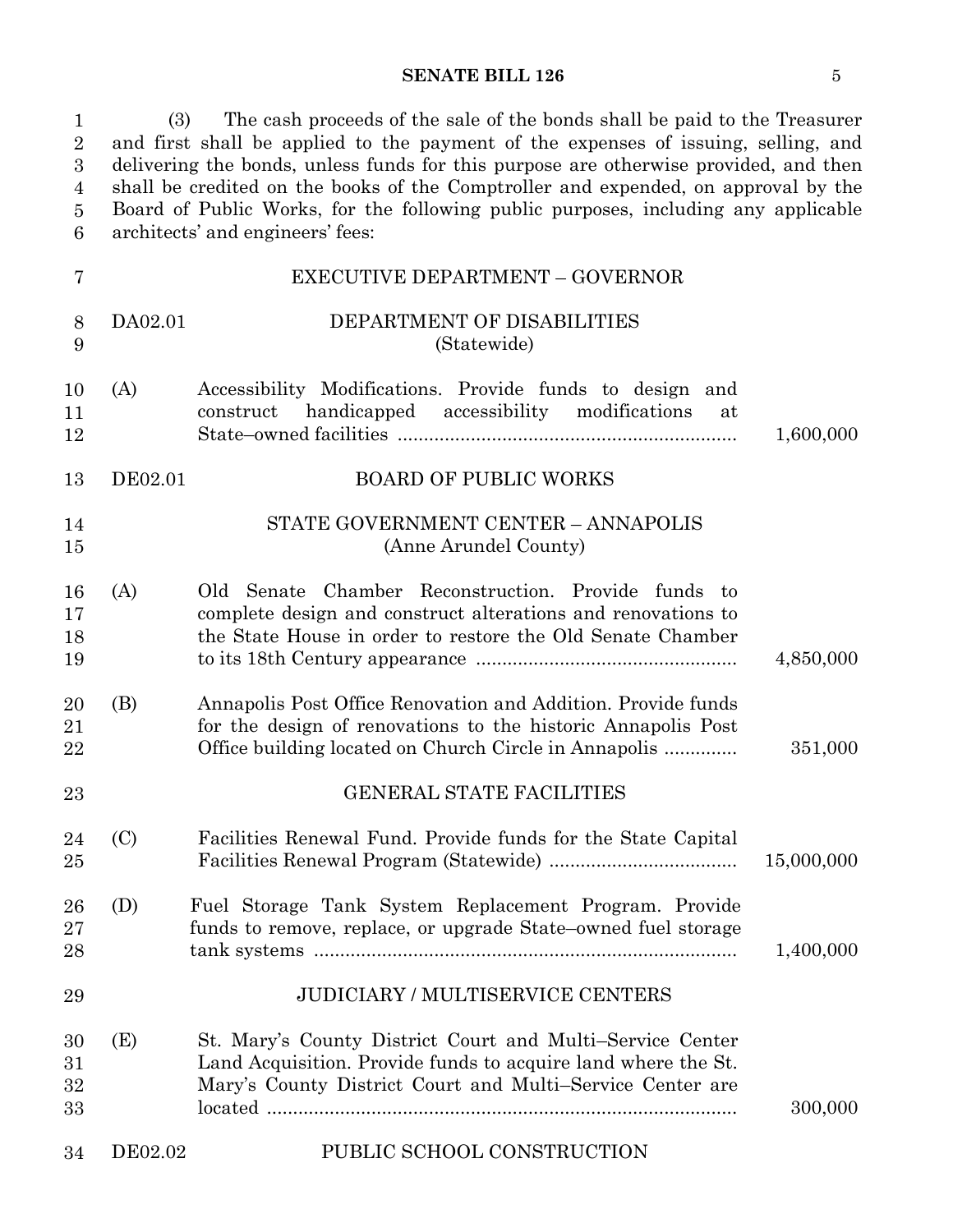|                                              | 6       | <b>SENATE BILL 126</b>                                                                                                                                                                                                                                                                                                                                                             |             |
|----------------------------------------------|---------|------------------------------------------------------------------------------------------------------------------------------------------------------------------------------------------------------------------------------------------------------------------------------------------------------------------------------------------------------------------------------------|-------------|
| $\mathbf{1}$                                 |         | (Statewide)                                                                                                                                                                                                                                                                                                                                                                        |             |
| $\overline{2}$<br>3<br>4<br>5<br>6<br>7<br>8 | (A)     | School Construction Program. Provide funds to<br>Public<br>construct public school buildings and public school capital<br>improvements in accordance with $\S$ 5-301 through 5-303 of<br>the Education Article, provided that $$25,000,000$ of this<br>appropriation shall be used to fund projects that install air<br>conditioning systems in schools that do not currently have | 300,000,000 |
| 9<br>10<br>11                                | (B)     | Aging Schools Program. Provide additional grants to be<br>distributed to local boards of education in proportion to grants<br>received under § 5–206 of the Education Article                                                                                                                                                                                                      | 6,109,000   |
| 12                                           | DH01.04 | MILITARY DEPARTMENT                                                                                                                                                                                                                                                                                                                                                                |             |
| 13<br>14<br>15<br>16                         | (A)     | Gunpowder Military Reservation Firing Range. Provide funds<br>to design and construct renovations to the firing range facility<br>at Gunpowder Military Reservation Training Site (Baltimore                                                                                                                                                                                       | 1,382,000   |
| 17                                           |         | DEPARTMENT OF PLANNING                                                                                                                                                                                                                                                                                                                                                             |             |
| 18<br>19                                     | DW01.10 | DIVISION OF HISTORICAL AND CULTURAL PROGRAMS<br>(Statewide)                                                                                                                                                                                                                                                                                                                        |             |
| 20<br>21<br>22<br>23<br>24                   | (A)     | Maryland Historical Trust. Provide funds for the African<br>American Heritage Preservation Program to assist in the<br>protection of historic property. The funds appropriated for this<br>purpose shall be administered in accordance with § 5A-330 of                                                                                                                            | 1,000,000   |
| 25<br>26<br>$27\,$<br>28<br>29               | (B)     | Maryland Historical Trust. Provide funds for the Maryland<br>Historical Trust Capital Loan Fund for the protection of<br>historic property. The funds appropriated for this purpose<br>shall be administered in accordance with $\S$ 5A-327 of the                                                                                                                                 | 150,000     |
| 30<br>31                                     | FB04    | DEPARTMENT OF INFORMATION TECHNOLOGY<br>(Statewide)                                                                                                                                                                                                                                                                                                                                |             |
| 32<br>33<br>34<br>35                         | (A)     | Public Safety Communications System. Provide funds to<br>construct and equip a statewide public safety communications<br>system to provide the State with a new, modern, unified radio                                                                                                                                                                                             | 22,300,000  |
| 36                                           | (B)     | One Maryland Broadband Network. Provide funds for the                                                                                                                                                                                                                                                                                                                              |             |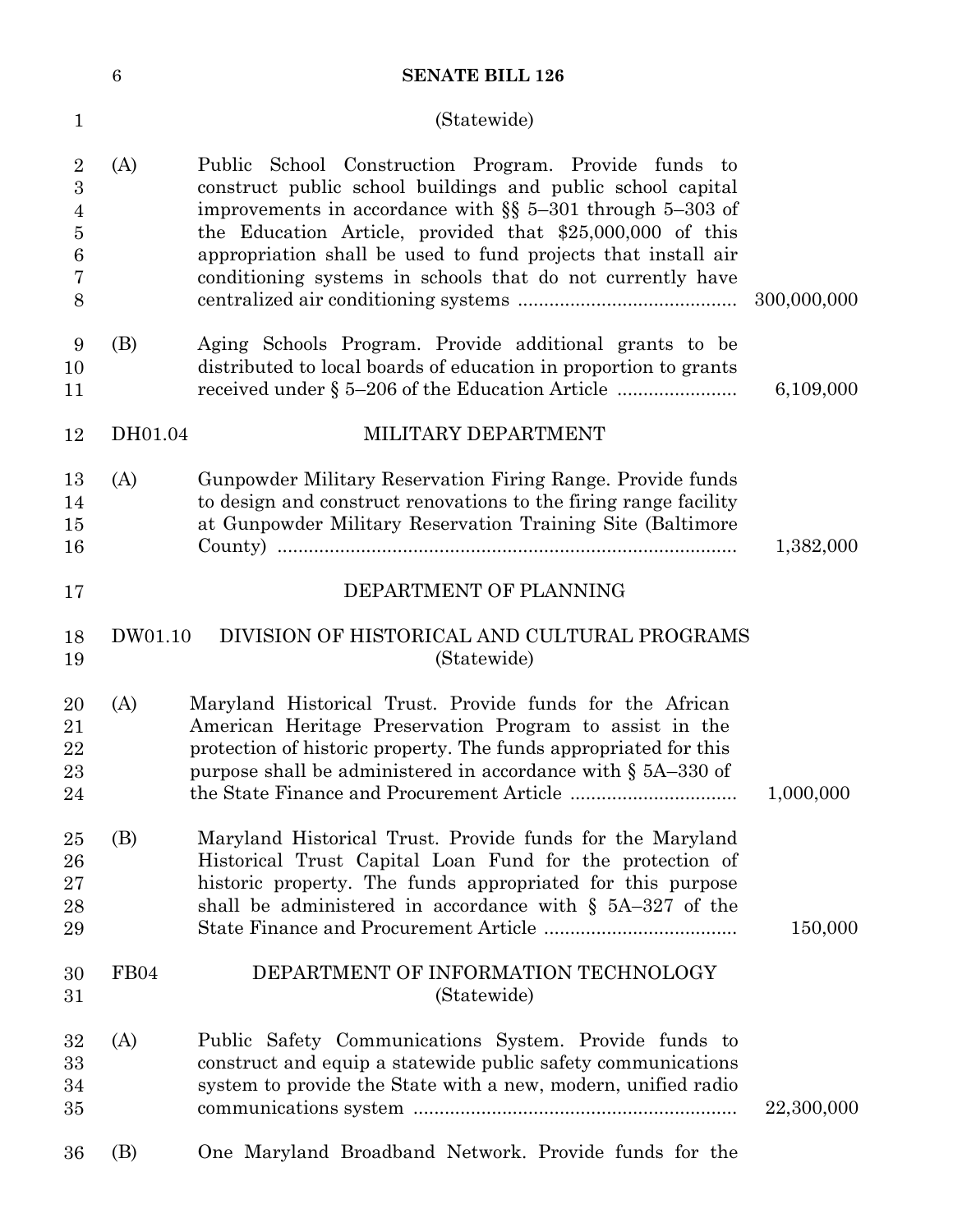| $\mathbf{1}$                                  |      |     | construction and equipping of a statewide fiber optic network.                                                                                                                                                                                                                                                  | 1,200,000 |
|-----------------------------------------------|------|-----|-----------------------------------------------------------------------------------------------------------------------------------------------------------------------------------------------------------------------------------------------------------------------------------------------------------------|-----------|
| $\overline{2}$                                |      |     | DEPARTMENT OF NATURAL RESOURCES                                                                                                                                                                                                                                                                                 |           |
| $\boldsymbol{3}$<br>$\overline{4}$            | KA05 |     | CAPITAL GRANTS AND LOANS ADMINISTRATION<br>(Statewide)                                                                                                                                                                                                                                                          |           |
| $\overline{5}$<br>$\,6$<br>7                  | (A)  |     | Community Parks and Playgrounds. Provide funds for grants<br>to local governments to design and construct capital-eligible                                                                                                                                                                                      | 2,500,000 |
| 8<br>$\boldsymbol{9}$<br>10<br>11<br>12<br>13 | (B)  |     | Natural Resources Development Fund. Provide funds to<br>design, construct, and equip capital development projects on<br>Department of Natural Resources property in accordance with<br>$\S$ 5-903(g) of the Natural Resources Article. Funds may only<br>be spent on the projects listed below or on previously | 4,562,000 |
| 14<br>15<br>16                                |      | (1) | Harriet<br>Tubman Underground<br>Railroad State Park (Dorchester<br>250,000                                                                                                                                                                                                                                     |           |
| 17<br>18<br>19                                |      | (2) | Cunningham Falls State Park -<br>Day Use and Beach Improvements<br>316,000                                                                                                                                                                                                                                      |           |
| 20<br>21<br>22                                |      | (3) | Western Maryland Recreational<br>Trail Restoration<br>Access<br>and<br>Project (Garrett County)<br>886,000                                                                                                                                                                                                      |           |
| 23<br>24<br>25                                |      | (4) | New Germany State Park - Day<br>and Beach Improvements<br>Use<br>326,000                                                                                                                                                                                                                                        |           |
| 26<br>27<br>28                                |      | (5) | Rocks State Park - New Rocks<br>Ridge Comfort Station (Harford<br>136,000                                                                                                                                                                                                                                       |           |
| 29<br>30<br>31                                |      | (6) | Janes Island State Park - Cabin<br>Renovations<br>and<br>Replacement<br>800,000                                                                                                                                                                                                                                 |           |
| 32<br>33<br>34                                |      | (7) | Point Lookout State Park – Charge<br>Collection System Improvements<br>98,000                                                                                                                                                                                                                                   |           |
| 35                                            |      | (8) | Battlefield<br>North<br>Point<br><b>State</b>                                                                                                                                                                                                                                                                   |           |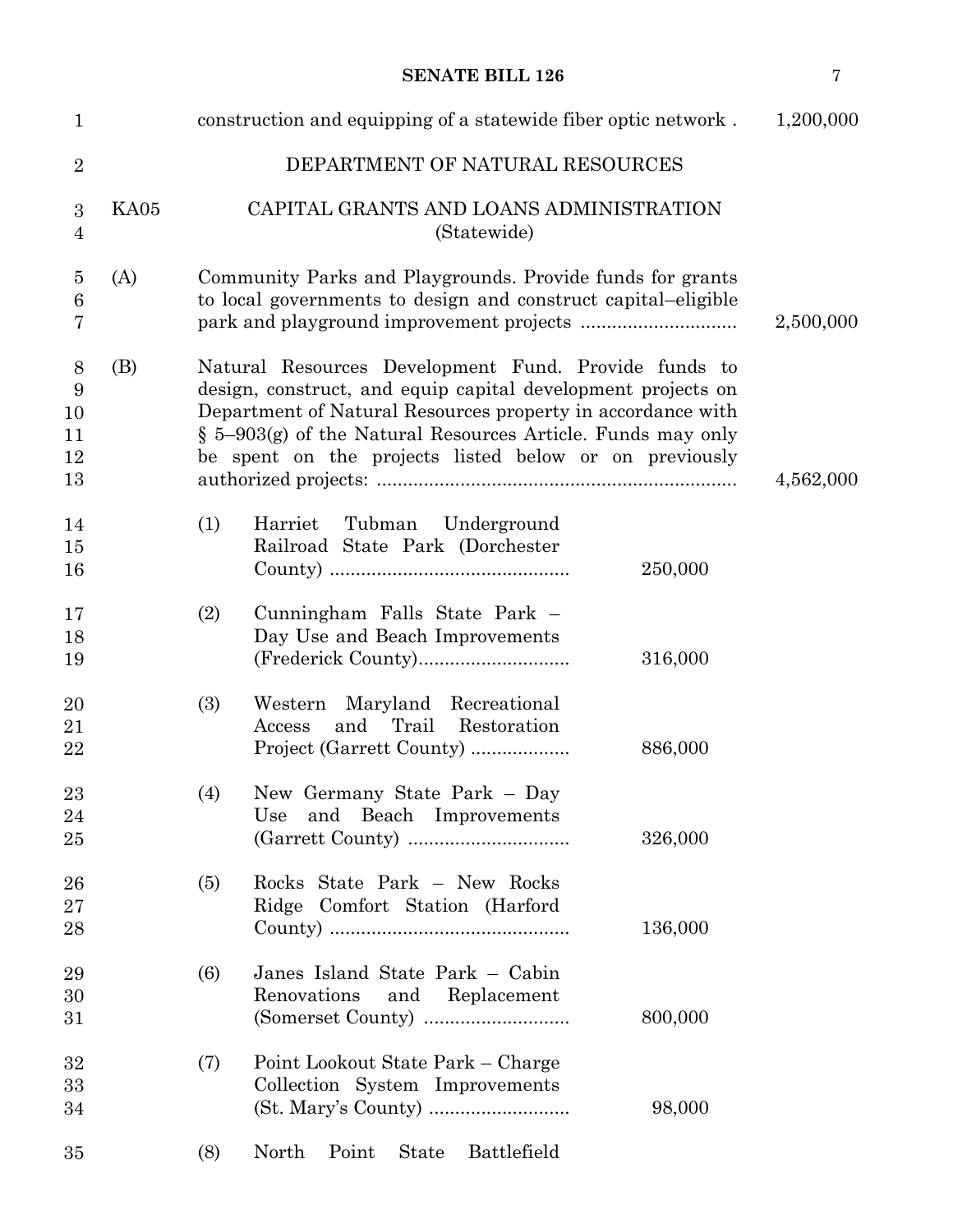|                                                                           | 8       | <b>SENATE BILL 126</b>                                                                                                                                                                                                                                                                                                                                                         |            |
|---------------------------------------------------------------------------|---------|--------------------------------------------------------------------------------------------------------------------------------------------------------------------------------------------------------------------------------------------------------------------------------------------------------------------------------------------------------------------------------|------------|
| $\mathbf{1}$<br>$\overline{2}$                                            |         | Improvements (Baltimore)<br>500,000                                                                                                                                                                                                                                                                                                                                            |            |
| 3<br>4                                                                    |         | Parks – New<br>(9)<br><b>State</b><br>Natural<br>1,250,000<br>Playgrounds (Statewide)                                                                                                                                                                                                                                                                                          |            |
| $\overline{5}$<br>$6\phantom{.}6$<br>$\overline{7}$<br>8<br>9<br>10<br>11 | (C)     | Program Open Space. Provide funds for the purchase of<br>conservation easements and acquisition of land, and to make<br>grants to local jurisdictions for the purchase of conservation<br>easements and acquisition of land, and development of<br>recreational facilities. Funds appropriated for local grants<br>shall be administered in accordance with $\S$ 5-905 through | 32,939,000 |
| 12<br>13                                                                  |         | Program Open Space – Stateside –<br>(1)<br>15,093,000<br>Prior Funds Replacement                                                                                                                                                                                                                                                                                               |            |
| 14<br>15                                                                  |         | (2)<br>Program Open Space - Local -<br>Prior Funds Replacement<br>17,846,000                                                                                                                                                                                                                                                                                                   |            |
| 16<br>17<br>18<br>19                                                      | (D)     | Critical Maintenance Program. Provide funds to construct<br>capital improvements such as planned maintenance and<br>repair projects at public use facilities on State-owned                                                                                                                                                                                                    | 4,467,000  |
| 20<br>21<br>22<br>$23\,$<br>24<br>$25\,$                                  | (E)     | Waterway Improvement Fund. Provide funds to finance<br>projects which expand and improve recreational boating<br>throughout the State consistent with the State Boat Act. The<br>funds appropriated for this purpose shall be administered in<br>accordance with §§ 8-707 through 8-709 of the Natural                                                                         | 3,000,000  |
| 26<br>$27\,$<br>28<br>29<br>30                                            | (F)     | Rural Legacy Program. Provide funds for the purchase of<br>conservation easements and the acquisition of land. The funds<br>appropriated for this purpose shall be administered in<br>accordance with §§ 5-9A-01 through 5-9A-09 of the Natural                                                                                                                                | 14,456,000 |
| 31<br>32                                                                  | KA14.02 | <b>WATERSHED SERVICES</b><br>(Statewide)                                                                                                                                                                                                                                                                                                                                       |            |
| 33<br>34<br>$35\,$<br>36<br>37                                            | (A)     | Chesapeake Bay 2010 Trust Fund. Provide funds to be<br>credited to the Chesapeake Bay 2010 Trust Fund. Funds<br>allocated to the Chesapeake Bay Trust Fund shall be used for<br>capital-eligible project expenses. Specific projects will be                                                                                                                                   | 36,558,000 |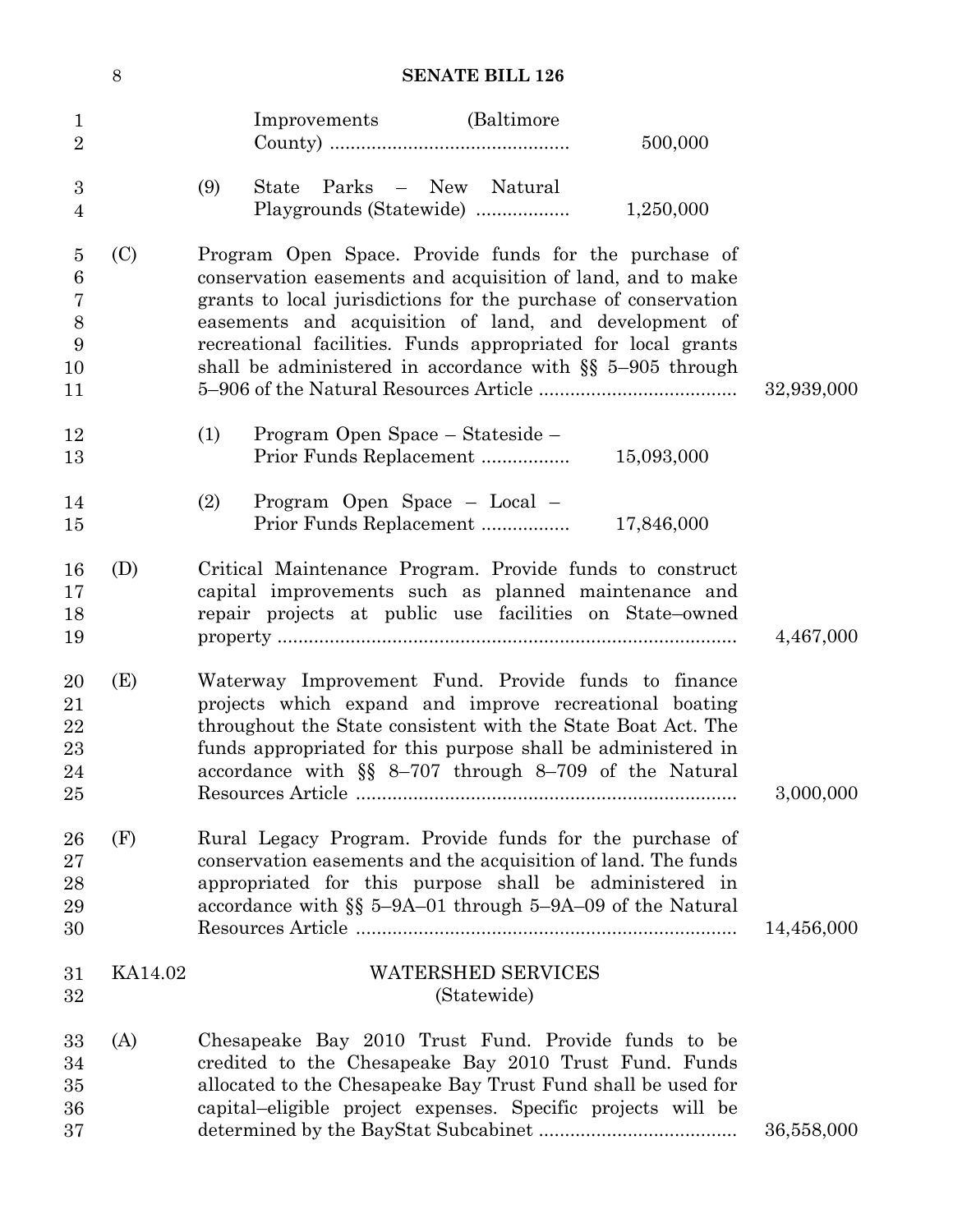| $\mathbf{1}$<br>$\overline{2}$        | <b>KA17</b> | <b>FISHERIES SERVICES</b><br>(Statewide)                                                                                                                                                                                                                                                                               |            |
|---------------------------------------|-------------|------------------------------------------------------------------------------------------------------------------------------------------------------------------------------------------------------------------------------------------------------------------------------------------------------------------------|------------|
| 3<br>$\overline{4}$<br>$\overline{5}$ | (A)         | Oyster Restoration Program. Provide funds to design and<br>construct oyster habitat restoration projects and provide                                                                                                                                                                                                   | 10,000,000 |
| 6                                     |             | DEPARTMENT OF AGRICULTURE                                                                                                                                                                                                                                                                                              |            |
| 7<br>8                                | LA11        | OFFICE OF THE SECRETARY<br>(Statewide)                                                                                                                                                                                                                                                                                 |            |
| 9<br>10<br>11<br>12<br>13             | (A)         | Maryland Agricultural Land Preservation Program. Provide<br>funds for the acquisition of conservation easements on<br>agricultural land. The funds appropriated for this purpose<br>shall be administered in accordance with $\S$ 2-501 through                                                                        | 12,653,000 |
| 14<br>15<br>16                        | LA12        | OFFICE OF MARKETING, ANIMAL INDUSTRIES AND<br><b>CONSUMER SERVICES</b><br>(Statewide)                                                                                                                                                                                                                                  |            |
| 17<br>18<br>19                        | (A)         | Tobacco Transition Program. Provide funds for the purchase<br>of agricultural easements for the Tobacco Transition                                                                                                                                                                                                     | 1,917,000  |
| 20<br>21                              | LA15        | OFFICE OF RESOURCE CONSERVATION<br>(Statewide)                                                                                                                                                                                                                                                                         |            |
| 22<br>23<br>24<br>25<br>26<br>27      | (A)         | Maryland Agricultural Cost-Share Program (MACS). Provide<br>funds for financial assistance for the implementation of best<br>management practices that reduce soil and nutrient runoff<br>from Maryland farms. The funds appropriated for this<br>purpose shall be administered in accordance with $\S$ 8-701          | 3,750,000  |
| 28                                    |             | DEPARTMENT OF HEALTH AND MENTAL HYGIENE                                                                                                                                                                                                                                                                                |            |
| 29<br>30                              | MA01        | OFFICE OF THE SECRETARY<br>(Statewide)                                                                                                                                                                                                                                                                                 |            |
| 31<br>32<br>33<br>34<br>35<br>36      | (A)         | Community Health Facilities Grant Program. Provide grants<br>to acquire, design, construct, renovate, and equip community<br>mental health, addiction treatment, and developmental<br>disabilities facilities. The funds appropriated for this purpose<br>shall be administered in accordance with $\S$ 24–601 through | 5,250,000  |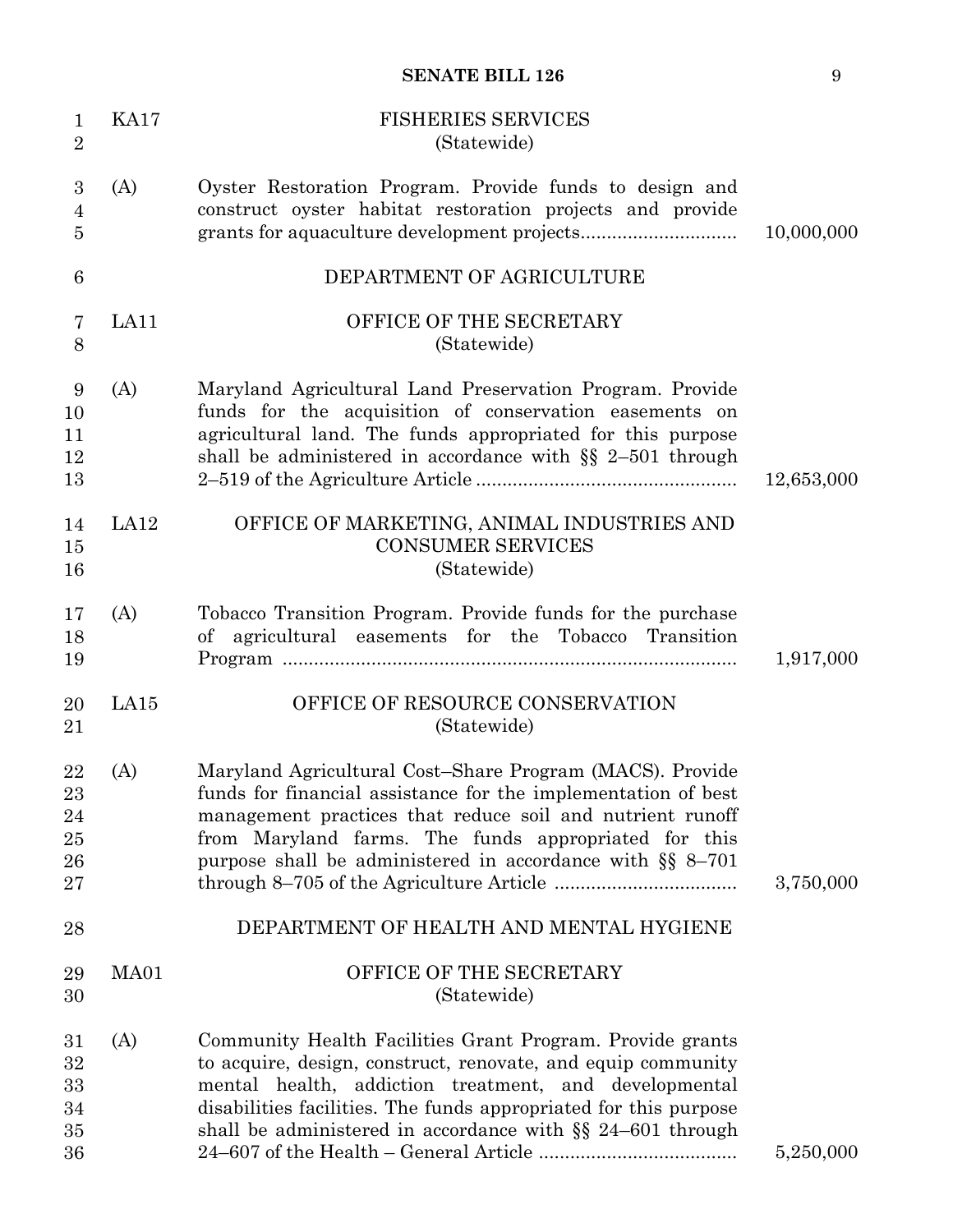|                                                                     | 10          | <b>SENATE BILL 126</b>                                                                                                                                                                                                                                                                                                                                                                                                                             |           |
|---------------------------------------------------------------------|-------------|----------------------------------------------------------------------------------------------------------------------------------------------------------------------------------------------------------------------------------------------------------------------------------------------------------------------------------------------------------------------------------------------------------------------------------------------------|-----------|
| $\mathbf 1$<br>$\overline{2}$<br>$\boldsymbol{3}$<br>$\overline{4}$ | (B)         | Federally Qualified Health Centers Grant Program. Provide<br>grants to acquire, design, construct, renovate, convert, and<br>equip buildings to be used as Federally Qualified Health                                                                                                                                                                                                                                                              | 660,000   |
| $\overline{5}$<br>6                                                 |             | DEPARTMENT OF PUBLIC SAFETY AND CORRECTIONAL<br><b>SERVICES</b>                                                                                                                                                                                                                                                                                                                                                                                    |           |
| 7<br>$8\,$<br>9                                                     | QB02        | DIVISION OF CORRECTION<br>MARYLAND HOUSE OF CORRECTION<br>(Anne Arundel County)                                                                                                                                                                                                                                                                                                                                                                    |           |
| 10<br>11<br>12<br>13                                                | (A)         | Maryland House of Correction Deconstruction Project. Provide<br>funds to design, construct, and equip the deconstruction of the<br>Maryland House of Correction (MHC) at the Jessup                                                                                                                                                                                                                                                                | 4,306,000 |
| 14<br>15                                                            | QB06.04     | DORSEY RUN CORRECTIONAL FACILITY<br>(Anne Arundel County)                                                                                                                                                                                                                                                                                                                                                                                          |           |
| 16<br>17<br>18<br>19<br>20<br>21                                    | (A)         | 560–Bed Minimum Security Compound. Provide funds to<br>construct a new 560-bed minimum security compound at<br>Correctional<br>Facility,<br>provided<br>Dorsey<br>Run<br>that<br>notwithstanding Section 6 of this Act, work may commence on<br>this project prior to the appropriation of all funds necessary to                                                                                                                                  | 987,000   |
| 22                                                                  | RA01        | STATE DEPARTMENT OF EDUCATION                                                                                                                                                                                                                                                                                                                                                                                                                      |           |
| 23<br>24<br>25<br>26<br>27<br>28<br>29<br>30                        | (A)         | Public Library Capital Grant Program. Provide grants to<br>acquire land, design, construct, and equip public library<br>facilities, provided that any reallocation of this authorization<br>or prior authorized funds for previously authorized or new<br>projects shall require notification to the General Assembly.<br>The funds appropriated for this purpose shall be administered<br>in accordance with $\S$ 23-510 of the Education Article | 2,300,000 |
| 31<br>32<br>33<br>34                                                | (B)         | State Library Resource Center. Provide funds to complete the<br>design of the renovation of the State Library Resource Center<br>at the Central Branch of Baltimore City's Enoch Pratt Free                                                                                                                                                                                                                                                        | 1,205,000 |
| 35                                                                  |             | UNIVERSITY SYSTEM OF MARYLAND                                                                                                                                                                                                                                                                                                                                                                                                                      |           |
| 36                                                                  | <b>RB21</b> | UNIVERSITY OF MARYLAND, BALTIMORE                                                                                                                                                                                                                                                                                                                                                                                                                  |           |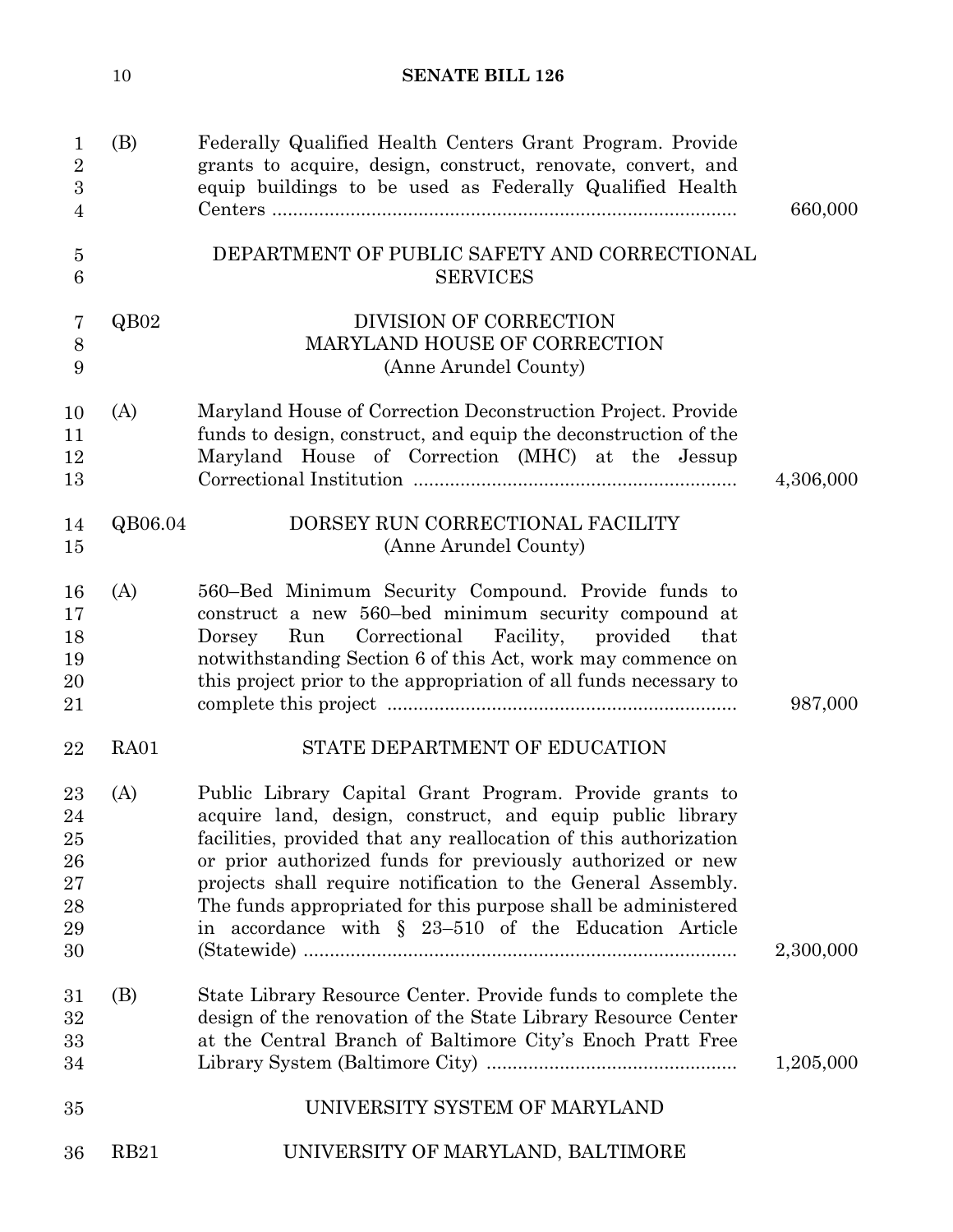## (Baltimore City)

|                | 2(A) | Health Sciences Research Facility III and Surge Building.    |
|----------------|------|--------------------------------------------------------------|
| 3              |      | Provide funds to design, construct, and equip a new research |
| $\overline{4}$ |      | facility at the University of Maryland, Baltimore, provided  |
| $5^{\circ}$    |      | that notwithstanding Section 6 of this Act, work may         |
| 6              |      | commence on this project prior to the appropriation of all   |
| $\tau$         |      |                                                              |

1

8 9  $16,570,000$ 

## RB22 UNIVERSITY OF MARYLAND, COLLEGE PARK (Prince George's County)

| 10 | (A) | Remote Library Storage Facility. Provide funds to design,         |           |
|----|-----|-------------------------------------------------------------------|-----------|
| 11 |     | construct, and equip a Remote Library Storage Facility,           |           |
| 12 |     | provided that no funds may be expended for this project until     |           |
| 13 |     | the University submits a report to the Department of Budget       |           |
| 14 |     | and Management and the Department of Budget and                   |           |
| 15 |     | Management approves a report which explores options for the       |           |
| 16 |     | joint use of this facility by the University of Maryland, College |           |
| 17 |     | Park and the Maryland State Archives (MSA). The report            |           |
| 18 |     | shall explore the feasibility and cost of the following options:  |           |
| 19 |     | permanent joint use of the remote library storage facility to     |           |
| 20 |     | meet the storage needs of both the University and the MSA;        |           |
| 21 |     | temporary use of a portion of the remote library storage          |           |
| 22 |     | facility until the storage needs of the MSA can be addressed;     |           |
| 23 |     | renovation of space in the Severn Building to permanently         |           |
| 24 |     | address the storage needs of the MSA; temporary use of the        |           |
| 25 |     | Severn Building to meet the storage needs of the MSA;             |           |
| 26 |     | construction of an addition to the Severn Building to address     |           |
| 27 |     | the storage needs of the MSA; a joint storage facility with the   |           |
| 28 |     | Washington Research Library Consortium; and other                 |           |
| 29 |     | temporary or permanent options to meet the storage needs of       |           |
| 30 |     |                                                                   | 6,107,000 |
| 31 | (B) | Physical Sciences Complex. Provide funds to equip Phase I of      |           |
| 32 |     | a new Physical Sciences Complex to provide modern                 |           |
| 33 |     | laboratory and office space for the Department of Physics, the    |           |
| 34 |     | Department of Astronomy, and the Institute for Physical           |           |
| 35 |     |                                                                   | 5,300,000 |
| 36 | (C) | Building<br>and<br>Campuswide<br>System<br>Infrastructure         |           |
| 37 |     | Improvements. Provide funds to design, construct, and equip       |           |
| 38 |     | campus wide infrastructure improvements at the College Park       |           |
| 39 |     |                                                                   | 5,000,000 |
| 40 | (D) | Edward St. John Learning and Teaching Center. Provide             |           |
| 41 |     | funds to complete design of the new Edward St. John               |           |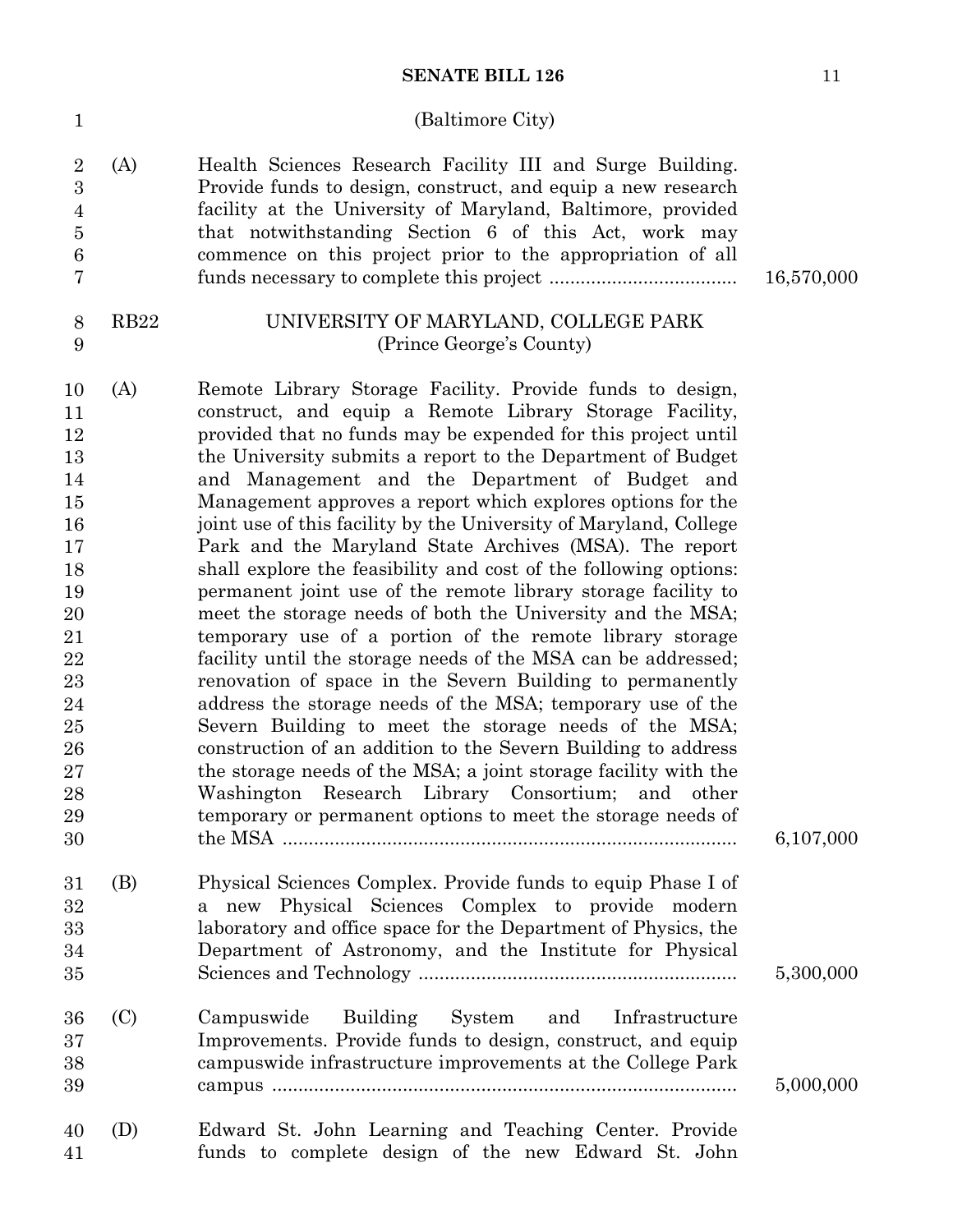|                            | 12               | <b>SENATE BILL 126</b>                                                                                                                                                                                                                                                                                              |            |
|----------------------------|------------------|---------------------------------------------------------------------------------------------------------------------------------------------------------------------------------------------------------------------------------------------------------------------------------------------------------------------|------------|
| $\mathbf{1}$               |                  |                                                                                                                                                                                                                                                                                                                     | 3,420,000  |
| $\overline{2}$<br>3        | (E)              | H. J. Patterson Hall - Wing 1 Renovation. Provide funds to<br>design the renovation of Wing 1 of H. J. Patterson Hall                                                                                                                                                                                               | 878,000    |
| 4<br>5                     | RB <sub>23</sub> | <b>BOWIE STATE UNIVERSITY</b><br>(Prince George's County)                                                                                                                                                                                                                                                           |            |
| 6<br>$\overline{7}$<br>8   | (A)              | New Natural Sciences Center. Provide funds to design and<br>construct a new Natural Sciences Center and demolish the                                                                                                                                                                                                | 4,500,000  |
| 9<br>10                    | <b>RB24</b>      | TOWSON UNIVERSITY<br>(Baltimore County)                                                                                                                                                                                                                                                                             |            |
| 11<br>12<br>13             | (A)              | Campuswide Safety and Circulation Improvements. Provide<br>funds to construct campus wide safety and circulation                                                                                                                                                                                                    | 7,812,000  |
| 14<br>15                   | (B)              | Smith Hall Expansion and Renovation. Provide funds to                                                                                                                                                                                                                                                               | 3,200,000  |
| 16<br>17                   | RB25             | UNIVERSITY OF MARYLAND EASTERN SHORE<br>(Somerset County)                                                                                                                                                                                                                                                           |            |
| 18<br>19<br>20<br>21<br>22 | (A)              | New Engineering and Aviation Science Building. Provide<br>funds to design and construct a new Engineering and Aviation<br>Science Building, provided that notwithstanding Section 6 of<br>this Act, work may commence on this project prior to the<br>appropriation of all funds necessary to complete this project | 22,695,000 |
| 23<br>24                   | <b>RB26</b>      | FROSTBURG STATE UNIVERSITY<br>(Allegany County)                                                                                                                                                                                                                                                                     |            |
| 25<br>26<br>$27\,$         | (A)              | New Center for Communications and Information Technology.<br>Provide funds to construct and equip a new Center for                                                                                                                                                                                                  | 9,103,000  |
| 28<br>29                   | <b>RB27</b>      | COPPIN STATE UNIVERSITY<br>(Baltimore City)                                                                                                                                                                                                                                                                         |            |
| 30<br>$31\,$               | (A)              | New Science and Technology Center. Provide funds to<br>construct and equip the New Science and Technology Center                                                                                                                                                                                                    | 50,428,000 |
| 32<br>33<br>34             | (B)              | Pedestrian Bridge – ADA Improvements. Provide funds to<br>design, construct, and equip an ADA-compliant stair tower<br>connected to the Health and Human Services Building                                                                                                                                          |            |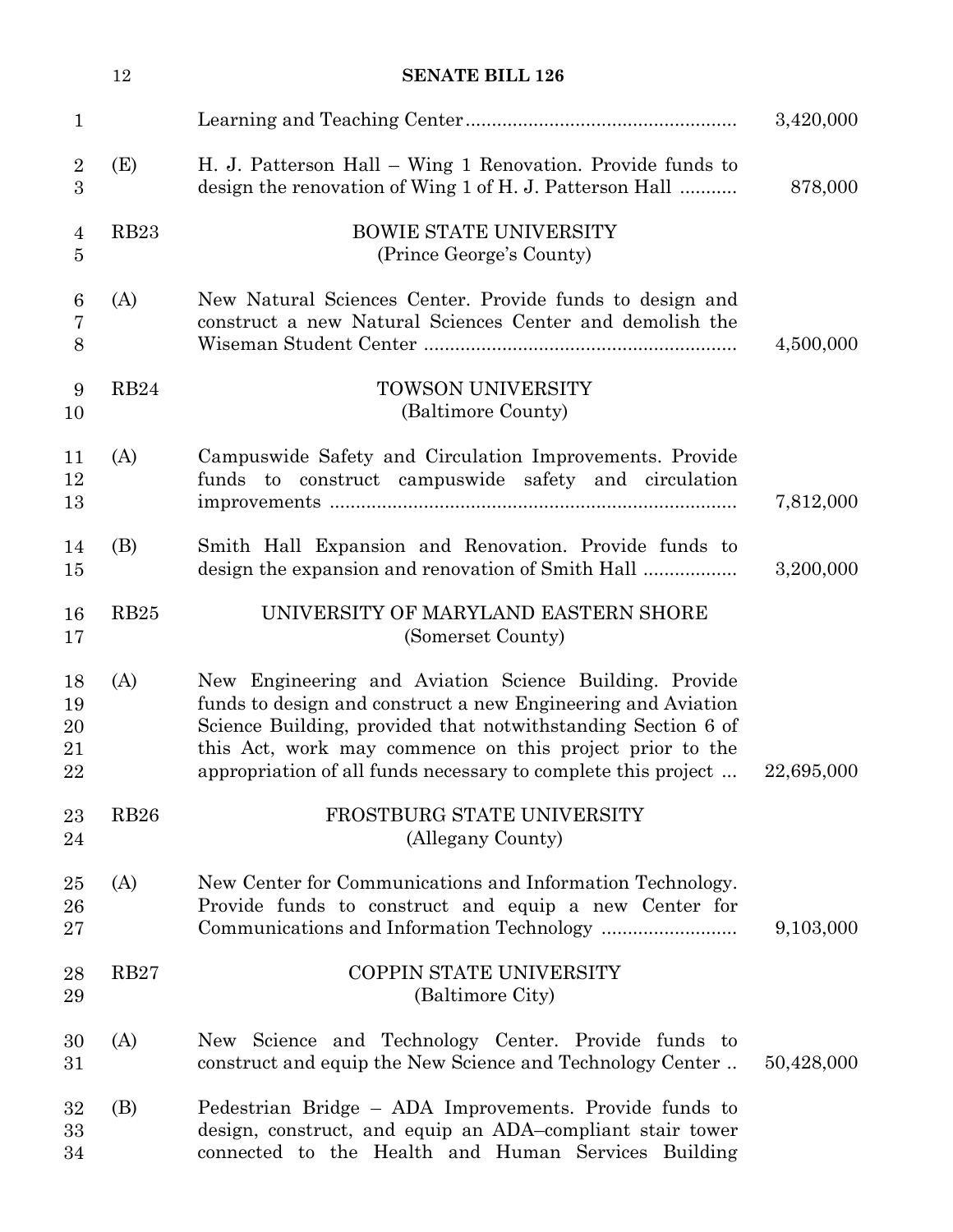| $\mathbf{1}$                     |                  |                                                                                                                                                                                                                                                                                                                     | 1,786,000  |
|----------------------------------|------------------|---------------------------------------------------------------------------------------------------------------------------------------------------------------------------------------------------------------------------------------------------------------------------------------------------------------------|------------|
| $\overline{2}$<br>3              | <b>RB28</b>      | UNIVERSITY OF BALTIMORE<br>(Baltimore City)                                                                                                                                                                                                                                                                         |            |
| 4<br>5                           | (A)              | Langsdale Library. Provide funds to design the renovation of                                                                                                                                                                                                                                                        | 1,000,000  |
| 6<br>7                           | <b>RB29</b>      | <b>SALISBURY UNIVERSITY</b><br>(Wicomico County)                                                                                                                                                                                                                                                                    |            |
| 8<br>9<br>10<br>11<br>12         | (A)              | New Academic Commons. Provide funds to design and<br>construct a new Academic Commons (Library), provided that<br>notwithstanding Section 6 of this Act, work may commence on<br>this project prior to the appropriation of all funds necessary to                                                                  | 6,572,000  |
| 13<br>14                         | <b>RB31</b>      | UNIVERSITY OF MARYLAND BALTIMORE COUNTY<br>(Baltimore County)                                                                                                                                                                                                                                                       |            |
| 15<br>16<br>17                   | (A)              | New Performing Arts and Humanities Facility. Provide funds<br>to construct and equip Phase II of the New Performing Arts                                                                                                                                                                                            | 35,216,000 |
| 18<br>19<br>20<br>21<br>22<br>23 | (B)              | Traffic Safety and Circulation Improvements.<br>Campus<br>Provide funds to design and construct improvements to the<br>vehicular circulation<br>system, provided that<br>campus<br>notwithstanding Section 6 of this Act, work may commence on<br>this project prior to the appropriation of all funds necessary to | 1,962,000  |
| 24<br>25<br>26                   | RB34             | UNIVERSITY OF MARYLAND CENTER FOR<br>ENVIRONMENTAL SCIENCE<br>(Calvert County)                                                                                                                                                                                                                                      |            |
| $27\,$<br>28<br>29<br>30         | (A)              | Environmental Sustainability Research Laboratory.<br>New<br>funds<br>Provide<br>design<br>the<br><b>New</b><br>to<br>Environmental<br>Sustainability Research Laboratory, demolish the existing R.<br>V. Truitt Laboratory building, and relocate utilities                                                         | 2,350,000  |
| 31<br>32                         | RB <sub>36</sub> | UNIVERSITY SYSTEM OF MARYLAND OFFICE<br>(Statewide)                                                                                                                                                                                                                                                                 |            |
| 33<br>34<br>35<br>36             | (A)              | Shady Grove Educational Center – Biomedical Sciences and<br>Engineering Education Building. Provide funds to design a<br>Biomedical Sciences and Engineering Education Facility at                                                                                                                                  | 5,000,000  |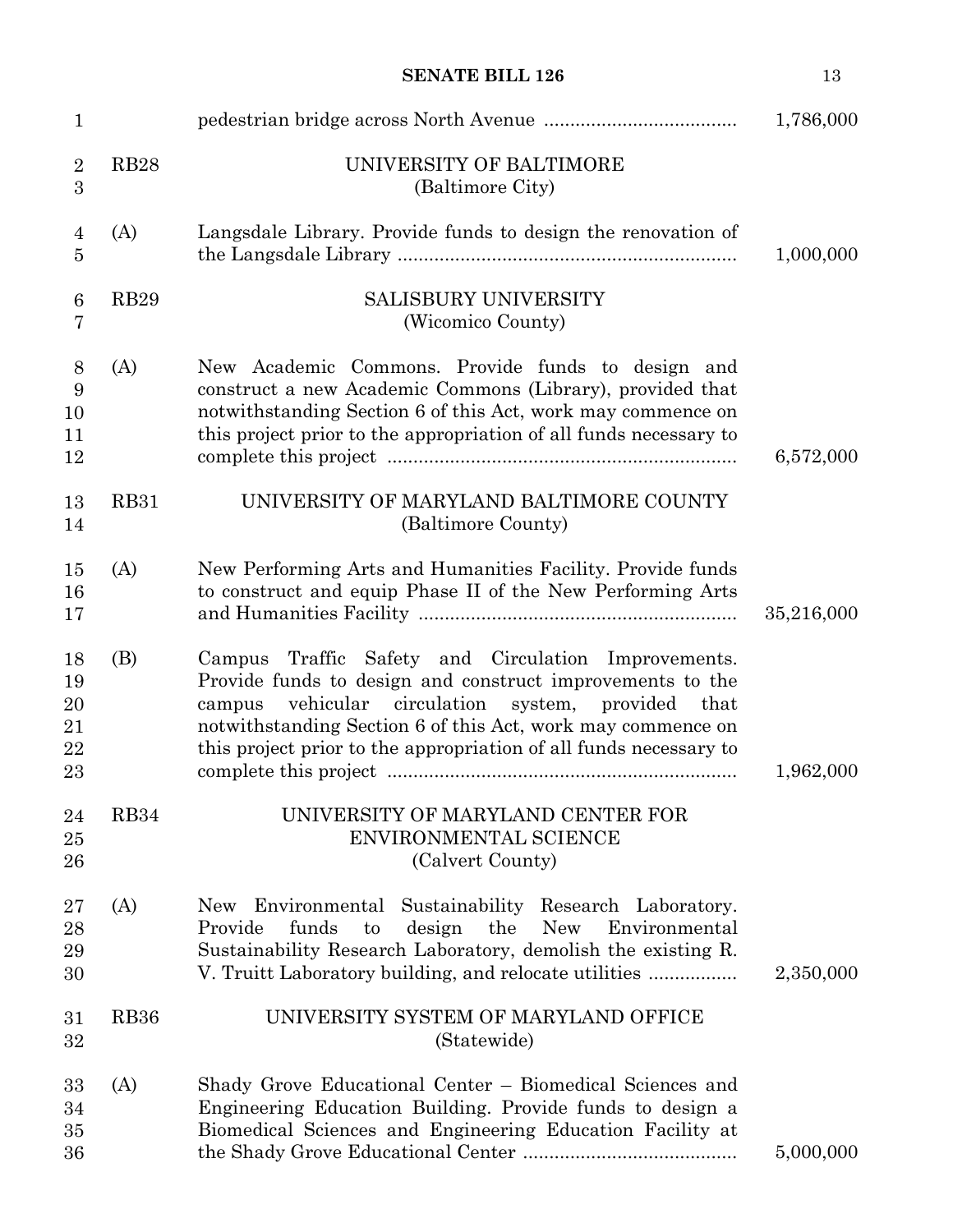| $\mathbf{1}$<br>$\sqrt{2}$                                                                                                             | RDOO             | ST. MARY'S COLLEGE OF MARYLAND<br>(St. Mary's County)                                                                                                                                                                                                                                                                                                                                                                                                                                                                                                                                                                                                                                                                                                                                                                                                                                                                                                                                                                                                                                                                                                                                                                                                                                                                                                                                                                                           |            |
|----------------------------------------------------------------------------------------------------------------------------------------|------------------|-------------------------------------------------------------------------------------------------------------------------------------------------------------------------------------------------------------------------------------------------------------------------------------------------------------------------------------------------------------------------------------------------------------------------------------------------------------------------------------------------------------------------------------------------------------------------------------------------------------------------------------------------------------------------------------------------------------------------------------------------------------------------------------------------------------------------------------------------------------------------------------------------------------------------------------------------------------------------------------------------------------------------------------------------------------------------------------------------------------------------------------------------------------------------------------------------------------------------------------------------------------------------------------------------------------------------------------------------------------------------------------------------------------------------------------------------|------------|
| $\boldsymbol{3}$<br>$\overline{4}$<br>$\bf 5$<br>$\boldsymbol{6}$<br>$\overline{7}$<br>8                                               | (A)              | Anne Arundel Hall Reconstruction. Provide funds to complete<br>archeological field work and begin construction of the Anne<br>Reconstruction Project, provided<br>Arundel<br>Hall<br>that<br>notwithstanding Section 6 of this Act, work may commence on<br>this project prior to the appropriation of all funds necessary to                                                                                                                                                                                                                                                                                                                                                                                                                                                                                                                                                                                                                                                                                                                                                                                                                                                                                                                                                                                                                                                                                                                   | 4,580,000  |
| 9<br>10                                                                                                                                | RE01             | MARYLAND SCHOOL FOR THE DEAF<br>(Frederick County)                                                                                                                                                                                                                                                                                                                                                                                                                                                                                                                                                                                                                                                                                                                                                                                                                                                                                                                                                                                                                                                                                                                                                                                                                                                                                                                                                                                              |            |
| 11<br>12<br>13<br>14<br>15                                                                                                             | (A)              | New Fire Alarm and Emergency Notification System –<br>Frederick Campus. Provide funds to construct and upgrade<br>new fire alarm and emergency notification systems in<br>buildings at the Frederick Campus of the Maryland School for                                                                                                                                                                                                                                                                                                                                                                                                                                                                                                                                                                                                                                                                                                                                                                                                                                                                                                                                                                                                                                                                                                                                                                                                          | 850,000    |
| 16<br>17                                                                                                                               | RI <sub>00</sub> | MARYLAND HIGHER EDUCATION COMMISSION<br>(Statewide)                                                                                                                                                                                                                                                                                                                                                                                                                                                                                                                                                                                                                                                                                                                                                                                                                                                                                                                                                                                                                                                                                                                                                                                                                                                                                                                                                                                             |            |
| 18<br>19<br>20<br>21<br>22<br>23<br>24<br>25<br>26<br>27<br>28<br>29<br>30<br>31<br>32<br>33<br>34<br>35<br>36<br>37<br>38<br>39<br>40 | (A)              | Community College Facilities Grant Program. Provide funds<br>to assist the subdivisions in the acquisition of property and in<br>the design, construction, renovation, and equipping of local<br>and regional community college buildings, site improvements,<br>and facilities. Provided that the funds needed for the State's<br>share of the cost of design, construction, and capital equipping<br>for Baltimore County Community College's Catonsville – F<br>Building Renovation and Expansion, Chesapeake College's<br>Center for Allied Health and Athletics, the College of<br>Southern Maryland's Center for Regional Programs, Howard<br>Community College's New<br>Science, Engineering and<br>Technology Building, and Montgomery College's Rockville<br>Science West Building Renovation be provided as split<br>authorizations in fiscal 2014 and 2015 and that this Act<br>include a preauthorization for Baltimore County Community<br>College's Catonsville – F Building Renovation and Expansion,<br>Chesapeake College's Center for Allied Health and Athletics,<br>the College of Southern Maryland's Center for Regional<br>Programs, Howard Community College's New Science,<br>Engineering and Technology Building, and Montgomery<br>College's Rockville Science West Building in the State's<br>remaining fiscal 2015 cost share. The funds appropriated for<br>this purpose shall be administered in accordance with |            |
| 41                                                                                                                                     |                  |                                                                                                                                                                                                                                                                                                                                                                                                                                                                                                                                                                                                                                                                                                                                                                                                                                                                                                                                                                                                                                                                                                                                                                                                                                                                                                                                                                                                                                                 | 52,035,000 |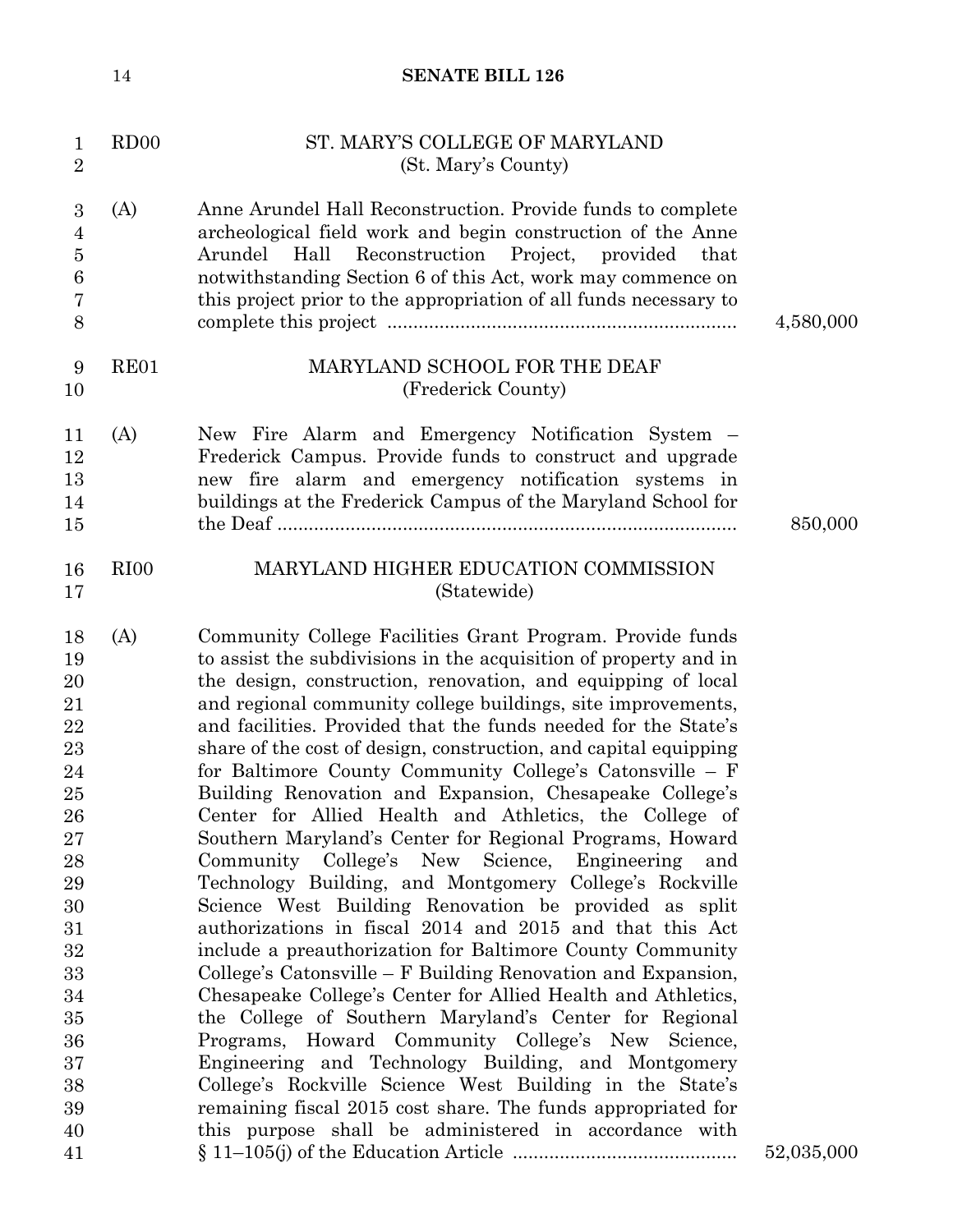| $\mathbf{1}$<br>$\overline{2}$                               | RM <sub>00</sub> | MORGAN STATE UNIVERSITY<br>(Baltimore City)                                                                                                                                                                                                                                                                                                                          |            |
|--------------------------------------------------------------|------------------|----------------------------------------------------------------------------------------------------------------------------------------------------------------------------------------------------------------------------------------------------------------------------------------------------------------------------------------------------------------------|------------|
| $\boldsymbol{3}$<br>$\overline{4}$<br>$\bf 5$<br>6<br>7<br>8 | (A)              | New School of Business Complex and Connecting Bridge.<br>Provide funds to construct and equip a new School of Business<br>Connecting Bridge, provided<br>Complex<br>and<br>that<br>notwithstanding Section 6 of this Act, work may commence on<br>this project prior to appropriation of all the funds necessary to                                                  | 50,514,000 |
| 9<br>10<br>11<br>12<br>13                                    | (B)              | Soper Library Demolition. Provide construction funds for the<br>demolition of Soper Library, provided that notwithstanding<br>Section 6 of this Act, work may commence on this project prior<br>to the appropriation of all funds necessary to complete this                                                                                                         | 3,850,000  |
| 14<br>15<br>16                                               | (C)              | New Jenkins Behavioral and Social Sciences Center. Provide<br>funds to complete design of the New Jenkins Behavioral and                                                                                                                                                                                                                                             | 297,000    |
| 17<br>18                                                     | RQ00             | UNIVERSITY OF MARYLAND MEDICAL SYSTEM<br>(Baltimore City)                                                                                                                                                                                                                                                                                                            |            |
| 19<br>20<br>21<br>22<br>23<br>24<br>25                       | (A)              | New Ambulatory Care Pavilion and NICU and Labor and<br>Delivery Units. Provide a grant to the University of Maryland<br>Medical System to assist in the design, construction, and<br>capital equipping of the New Ambulatory Pavilion and the<br>design, renovation, and equipping of the NICU and Labor and<br>Delivery Units at the University of Maryland Medical | 10,000,000 |
| 26<br>27<br>28<br>29<br>30<br>31                             | (B)              | Trauma, Critical Care, and Emergency Medicine Services<br>Expansion Project. Provide a grant to the University of<br>Maryland Medical System to assist in the construction and<br>equipping of the University of Maryland Medical Center -<br>Trauma, Critical Care, and Emergency Medicine Services                                                                 | 5,000,000  |
| 32<br>33<br>34<br>35                                         | (C)              | R Adams Cowley Shock Trauma Center - Phase II. Provide a<br>grant to the University of Maryland Medical System to assist<br>in the design and construction of renovations to the R Adams                                                                                                                                                                             | 150,000    |
| 36<br>37                                                     |                  | DEPARTMENT OF HOUSING AND COMMUNITY<br><b>DEVELOPMENT</b>                                                                                                                                                                                                                                                                                                            |            |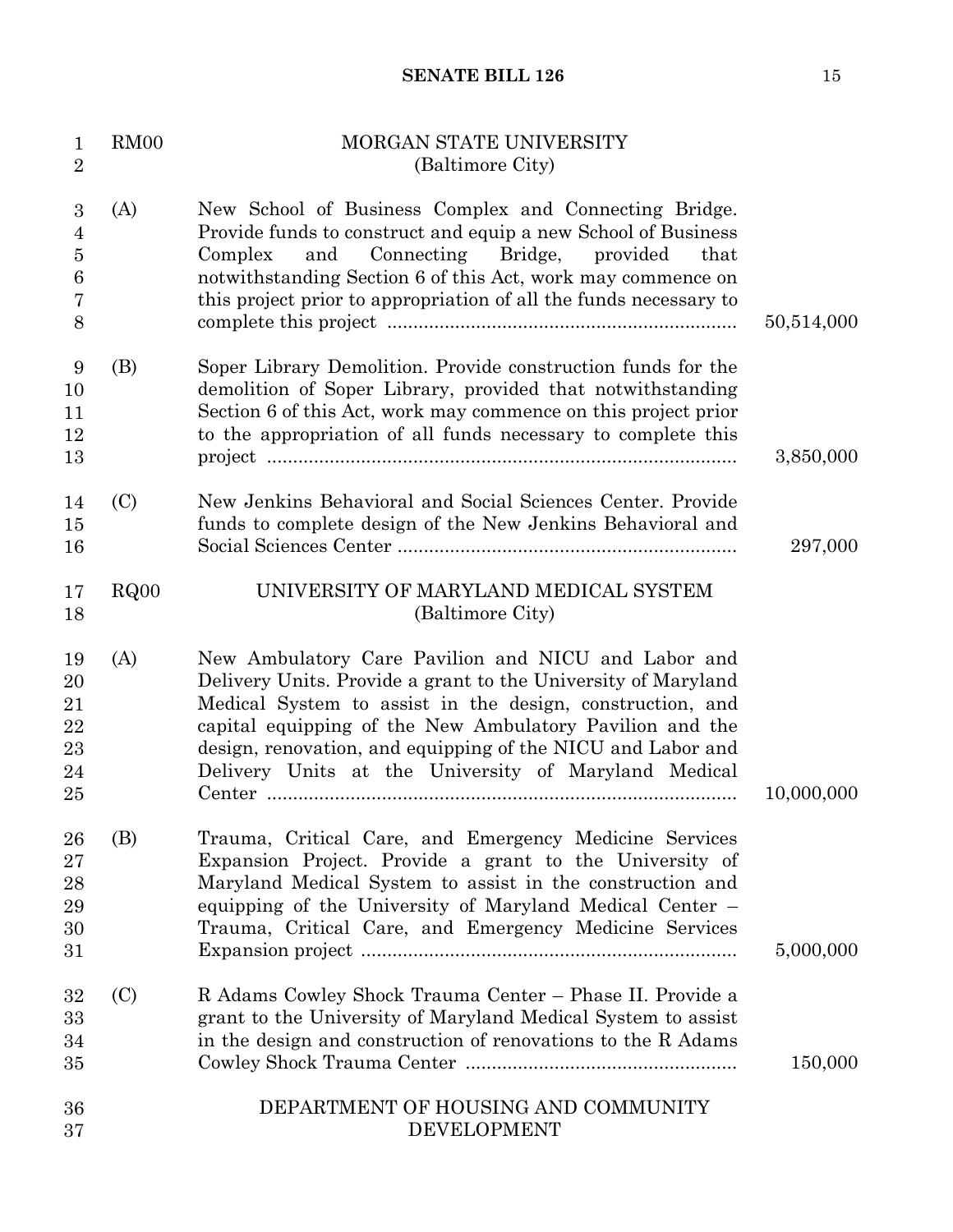|                                                                                                              | 16          | <b>SENATE BILL 126</b>                                                                                                                                                                                                                                                                                                                                                                                                                                                                                                                                                                                                                                                                                                                                                                                                                                                                                                                                                                                                                                                                |           |
|--------------------------------------------------------------------------------------------------------------|-------------|---------------------------------------------------------------------------------------------------------------------------------------------------------------------------------------------------------------------------------------------------------------------------------------------------------------------------------------------------------------------------------------------------------------------------------------------------------------------------------------------------------------------------------------------------------------------------------------------------------------------------------------------------------------------------------------------------------------------------------------------------------------------------------------------------------------------------------------------------------------------------------------------------------------------------------------------------------------------------------------------------------------------------------------------------------------------------------------|-----------|
| 1<br>$\overline{2}$<br>$\boldsymbol{3}$<br>$\overline{4}$                                                    |             | Any financial assistance awarded under the Community<br>Legacy Program, Homeownership Programs, and Special Loan<br>Programs is not subject to $\S$ 8–301 of the State Finance and<br>Procurement Article.                                                                                                                                                                                                                                                                                                                                                                                                                                                                                                                                                                                                                                                                                                                                                                                                                                                                            |           |
| $\overline{5}$<br>6                                                                                          | <b>SA24</b> | DIVISION OF NEIGHBORHOOD REVITALIZATION<br>(Statewide)                                                                                                                                                                                                                                                                                                                                                                                                                                                                                                                                                                                                                                                                                                                                                                                                                                                                                                                                                                                                                                |           |
| 7<br>$8\,$<br>9<br>10<br>11                                                                                  | (A)         | Community Legacy Program. Provide funds to<br>assist<br>neighborhoods with revitalization efforts. The funds shall be<br>administered in accordance with $\S$ 6-201 through 6-211 of<br>the Housing and Community Development Article and Code of                                                                                                                                                                                                                                                                                                                                                                                                                                                                                                                                                                                                                                                                                                                                                                                                                                     | 6,000,000 |
| 12<br>13<br>14<br>15<br>16<br>17                                                                             | (B)         | Neighborhood Business Development Program. Provide funds<br>for grants and loans to fund community-based economic<br>development activities in revitalization areas designated by<br>local governments. The funds shall be administered in<br>accordance with $\S$ 6-301 through 6-311 of the Housing and                                                                                                                                                                                                                                                                                                                                                                                                                                                                                                                                                                                                                                                                                                                                                                             | 2,510,000 |
| 18<br>19<br>20<br>21<br>22<br>23<br>24<br>25<br>26<br>27<br>28<br>29<br>$30\,$<br>31<br>32<br>33<br>34<br>35 | (C)         | Strategic Demolition and Smart Growth Impact Project Fund.<br>Provide funds for grants and loans to government agencies,<br>nonprofit organizations, and private entities for demolition,<br>land assembly, housing development or redevelopment, and<br>revitalization projects in areas: (i) designated a Sustainable<br>Community under $\S$ 6-205 of the Housing and Community<br>Development Article, a BRAC Revitalization and Incentive<br>Zone under Title 5, Subtitle 13 of the Economic Development<br>Article, or a transit-oriented development under $\S$ 7-101 of<br>the Transportation Article; or (ii) that will become designated<br>through the implementation of PlanMaryland under<br>Executive Order 01.01.2011.22. The Department of Housing<br>and Community Development (DHCD) is authorized to<br>administer these funds in accordance with this section and<br>criteria established by DHCD. Provided, that any repayments<br>of loans or grants shall be credited to the Community Legacy<br>Financial Assistance Fund under $\S 6-211$ of the Housing and | 7,500,000 |
| 36<br>37                                                                                                     | SA25        | DIVISION OF DEVELOPMENT FINANCE<br>(Statewide)                                                                                                                                                                                                                                                                                                                                                                                                                                                                                                                                                                                                                                                                                                                                                                                                                                                                                                                                                                                                                                        |           |
| 38<br>39<br>40<br>41                                                                                         | (A)         | Partnership Rental Housing Program. Provide funds to be<br>credited to the Partnership Rental Housing Fund to be<br>administered in accordance with $\S$ 4-501, 4-503, and 4-1201<br>through 4–1209 of the Housing and Community Development                                                                                                                                                                                                                                                                                                                                                                                                                                                                                                                                                                                                                                                                                                                                                                                                                                          |           |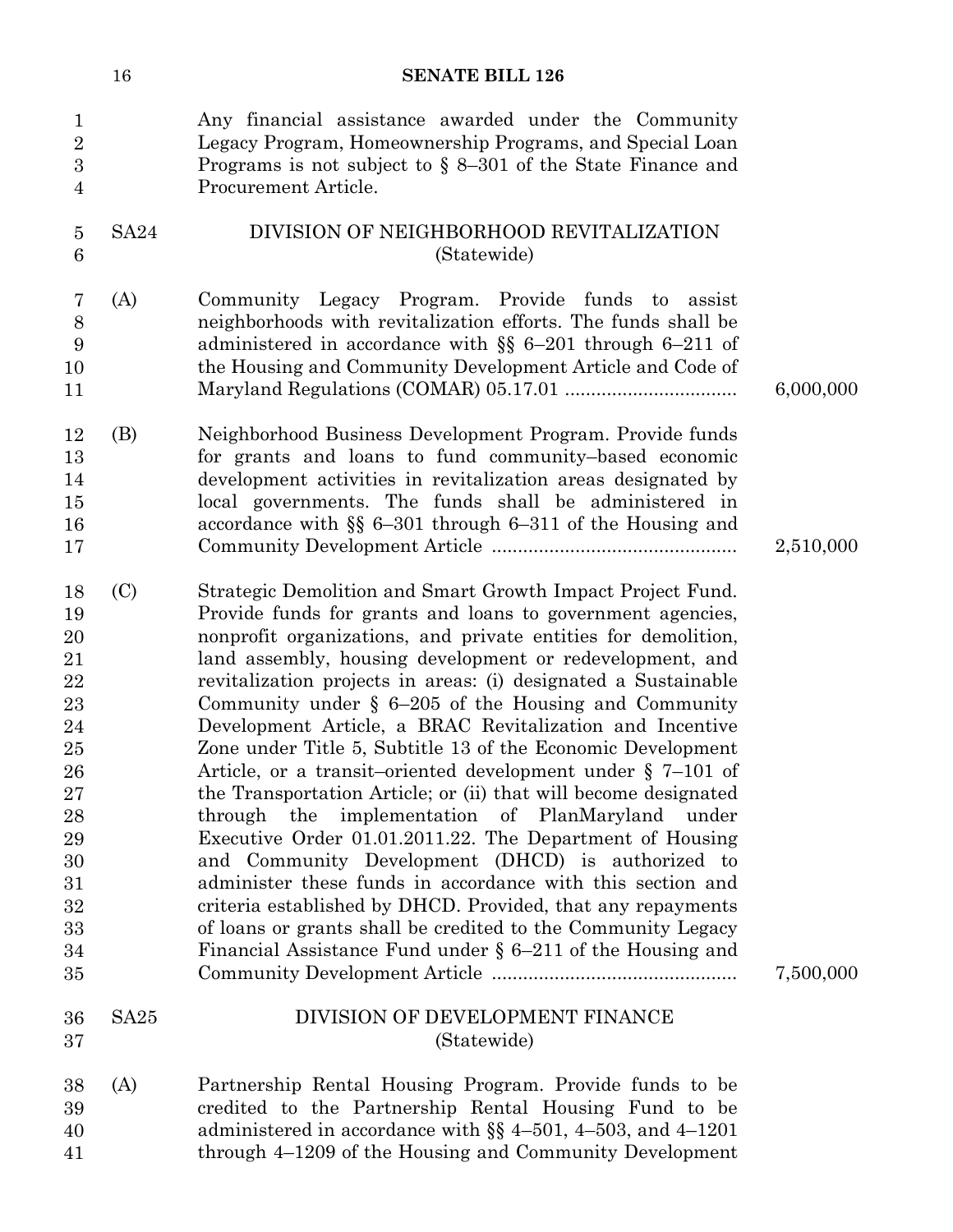| $\mathbf{1}$                                                              |             |                                                                                                                                                                                                                                                                                                                                                                                                                                                  | 6,000,000  |
|---------------------------------------------------------------------------|-------------|--------------------------------------------------------------------------------------------------------------------------------------------------------------------------------------------------------------------------------------------------------------------------------------------------------------------------------------------------------------------------------------------------------------------------------------------------|------------|
| $\overline{2}$<br>3<br>$\overline{4}$<br>$\bf 5$<br>$\boldsymbol{6}$<br>7 | (B)         | Homeownership Programs. Provide funds for below-market<br>interest rate mortgages with minimum down payments to<br>low- and moderate-income families. These funds shall be<br>administered in accordance with $\S$ 4-501, 4-502, 4-801<br>through $4-810$ , and $4-814$ through $4-816$ of the Housing and                                                                                                                                       | 7,600,000  |
| 8<br>9<br>10<br>11<br>12                                                  | (C)         | Shelter and Transitional Housing Facilities Grant Program.<br>Provide grants to acquire, design, construct, renovate, and<br>equip facilities for homeless individuals and families. The<br>funds shall be administered in accordance with the Code of                                                                                                                                                                                           | 1,500,000  |
| 13<br>14<br>15<br>16<br>17<br>18<br>19<br>20                              | (D)         | Special Loan Programs. Provide funds to low-<br>and<br>moderate-income families, sponsors of rental properties<br>occupied primarily by limited income families, and nonprofit<br>sponsors of housing facilities, including group homes and<br>shelters. These funds shall be administered in accordance<br>with $\S$ 4-501, 4-505, 4-601 through 4-612, 4-701 through<br>$4-712$ , $4-901$ , $4-923$ , $4-927$ , and $4-933$ of the Housing and | 6,600,000  |
| 21<br>22<br>23<br>24<br>25<br>26                                          | (E)         | Rental Housing Program. Provide funds for rental housing<br>developments that<br>$low-$<br>serve<br>and<br>moderate-income<br>households. The funds shall be administered in accordance<br>with $\S$ 4-401 through 4-409, 4-501, 4-504, 4-901 through<br>$4-923$ , $4-929$ , $4-933$ , and $4-1501$ through $4-1511$ of the                                                                                                                      | 25,000,000 |
| 27                                                                        |             | DEPARTMENT OF THE ENVIRONMENT                                                                                                                                                                                                                                                                                                                                                                                                                    |            |
| 28<br>29                                                                  | UA01        | OFFICE OF THE SECRETARY<br>(Statewide)                                                                                                                                                                                                                                                                                                                                                                                                           |            |
| 30<br>31<br>32<br>33                                                      | (A)         | Maryland Water Quality Revolving Loan Fund. Provide funds<br>to finance water quality improvement projects. These funds<br>shall be administered in accordance with $\S$ 9-1605 of the                                                                                                                                                                                                                                                           | 6,840,000  |
| 34<br>35<br>36<br>37                                                      | (B)         | Maryland Drinking Water Revolving Loan Fund. Provide<br>funds to finance drinking water projects. These funds shall be<br>administered in accordance with $\S$ 9-1605.1 of the                                                                                                                                                                                                                                                                   | 2,832,000  |
| 38                                                                        | <b>UA04</b> | WATER MANAGEMENT ADMINISTRATION                                                                                                                                                                                                                                                                                                                                                                                                                  |            |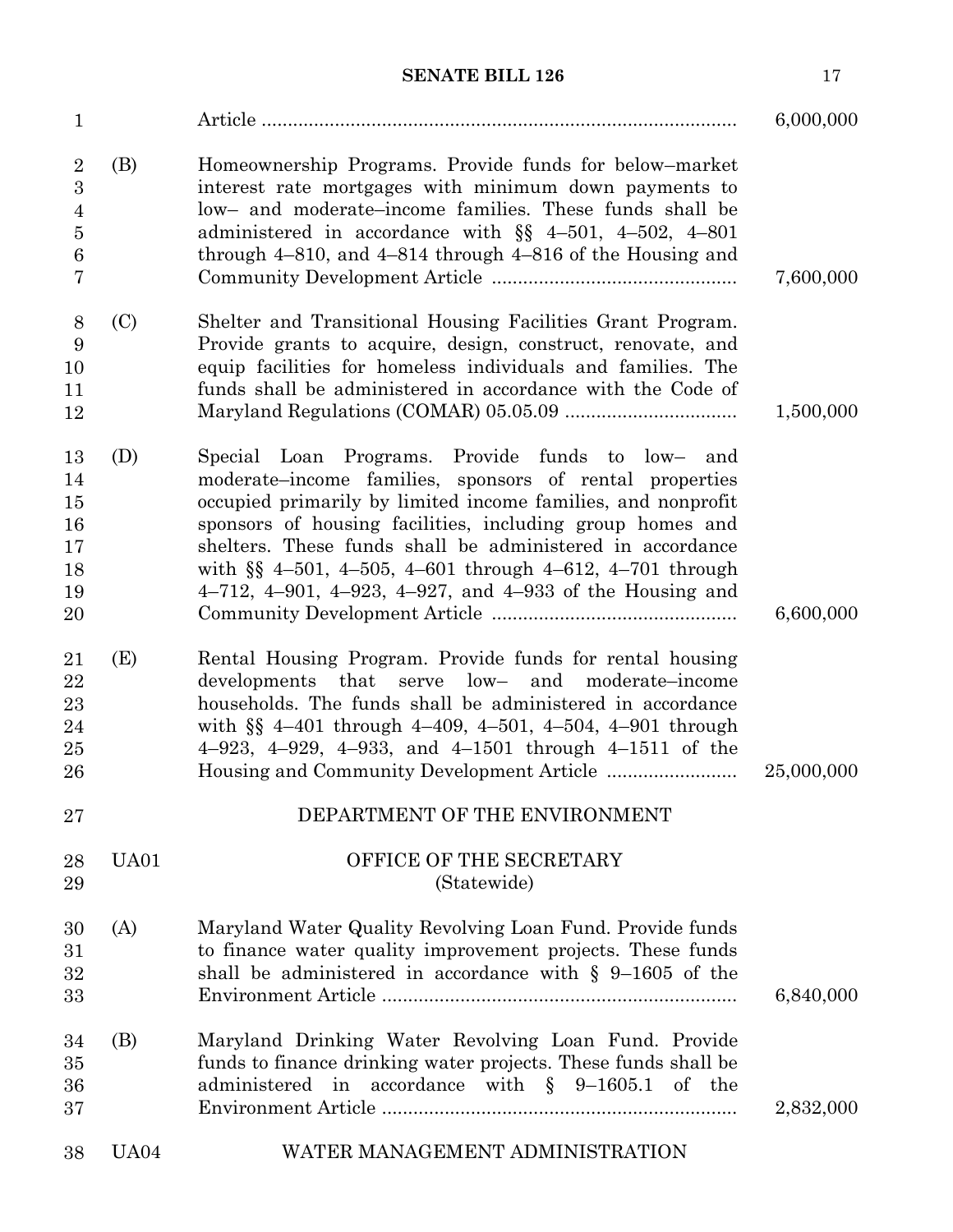|                                                                         | 18                | <b>SENATE BILL 126</b>                                                                                                                                                                                                                                                                                                                                                                                                                                                                                                                                                                                                          |            |
|-------------------------------------------------------------------------|-------------------|---------------------------------------------------------------------------------------------------------------------------------------------------------------------------------------------------------------------------------------------------------------------------------------------------------------------------------------------------------------------------------------------------------------------------------------------------------------------------------------------------------------------------------------------------------------------------------------------------------------------------------|------------|
| $\mathbf{1}$                                                            |                   | (Statewide)                                                                                                                                                                                                                                                                                                                                                                                                                                                                                                                                                                                                                     |            |
| $\sqrt{2}$<br>$\overline{3}$<br>$\overline{4}$<br>$\bf 5$<br>$\,6$<br>7 | (A)               | Chesapeake Bay Water Quality Project Funds. Provide funds<br>to be credited to the Water Pollution Control Fund to be used<br>for projects to improve the water quality of the Chesapeake<br>Bay and other waters of the State. These funds shall be<br>administered for the purposes listed below in accordance with<br>§§ 9-345 through 9-351 of the Environment Article                                                                                                                                                                                                                                                      | 35,125,000 |
| $8\,$<br>9<br>10                                                        |                   | (1)<br>Biological Nutrient Removal Program. Provide not<br>more than $$29,200,000$ in grants for projects to remove<br>nutrients at publicly owned sewage treatment works;                                                                                                                                                                                                                                                                                                                                                                                                                                                      |            |
| 11<br>12<br>13<br>14<br>15<br>16<br>17<br>18<br>19<br>20                |                   | (2)<br>Supplemental Assistance Program. Provide not more<br>than \$5,925,000 in grants to provide assistance to grant<br>and loan recipients to meet the local share of<br>construction costs. Notwithstanding $\S$ 9-345 through<br>9–351 of the Environment Article and any regulation<br>adopted in accordance with those sections, \$550,000 of<br>these funds shall be used to provide a grant to Talbot<br>County for the design and construction of sewer system<br>infrastructure to support the Shore Health System<br>Regional Medical Center;                                                                        |            |
| 21<br>22<br>23<br>24<br>25<br>26<br>27<br>28<br>29<br>30<br>31          | (B)               | Water Supply Financial Assistance Program. Provide funds<br>for assistance to State and local government entities to<br>acquire, design, construct, rehabilitate, equip, and improve<br>water supply facilities. The funds shall be administered in<br>accordance with $\S$ 9-420 through 9-426 of the Environment<br>Article and in accordance with the Code of Maryland<br>Regulations (COMAR) 26.03.09, provided that \$450,000 of<br>these funds shall be used to provide a grant to Talbot County<br>for the design and construction of water system infrastructure<br>to support the Shore Health System Regional Medical | 3,450,000  |
| 32                                                                      | U <sub>B</sub> 00 | MARYLAND ENVIRONMENTAL SERVICE                                                                                                                                                                                                                                                                                                                                                                                                                                                                                                                                                                                                  |            |
| 33<br>34<br>35<br>36<br>37<br>38<br>39<br>40<br>41                      | (A)               | Infrastructure Improvement Fund. Provide funds to design,<br>construct and equip capital improvements for<br><b>State</b><br>institutions. Expenditures for any of the following projects<br>may not exceed the amount listed below by more than 7.5%<br>without notification to the General Assembly. Funds may only<br>be spent on the projects listed below or on previously<br>authorized projects. Expenditure of any part of this<br>appropriation for a previously authorized project shall also<br>notification<br>require<br>the<br>General<br>Assembly.<br>to                                                         |            |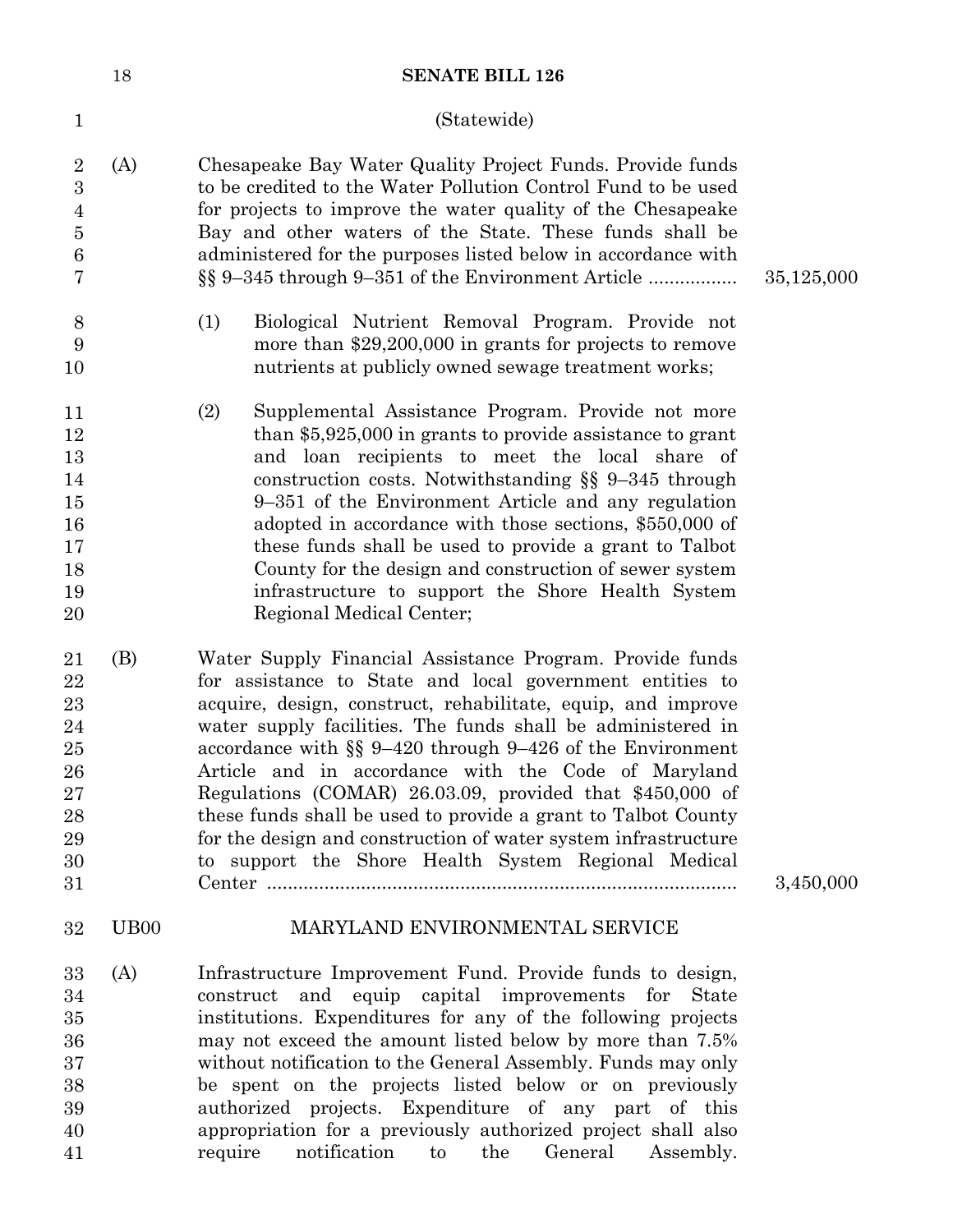| $\mathbf{1}$<br>$\sqrt{2}$<br>3  |              | Notwithstanding Section 6 of this Act, work may commence on<br>these projects prior to appropriation of all the funds necessary                                                                                                                                                                                        | 5,200,000  |
|----------------------------------|--------------|------------------------------------------------------------------------------------------------------------------------------------------------------------------------------------------------------------------------------------------------------------------------------------------------------------------------|------------|
| 4<br>$\overline{5}$<br>6         |              | (1)<br>Park<br>Rocky<br>Gap<br>State<br>Wastewater<br>Treatment<br>Plant<br>Improvements (Allegany County)<br>2,000,000                                                                                                                                                                                                |            |
| 7<br>$8\,$<br>$\boldsymbol{9}$   |              | (2)<br>Charlotte Hall Veterans Home -<br>Wastewater<br>Plant<br>Treatment<br>Improvements (St. Mary's County)<br>1,700,000                                                                                                                                                                                             |            |
| 10<br>11<br>12<br>13             |              | Pre-Release<br>(3)<br>Southern<br>Unit<br>Treatment<br>Plant<br>Wastewater<br>Improvements<br>(St)<br>Mary's<br>1,500,000                                                                                                                                                                                              |            |
| 14                               |              | DEPARTMENT OF JUVENILE SERVICES                                                                                                                                                                                                                                                                                        |            |
| 15                               | ${\rm VE}01$ | RESIDENTIAL SERVICES                                                                                                                                                                                                                                                                                                   |            |
| 16<br>17<br>18<br>19<br>20<br>21 | (A)          | Cheltenham Youth Facility - New Detention Center. Provide<br>funds to design and construct a new detention center at the<br>Cheltenham Youth Facility, provided that notwithstanding<br>Section 6 of this Act, work may commence on this project prior<br>to the appropriation of all funds necessary to complete this | 21,362,000 |
| 22<br>23<br>24                   | (B)          | New Thomas J. S. Waxter Children's Center. Provide funds to<br>design a replacement detention facility on the grounds of the                                                                                                                                                                                           | 1,670,000  |
| 25<br>26                         | WA01         | DEPARTMENT OF STATE POLICE<br>(Statewide)                                                                                                                                                                                                                                                                              |            |
| 27<br>28<br>29                   | (A)          | Helicopter Replacement. Provide funds to acquire new<br>helicopters to upgrade the quality of the State helicopter                                                                                                                                                                                                     | 7,057,000  |
| 30<br>31<br>32<br>33<br>34       | (B)          | Old Crime Lab (Headquarters Building K) – HVAC<br>Improvements and Reconfiguration. Provide supplemental<br>funds to design, construct, and equip the renovation and<br>upgrade of building systems at the Old Crime Lab                                                                                               | 1,612,000  |
| 35<br>36                         | (C)          | Tactical Services Garage. Provide funds to design, construct<br>and equip a tactical services garage at the Waterloo Services                                                                                                                                                                                          |            |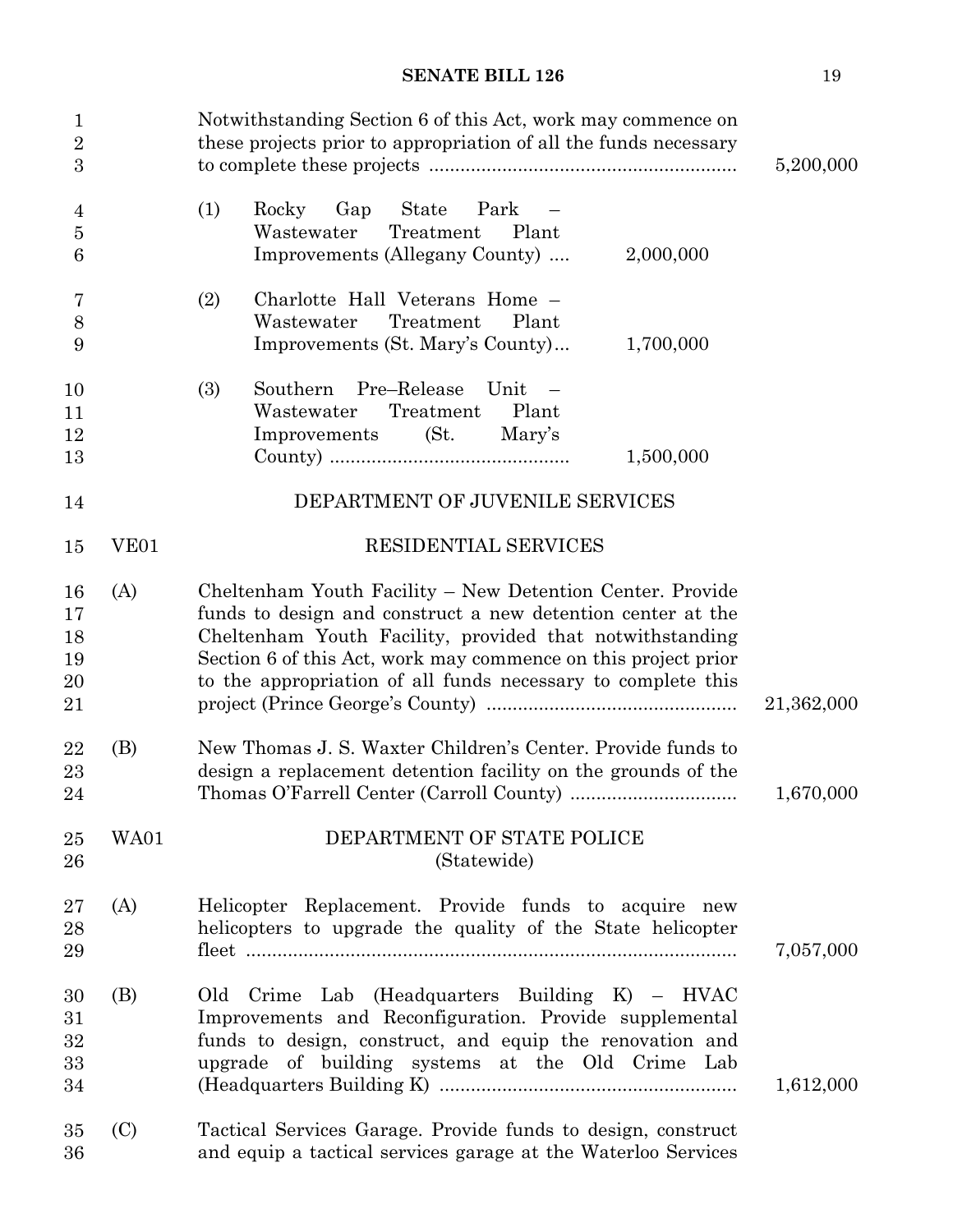|                                               | $20\,$ | <b>SENATE BILL 126</b>                                                                                                                                                                                                                                                                                                                                                                                                                          |           |
|-----------------------------------------------|--------|-------------------------------------------------------------------------------------------------------------------------------------------------------------------------------------------------------------------------------------------------------------------------------------------------------------------------------------------------------------------------------------------------------------------------------------------------|-----------|
| $\mathbf{1}$                                  |        |                                                                                                                                                                                                                                                                                                                                                                                                                                                 | 1,174,000 |
| $\overline{2}$                                | ZA00   | MISCELLANEOUS GRANT PROGRAMS                                                                                                                                                                                                                                                                                                                                                                                                                    |           |
| $\boldsymbol{3}$<br>$\overline{4}$<br>$\bf 5$ | (A)    | Alice Ferguson Foundation – Potomac Watershed Study<br>Center. Provide a grant to the Board of Directors of the Alice<br>Ferguson Foundation, Inc. for the construction of the Potomac                                                                                                                                                                                                                                                          |           |
| $\,6$<br>7<br>$8\,$                           |        | Watershed Study Center, subject to the requirement that the<br>grantee provide an equal and matching fund for this purpose.<br>Notwithstanding the provisions of Section 1(5) of this Act, the                                                                                                                                                                                                                                                  |           |
| 9<br>10                                       |        | matching fund may consist of funds expended prior to the<br>effective date of this Act (Prince George's County)                                                                                                                                                                                                                                                                                                                                 | 1,700,000 |
| 11<br>12<br>13                                | (B)    | Annapolis High School. Provide a grant to the Board of<br>Education of Anne Arundel County for the design and<br>construction of athletic facilities improvements at Annapolis                                                                                                                                                                                                                                                                  |           |
| 14                                            |        |                                                                                                                                                                                                                                                                                                                                                                                                                                                 | 750,000   |
| 15<br>16<br>17                                | (C)    | Baltimore County – War of 1812 Historic Sites. Provide a<br>grant to the County Executive and County Council of<br>Baltimore County to design and construct improvements at                                                                                                                                                                                                                                                                     |           |
| 18                                            |        | War of 1812 Historic Sites (Baltimore County)                                                                                                                                                                                                                                                                                                                                                                                                   | 250,000   |
| 19<br>20<br>21<br>22<br>23<br>24<br>25<br>26  | (D)    | Baltimore Museum of Art. Provide a grant to the Board of<br>Trustees of the Baltimore Museum of Art, Inc. to complete the<br>renovation and reconfiguration of facilities at the Baltimore<br>Museum of Art, subject to the requirement that the grantee<br>provide an equal and matching fund for this purpose.<br>Notwithstanding the provisions of Section 1(5) of this Act, the<br>matching fund may consist of funds expended prior to the | 3,500,000 |
| 27<br>28<br>29<br>30<br>31<br>32<br>33        | (E)    | The Center for Parks and People at Auchentoroly Terrace.<br>Provide a grant to the Board of Directors of Parks and People<br>- The Foundation of Baltimore Recreation and Parks, Inc. for<br>the construction of the Center for Parks and People at<br>Auchentoroly Terrace at Druid Hill Park, subject to the<br>requirement that the grantee provide an equal and matching                                                                    | 1,000,000 |
| 34<br>35<br>36<br>37<br>38<br>39              | (F)    | Central Baltimore Partnership. Provide a grant to the Board<br>of Directors of the Central Baltimore Partnership, Inc. to<br>acquire and demolish blighted property in 10 central<br>Baltimore neighborhoods, subject to the requirement that the<br>grantee provide an equal and matching fund for this purpose                                                                                                                                | 3,000,000 |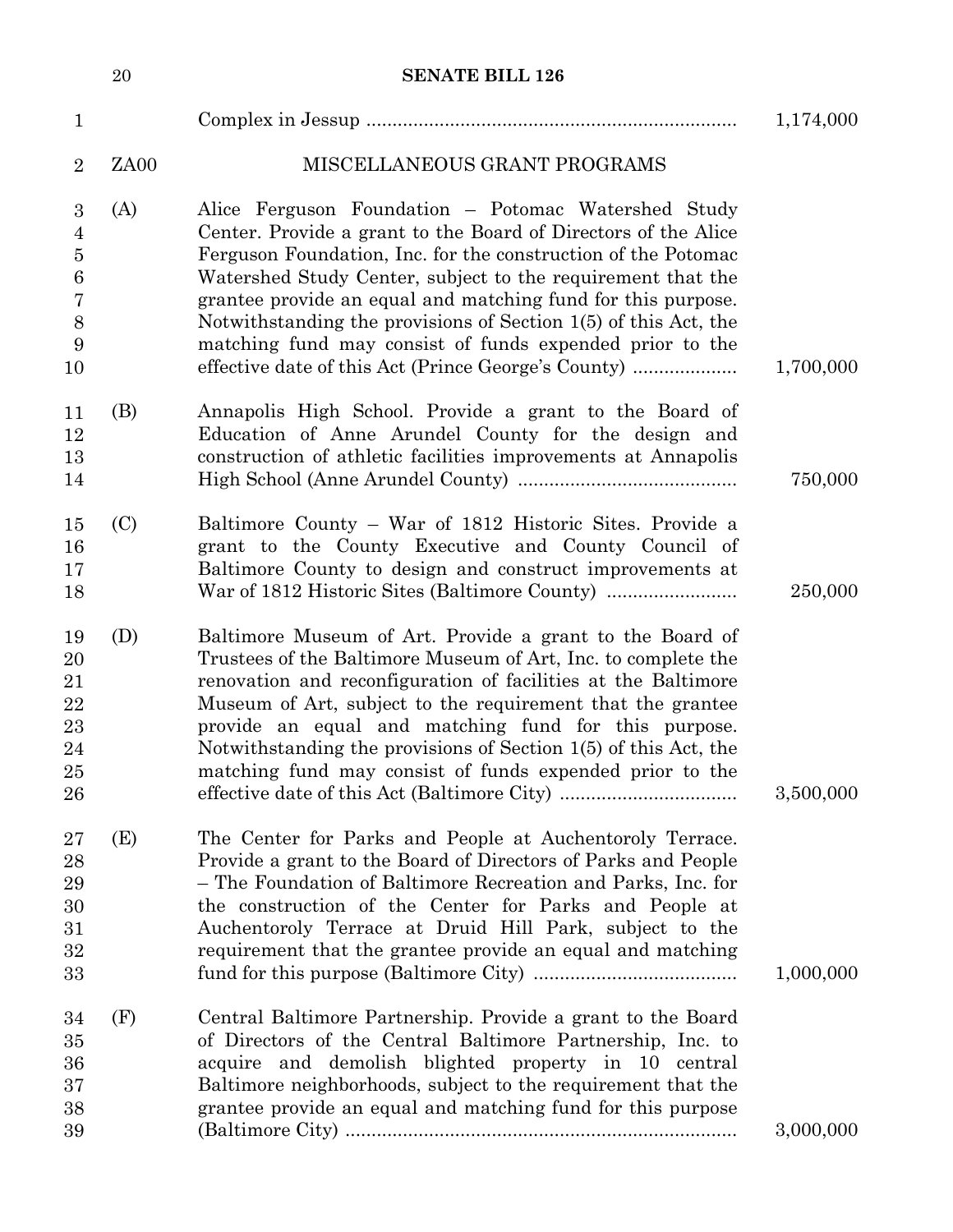| 1<br>$\overline{2}$<br>$\boldsymbol{3}$<br>$\overline{4}$<br>$\overline{5}$                                                 | (G)            | Cyber Center for Excellence. Provide a grant to the Board of<br>Directors of the National Cryptologic Museum Foundation,<br>Inc. for the design of the new Cyber Center for Excellence,<br>subject to the requirement that the grantee provide an equal<br>and matching fund for this purpose (Anne Arundel County)                                                                                                                                                                                                                                                                                                                                                                                                                                                                                                                                                                                                                                                                                                                                                                                                                                                                                                                                        | 500,000    |
|-----------------------------------------------------------------------------------------------------------------------------|----------------|------------------------------------------------------------------------------------------------------------------------------------------------------------------------------------------------------------------------------------------------------------------------------------------------------------------------------------------------------------------------------------------------------------------------------------------------------------------------------------------------------------------------------------------------------------------------------------------------------------------------------------------------------------------------------------------------------------------------------------------------------------------------------------------------------------------------------------------------------------------------------------------------------------------------------------------------------------------------------------------------------------------------------------------------------------------------------------------------------------------------------------------------------------------------------------------------------------------------------------------------------------|------------|
| $6\phantom{.}6$<br>$\overline{7}$<br>$8\,$<br>9                                                                             | (H)            | East Baltimore Biotechnology Park. Provide a grant to the<br>Mayor and City Council of the City of Baltimore to assist in<br>property acquisition,<br>demolition,<br>funding<br>and<br>site<br>improvements in the East Baltimore Biotechnology Park                                                                                                                                                                                                                                                                                                                                                                                                                                                                                                                                                                                                                                                                                                                                                                                                                                                                                                                                                                                                       |            |
| 10                                                                                                                          |                |                                                                                                                                                                                                                                                                                                                                                                                                                                                                                                                                                                                                                                                                                                                                                                                                                                                                                                                                                                                                                                                                                                                                                                                                                                                            | 5,000,000  |
| 11<br>12<br>13<br>14<br>15<br>16                                                                                            | (I)            | Eastern Shore Conservation Center. Provide a grant to the<br>Board of Trustees of the Eastern Shore Land Conservancy,<br>Inc. for the construction and capital equipping of the Eastern<br>Shore Conservation Center, subject to the requirement that<br>the grantee provide an equal and matching fund for this                                                                                                                                                                                                                                                                                                                                                                                                                                                                                                                                                                                                                                                                                                                                                                                                                                                                                                                                           | 1,000,000  |
| 17<br>18<br>19<br>20<br>21<br>$\bf{22}$<br>23<br>24<br>25<br>26<br>27<br>28<br>29<br>30<br>31<br>32<br>33<br>34<br>35<br>36 | $(\mathbf{J})$ | High Performance Computing Data Center. Provide a grant to<br>the Board of Trustees of Johns Hopkins University for the<br>construction and capital equipping of a High Performance<br>Data Center (HPDC), provided<br>Computing<br>that<br>notwithstanding Section 6 of this Act, work may commence on<br>this project prior to appropriation of all of the funds necessary<br>to complete this project. Further provided that no funds may<br>be expended until a new Memorandum of Understanding<br>(MOU) that ensures access of all 4-year public institutions of<br>higher education is developed between Johns Hopkins<br>University, Morgan State University (MSU), St. Mary's<br>College of Maryland (SMCM), and the University System of<br>Maryland (USM). The MOU shall include a provision that<br>reduces the public universities' share of base operating costs,<br>to the extent that is part of the revised MOU, and/or<br>establishes a pricing structure that reduces access charges to<br>public universities such that half of the value of the States'<br>capital investment is recaptured through reduced operating<br>costs and/or usage charges for MSU, SMCM, and USM<br>institutions over a fifteen-year period (Baltimore City) | 12,000,000 |
| 37<br>38<br>39<br>40<br>41<br>42                                                                                            | (K)            | Hillel Center for Social Justice. Provide a grant to the Board<br>of Directors of Hillel: The Foundation for Jewish Campus Life,<br>Inc. for the demolition of the existing center and the design,<br>construction, and equipping of the Hillel Center for Social<br>Justice, subject to the requirement that the grantee provide<br>an equal and matching fund for this purpose (Prince George's                                                                                                                                                                                                                                                                                                                                                                                                                                                                                                                                                                                                                                                                                                                                                                                                                                                          |            |
| 43                                                                                                                          |                |                                                                                                                                                                                                                                                                                                                                                                                                                                                                                                                                                                                                                                                                                                                                                                                                                                                                                                                                                                                                                                                                                                                                                                                                                                                            | 1,000,000  |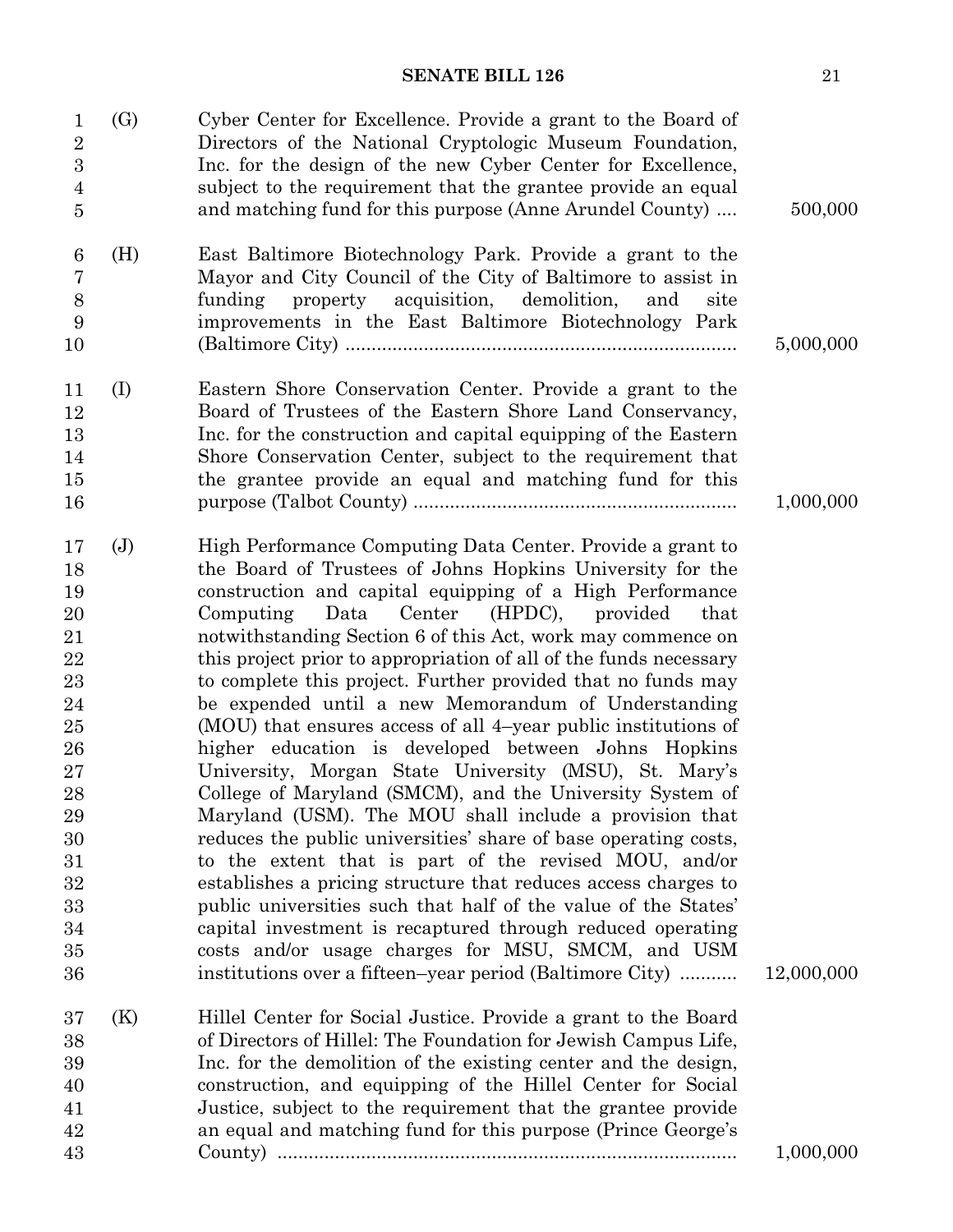| $\mathbf 1$<br>$\overline{2}$<br>$\boldsymbol{3}$<br>$\overline{4}$<br>$\overline{5}$<br>6 | (L) | Intercounty Connector. Provide funds to the Maryland<br>Transportation Authority for the construction of an east–west<br>controlled access, tolled highway linking the US 1/I-95<br>corridor in Prince George's County with $I-270/I-370$ in<br>Montgomery County (Montgomery and Prince George's                                                                                                                                                                                                                                                                                                                                                                                                                                                               | 21,475,000 |
|--------------------------------------------------------------------------------------------|-----|-----------------------------------------------------------------------------------------------------------------------------------------------------------------------------------------------------------------------------------------------------------------------------------------------------------------------------------------------------------------------------------------------------------------------------------------------------------------------------------------------------------------------------------------------------------------------------------------------------------------------------------------------------------------------------------------------------------------------------------------------------------------|------------|
| 7<br>8<br>9<br>10<br>11<br>12                                                              | (M) | Kennedy Krieger Institute. Provide a grant to the Board of<br>Directors of the Kennedy Krieger Institute, Inc. for the design<br>and construction of a new Comprehensive Autism Center at<br>Kennedy Krieger's East Baltimore Campus, subject to the<br>requirement that the grantee provide an equal and matching                                                                                                                                                                                                                                                                                                                                                                                                                                              | 2,000,000  |
| 13<br>14<br>15<br>16<br>17<br>18                                                           | (N) | Maryland Hall for the Creative Arts. Provide a grant to the<br>Board of Directors of the Maryland Hall for the Creative Arts,<br>Inc. for the construction of improvements to the Maryland<br>Hall for the Creative Arts, subject to the requirement that the<br>grantee provide an equal and matching fund for this purpose                                                                                                                                                                                                                                                                                                                                                                                                                                    | 500,000    |
| 19<br>20<br>21<br>22<br>23<br>24<br>25<br>26<br>27<br>${\bf 28}$<br>29<br>30               | (0) | Maryland Independent College and University Association –<br>Johns Hopkins University. Provide a grant equal to the lesser<br>of (i) $$4,000,000$ or (ii) the amount of the matching fund<br>provided, to the Board of Trustees of Johns Hopkins<br>University to assist in the planning, design, construction,<br>equipping<br>renovation,<br>and<br>capital<br>of<br>the<br><b>New</b><br>Academic/Research Building (Malone Hall) on the Johns<br>Hopkins Homewood campus, subject to the requirement that<br>the grantee provide an equal and matching fund for this<br>purpose. Notwithstanding the provisions of Section 1(5) of this<br>Act, the matching fund may consist of funds expended prior to<br>the effective date of this Act (Baltimore City) | 4,000,000  |
| 31<br>32<br>33<br>34<br>35<br>36<br>37<br>38<br>39<br>40<br>41<br>42                       | (P) | Maryland Independent College and University Association –<br>Maryland Institute College of Art. Provide a grant equal to<br>the lesser of (i) $$4,000,000$ or (ii) the amount of the matching<br>fund provided, to the Board of Trustees of Maryland Institute<br>College of Art to assist in the planning, design, construction,<br>renovation, and capital equipping of the New Academic<br>Building and Fox Building located at the Maryland Institute<br>College of Art campus, subject to the requirement that the<br>grantee provide an equal and matching fund for this purpose.<br>Notwithstanding the provisions of Section 1(5) of this Act, the<br>matching fund may consist of funds expended prior to the                                          | 4,000,000  |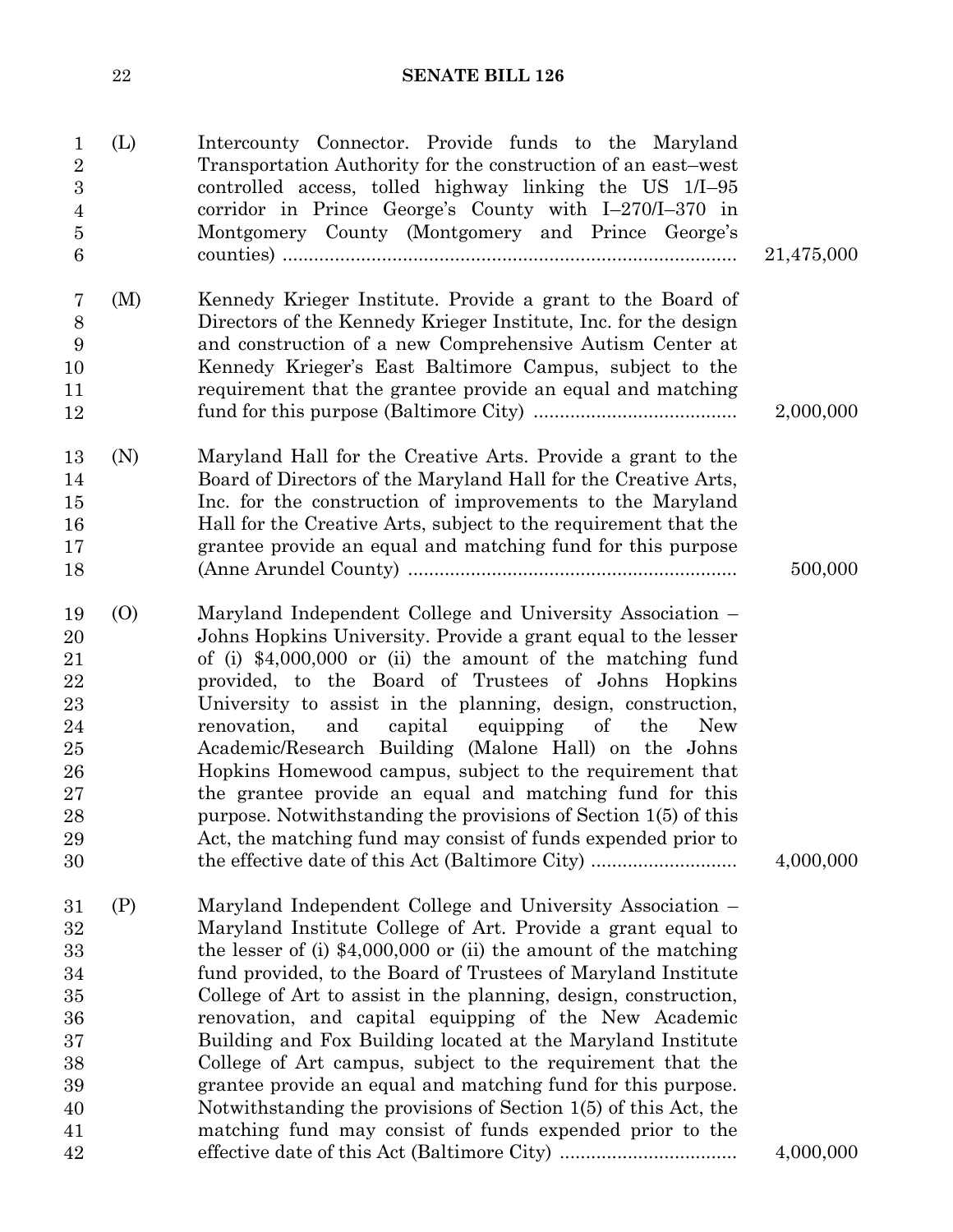| $\mathbf{1}$<br>$\sqrt{2}$<br>3<br>$\overline{4}$<br>$\overline{5}$<br>$\boldsymbol{6}$<br>$\overline{7}$<br>8<br>9<br>10<br>11<br>12 | <b>(Q)</b> | Maryland Independent College and University Association –<br>Hood College. Provide a grant equal to the lesser of (i)<br>$$2,500,000$ or (ii) the amount of the matching fund provided,<br>to the Board of Trustees of Hood College to assist in the<br>planning, design, construction, renovation, and capital<br>equipping of the Hodson Science and Technology Center and<br>Tatem Academic Building located at the Hood College<br>campus, subject to the requirement that the grantee provide<br>and<br>matching<br>fund<br>for<br>equal<br>this<br>purpose.<br>an<br>Notwithstanding the provisions of Section 1(5) of this Act, the<br>matching fund may consist of funds expended prior to the | 2,500,000 |
|---------------------------------------------------------------------------------------------------------------------------------------|------------|--------------------------------------------------------------------------------------------------------------------------------------------------------------------------------------------------------------------------------------------------------------------------------------------------------------------------------------------------------------------------------------------------------------------------------------------------------------------------------------------------------------------------------------------------------------------------------------------------------------------------------------------------------------------------------------------------------|-----------|
| 13<br>14<br>15<br>16<br>17<br>18                                                                                                      | (R)        | Maryland School for the Blind – LIFE (Multiple Disabilities)<br>Education Building. Provide a grant to the Board of Directors<br>of The Maryland School for the Blind, Inc. for the design,<br>construction, and capital equipping of the new LIFE<br>Education Building at The Maryland School for the Blind                                                                                                                                                                                                                                                                                                                                                                                          | 5,000,000 |
| 19<br>20<br>21<br>22<br>23<br>24                                                                                                      | (S)        | Maryland Zoo in Baltimore – Infrastructure Improvements.<br>Provide a grant to the Board of Trustees of the Maryland<br>Society, Inc. for the design, construction,<br>Zoological<br>renovation, and equipping of the African Penguin Exhibit,<br>elephant facilities, infrastructure improvements, and life                                                                                                                                                                                                                                                                                                                                                                                           | 7,000,000 |
| 25<br>26<br>27<br>28<br>29<br>30<br>31<br>32                                                                                          | (T)        | Mount Vernon Place Restoration. Provide a grant to the Board<br>of Directors of the Mount Vernon Place Conservancy, Inc. to<br>restore and rehabilitate the Washington Monument and the<br>surrounding park areas, subject to the requirement that the<br>grantee provide an equal and matching fund for this purpose.<br>Notwithstanding the provisions of Section 1(5) of this Act, the<br>matching fund may consist of funds expended prior to the                                                                                                                                                                                                                                                  | 1,000,000 |
| 33<br>34<br>35<br>36<br>37<br>38<br>39<br>40<br>41                                                                                    | (U)        | National Aquarium in Baltimore – Explore a Shore Exhibit<br>and Infrastructure Improvements. Provide a grant to the<br>Board of Directors of the National Aquarium in Baltimore,<br>Inc. to assist in the design, construction, renovation, and<br>equipping of the Explore a Shore Exhibit and associated<br>infrastructure improvements, subject to the requirement that<br>the grantee provide an equal and matching fund for this<br>purpose. Notwithstanding the provisions of Section 1(5) of this<br>Act, the matching fund may consist of funds expended prior to                                                                                                                              |           |
| 42                                                                                                                                    |            | the effective date of this Act (Baltimore City)                                                                                                                                                                                                                                                                                                                                                                                                                                                                                                                                                                                                                                                        | 5,000,000 |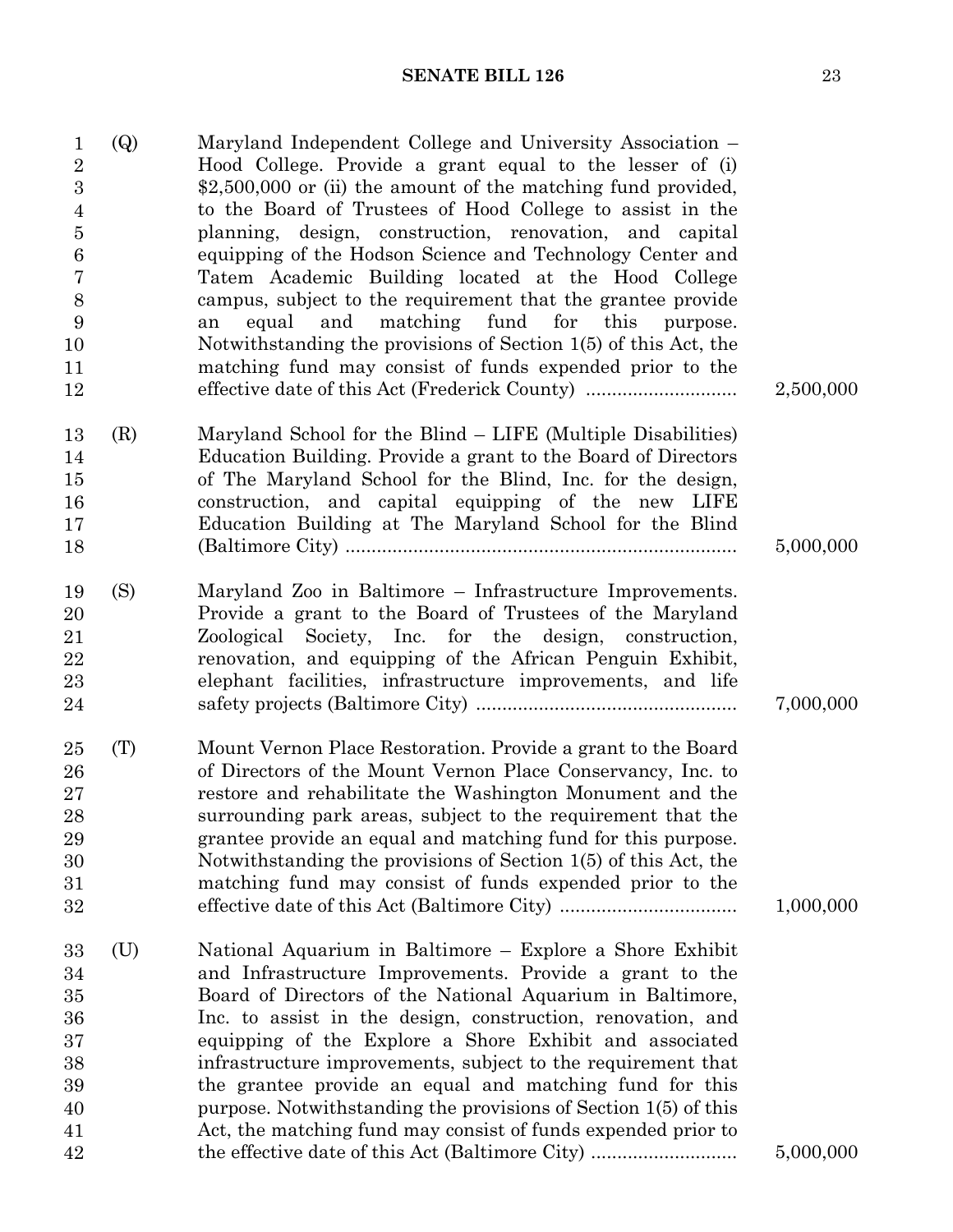| 24 | <b>SENATE BILL 126</b> |  |
|----|------------------------|--|
|    |                        |  |

| 200,000    | New Horizons Training Center. Provide a grant to the Board<br>of Directors of the New Horizons Supported Services, Inc. for<br>the construction of the New Horizons Disability Job Training<br>and Recycling Center, located in Cheverly (Prince George's                                                                                                                                                                                                                               | (V)<br>$\mathbf{1}$<br>$\overline{2}$<br>$\boldsymbol{3}$<br>$\overline{4}$<br>$\overline{5}$ |
|------------|-----------------------------------------------------------------------------------------------------------------------------------------------------------------------------------------------------------------------------------------------------------------------------------------------------------------------------------------------------------------------------------------------------------------------------------------------------------------------------------------|-----------------------------------------------------------------------------------------------|
| 3,500,000  | Ocean City Convention Center Performing Arts Venue.<br>Provide a grant to the Maryland Stadium Authority to assist<br>in the design and construction of the Ocean City Convention<br>Center Performing Arts Venue, provided that the Town of<br>Ocean City provide a matching fund in the amount of<br>$$3,500,000$ for this purpose. These<br>funds<br>shall<br>be<br>administered in accordance with $\S$ 10–643 and 10–655 of the<br>Economic Development Article (Worcester County) | (W)<br>$6\phantom{.}6$<br>$\overline{7}$<br>8<br>9<br>10<br>11<br>12<br>13                    |
| 1,028,000  | Port Discovery Children's Museum Renovation. Provide funds<br>to the Board of Directors of The Baltimore Children's<br>Museum, Inc. for the planning, design, construction, repair,<br>renovation, and capital equipping of the Port Discovery                                                                                                                                                                                                                                          | (X)<br>14<br>15<br>16<br>17<br>18                                                             |
| 20,000,000 | Prince George's Hospital System. Provide funds to the<br>Department of Health and Mental Hygiene for the purpose of<br>providing a grant to begin site acquisition, design,<br>construction, and equipping of a new Regional Medical Center<br>in Prince George's County. The Department will provide a<br>grant to the owner/operator of the Regional Medical Center                                                                                                                   | (Y)<br>19<br>20<br>21<br>22<br>23<br>24<br>25                                                 |
| 10,000,000 | Prince George's Hospital System. Provide a grant to the<br>County Executive and County Council of Prince George's<br>County to make capital improvements to existing health<br>facilities within the Prince George's Hospital System (Prince                                                                                                                                                                                                                                            | (Z)<br>26<br>27<br>28<br>29<br>30                                                             |
| 480,000    | Sports Legends Museum Renovations. Provide a grant to the<br>Board of Directors of the Babe Ruth Birthplace Foundation,<br>Inc. to begin design of the renovation of the Sports Legends                                                                                                                                                                                                                                                                                                 | (AA)<br>31<br>32<br>33<br>34                                                                  |
|            | The Walters Art Museum. Provide a grant to the Board of<br>Directors of the Walters Art Museum Foundation, Inc. for the<br>design, construction, and renovation of the museum and its<br>fire safety systems, subject to the requirement that the<br>grantee provide an equal and matching fund for this purpose.<br>Notwithstanding the provisions of Section 1(5) of this Act, the                                                                                                    | (AB)<br>35<br>36<br>37<br>38<br>39<br>40                                                      |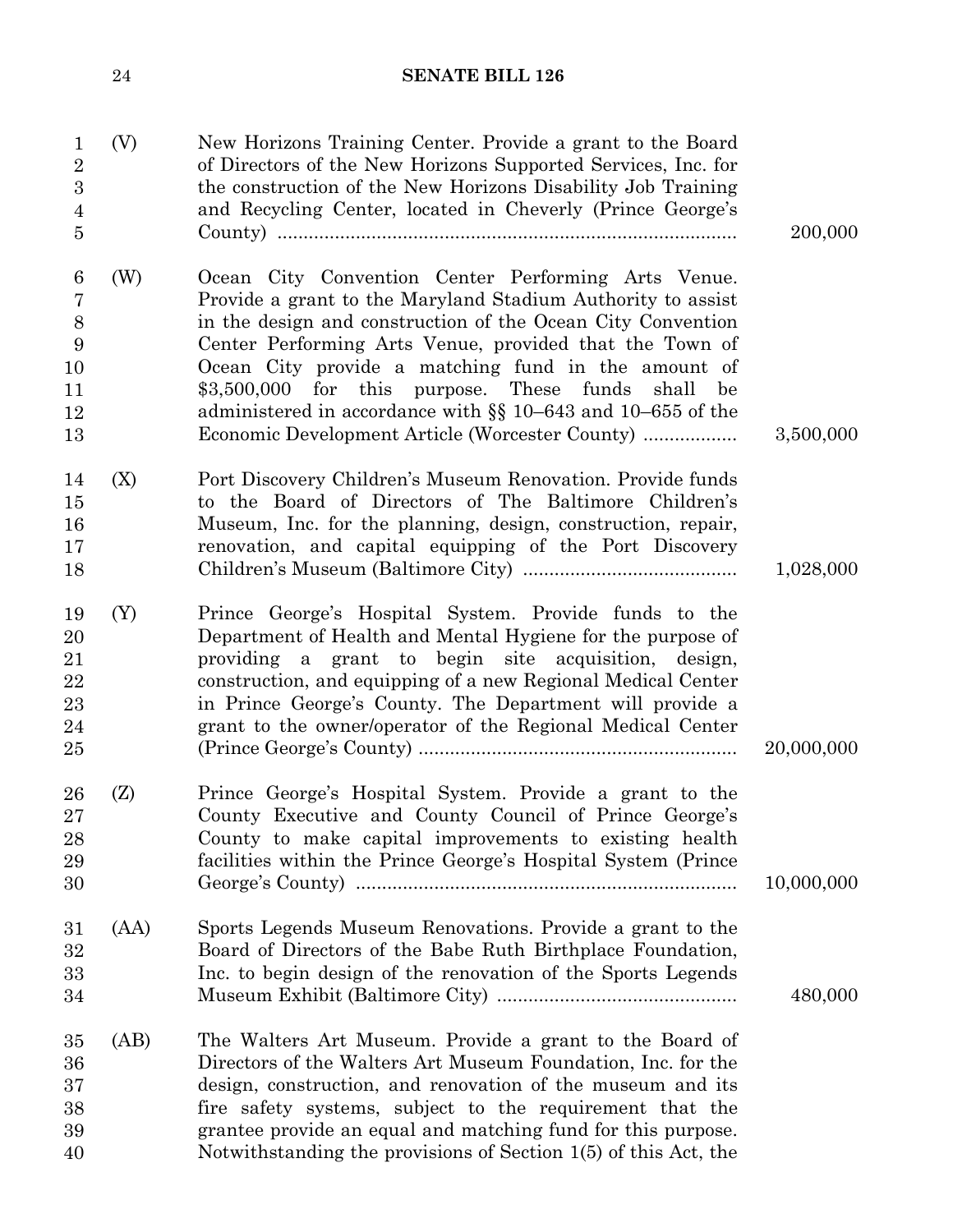| $\mathbf{1}$<br>$\overline{2}$                                           |      | matching fund may consist of funds expended prior to the                                                                                                                                                                                                                                                                                                                                                                                                                                                                                                      | 2,500,000 |
|--------------------------------------------------------------------------|------|---------------------------------------------------------------------------------------------------------------------------------------------------------------------------------------------------------------------------------------------------------------------------------------------------------------------------------------------------------------------------------------------------------------------------------------------------------------------------------------------------------------------------------------------------------------|-----------|
| 3                                                                        | ZA01 | MARYLAND HOSPITAL ASSOCIATION                                                                                                                                                                                                                                                                                                                                                                                                                                                                                                                                 |           |
| (A)<br>4<br>$\bf 5$<br>$\boldsymbol{6}$<br>7<br>8<br>9<br>10<br>11<br>12 |      | Anne Arundel Medical Center. Provide a grant to the Board of<br>Trustees of the Anne Arundel Medical Center to assist in the<br>renovation of the Clatanoff Pavilion for Women's and<br>Children's Services at the Anne Arundel Medical Center,<br>subject to the requirement that the grantee provide an equal<br>and matching fund for this purpose. Notwithstanding the<br>provisions of Section $1(5)$ of this Act, the matching fund may<br>consist of funds expended prior to the effective date of this Act                                            | 500,000   |
| (B)<br>13<br>14<br>15<br>16<br>17<br>18<br>19<br>20<br>21                |      | Chester River Hospital Center. Provide a grant to the Board<br>of Directors of the Chester River Hospital Center, Inc. to<br>assist in the renovation and expansion of the Emergency<br>Department at the Chester River Hospital Center, subject to<br>the requirement that the grantee provide an equal and<br>matching fund for this purpose. Notwithstanding the<br>provisions of Section $1(5)$ of this Act, the matching fund may<br>consist of funds expended prior to the effective date of this Act                                                   | 900,000   |
| (C)<br>22<br>23<br>24<br>25<br>26<br>27<br>28<br>29                      |      | Holy Cross Hospital. Provide a grant to the Board of Trustees<br>of Holy Cross Hospital of Silver Spring, Inc. to assist in the<br>construction of Level IIB Perinatal Unit in the new Holy<br>Cross Germantown Hospital, subject to the requirement that<br>the grantee provide an equal and matching fund for this<br>purpose. Notwithstanding the provisions of Section 1(5) of this<br>Act, the matching fund may consist of funds expended prior to                                                                                                      | 1,300,000 |
| (D)<br>30<br>31<br>32<br>33<br>34<br>35<br>36<br>37<br>38                |      | Johns Hopkins Bayview Medical Center. Provide a grant to<br>the Board of Trustees of the Johns Hopkins Bayview Medical<br>Center to assist in the renovation and expansion of the<br>Emergency Department at the Johns Hopkins Bayview<br>Medical Center in Baltimore City, subject to the requirement<br>that the grantee provide an equal and matching fund for this<br>purpose. Notwithstanding the provisions of Section 1(5) of this<br>Act, the matching fund may consist of funds expended prior to<br>the effective date of this Act (Baltimore City) | 975,000   |
| (E)<br>39<br>40<br>41                                                    |      | Kennedy Krieger Institute. Provide a grant to the Board of<br>Directors of the Kennedy Krieger Institute, Inc. to assist in<br>the renovation and expansion of the Pediatric Rehabilitation                                                                                                                                                                                                                                                                                                                                                                   |           |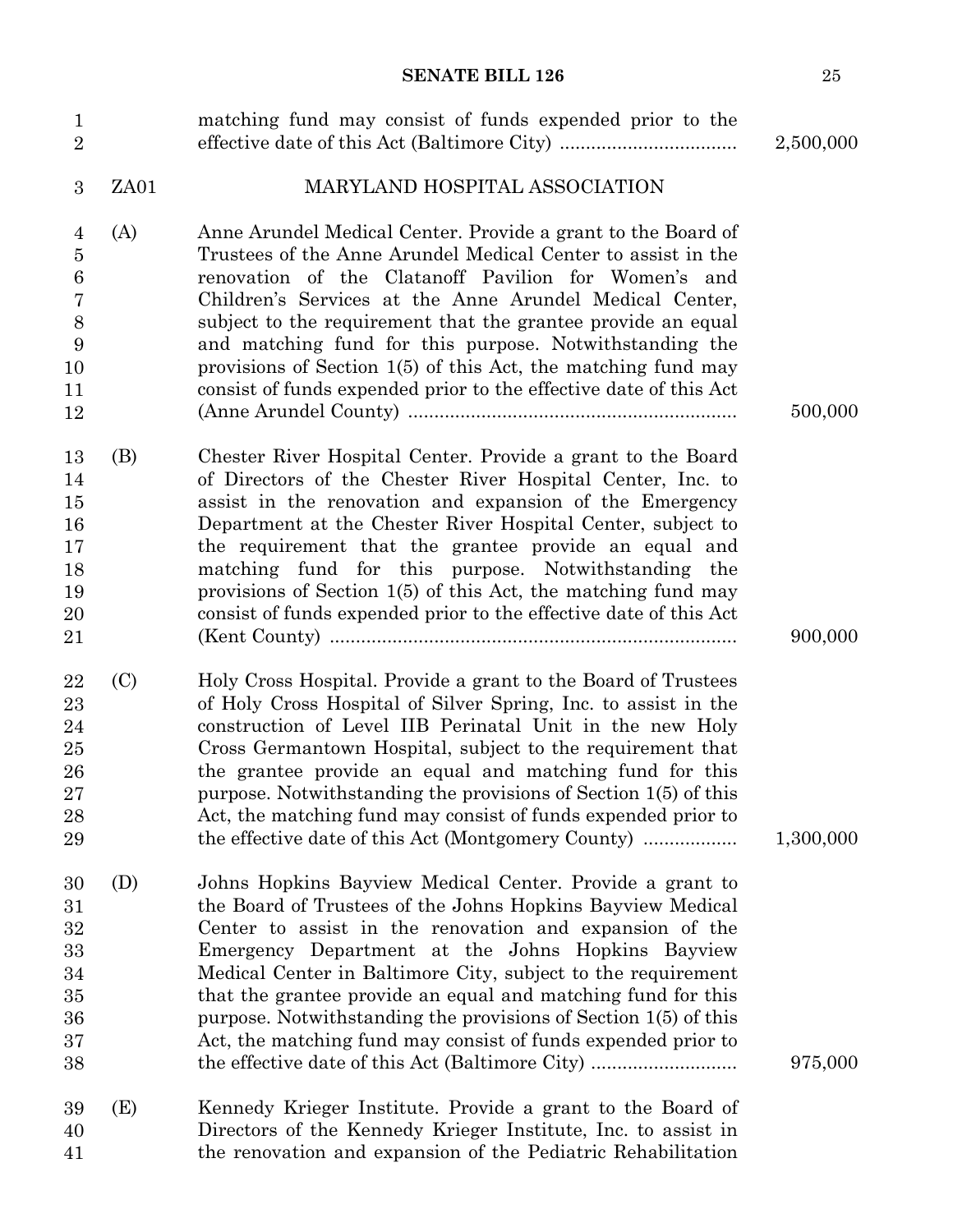| $\mathbf{1}$<br>$\overline{2}$<br>$\boldsymbol{3}$<br>$\overline{4}$<br>$\bf 5$<br>6 |                   | and Feeding Disorders Unit at the Kennedy Krieger Institute<br>in Baltimore City, subject to the requirement that the grantee<br>provide an equal and matching fund for this purpose.<br>Notwithstanding the provisions of Section 1(5) of this Act, the<br>matching fund may consist of funds expended prior to the                                                                                                                                                                                        | 500,000   |
|--------------------------------------------------------------------------------------|-------------------|-------------------------------------------------------------------------------------------------------------------------------------------------------------------------------------------------------------------------------------------------------------------------------------------------------------------------------------------------------------------------------------------------------------------------------------------------------------------------------------------------------------|-----------|
| $\overline{7}$<br>$8\,$<br>9<br>10<br>11<br>12<br>13<br>14<br>15                     | (F)               | MedStar Good Samaritan Hospital. Provide a grant to the<br>Board of Directors of The Good Samaritan Hospital of<br>Maryland, Inc. to assist in the expansion of the Cancer Center<br>at MedStar Good Samaritan Hospital in Baltimore City,<br>subject to the requirement that the grantee provide an equal<br>and matching fund for this purpose. Notwithstanding the<br>provisions of Section 1(5) of this Act, the matching fund may<br>consist of funds expended prior to the effective date of this Act | 375,000   |
| 16<br>17<br>18<br>19<br>20<br>21<br>22<br>23<br>24                                   | $\left( G\right)$ | Saint Agnes Hospital. Provide a grant to the Board of<br>Directors of Saint Agnes HealthCare to assist in the<br>renovation of existing space for the Cardiovascular Services<br>Unit at Saint Agnes Hospital in Baltimore City, subject to the<br>requirement that the grantee provide an equal and matching<br>fund for this purpose. Notwithstanding the provisions of<br>Section $1(5)$ of this Act, the matching fund may consist of<br>funds expended prior to the effective date of this Act         | 674,000   |
| 25<br>26<br>27<br>28<br>29<br>30<br>31<br>32<br>33                                   | (H)               | Shore Health System. Provide a grant to the Board of<br>Directors of Shore Health System of Maryland to assist in the<br>renovation and expansion of the Diagnostic and Imaging<br>Center at the Shore Health System, subject to the<br>requirement that the grantee provide an equal and matching<br>fund for this purpose. Notwithstanding the provisions of<br>Section 1(5) of this Act, the matching fund may consist of<br>funds expended prior to the effective date of this Act (Talbot              | 540,000   |
| 34                                                                                   | ZA02              | <b>LOCAL SENATE INITIATIVES</b>                                                                                                                                                                                                                                                                                                                                                                                                                                                                             |           |
| 35<br>36                                                                             | (A)               | Legislative Initiatives. Provide funds for projects of political                                                                                                                                                                                                                                                                                                                                                                                                                                            | 7,500,000 |
| 37                                                                                   | ZA03              | <b>LOCAL HOUSE OF DELEGATES INITIATIVES</b>                                                                                                                                                                                                                                                                                                                                                                                                                                                                 |           |
| 38<br>39                                                                             | (A)               | Legislative Initiatives. Provide funds for projects of political                                                                                                                                                                                                                                                                                                                                                                                                                                            | 7,500,000 |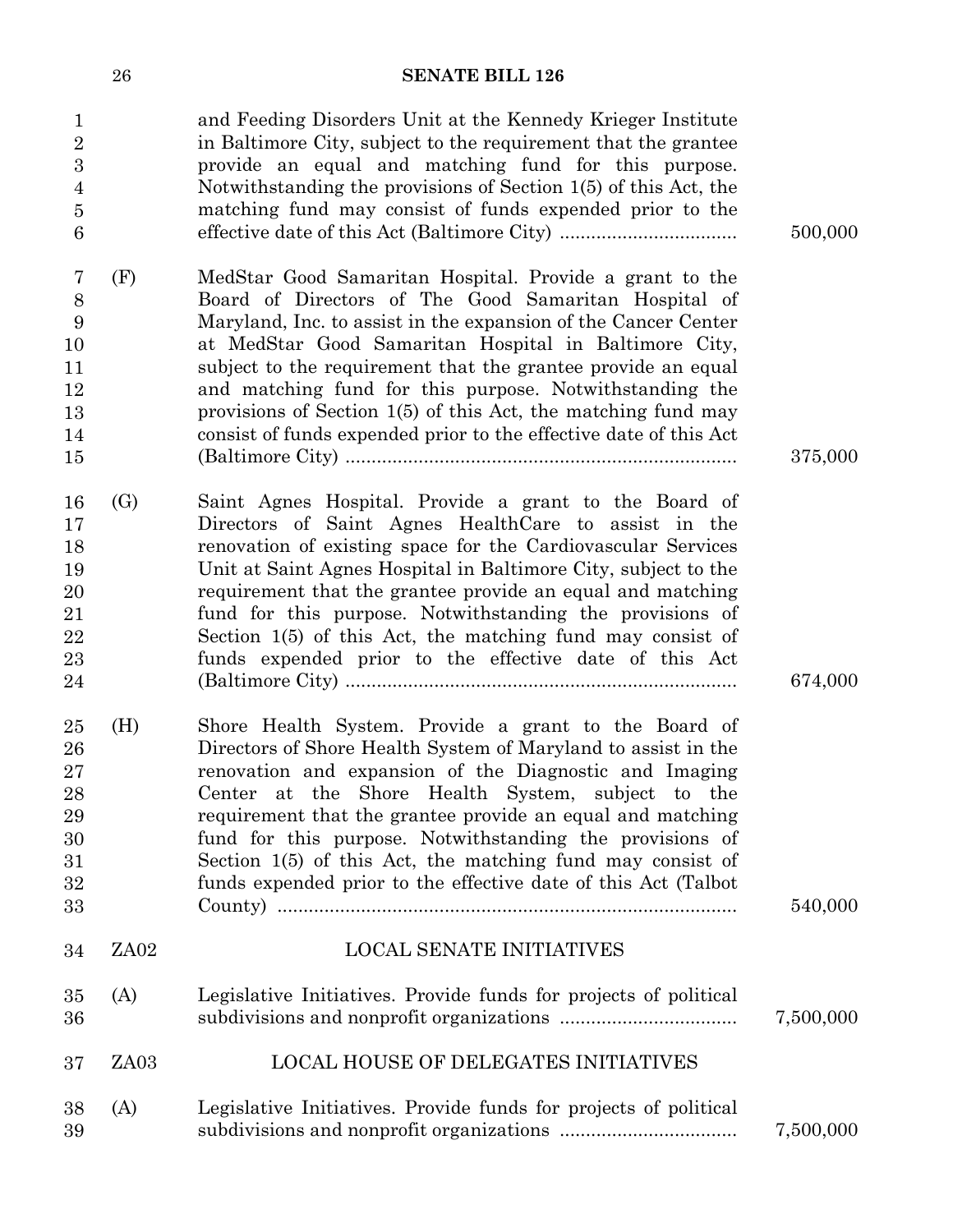(4) An annual tax is imposed on all assessable property in the State in rate and amount sufficient to pay the principal of and interest on the bonds, as and when due and until paid in full. The principal shall be discharged within 15 years after the date of issue of the bonds.

 (5) (a) Prior to the payment of any matching grant funds under the provisions of Section 1(3), Items ZA00 through ZA03 above, grantees shall provide and expend matching funds as specified. No part of a grantee's matching fund may be provided, either directly or indirectly, from funds of the State, whether appropriated or unappropriated. Except as otherwise provided, no part of the fund may consist of real property, in–kind contributions, or funds expended prior to the effective date of this Act. In case of any dispute as to what money or assets may qualify as matching funds, the Board of Public Works shall determine the matter, and the Board's decision is final. Grantees have until June 1, 2015, to present evidence satisfactory to the Board of Public Works that the matching fund will be provided. If satisfactory evidence is presented, the Board shall certify this fact to the State Treasurer and the proceeds of the loan shall be expended for the purposes provided in this Act. If this evidence is not presented by June 1, 2015, the proceeds of the loan shall be applied to the purposes authorized in § 8–129 of the State Finance and Procurement Article.

 (b) It is further provided that when an equal and matching fund is specified in Section 1(3), Items ZA00 through ZA03 above, grantees shall provide a matching fund equal to the lesser of (i) the authorized amount of the State grant or (ii) the amount of the matching fund certified by the Board of Public Works. If satisfactory evidence is presented, the Board shall certify this fact and the amount of the matching fund to the State Treasurer and the proceeds of the loan equal to the amount of the matching fund shall be expended for the purposes provided in this Act. If this evidence is not presented by June 1, 2015, the proceeds of the loan shall be applied to the purposes authorized in § 8–129 of the State Finance and Procurement Article. The proceeds of any amount of the loan in excess of the matching fund certified by the Board of Public Works shall also be applied to the purposes authorized in § 8–129 of the State Finance and Procurement Article.

 (6) (a) Prior to the issuance of the bonds, unless the Maryland Historical Trust determines that the property to be assisted by a grant under Section 1(3) Items ZA00 through ZA03 of this Act is not significant, is significant only as a contributing property to a historic district listed in the Maryland register of historic properties, is a type that is already adequately represented among the Trust's existing easement properties, or is already subject to a perpetual historic preservation easement acceptable to the Trust, the grantee shall grant and convey to the Maryland Historical Trust a perpetual preservation easement to the extent of its interest:

 (i) on the land or such portion of the land acceptable to the Trust; and

 (ii) on the exterior and interior, where appropriate, of the historic structures.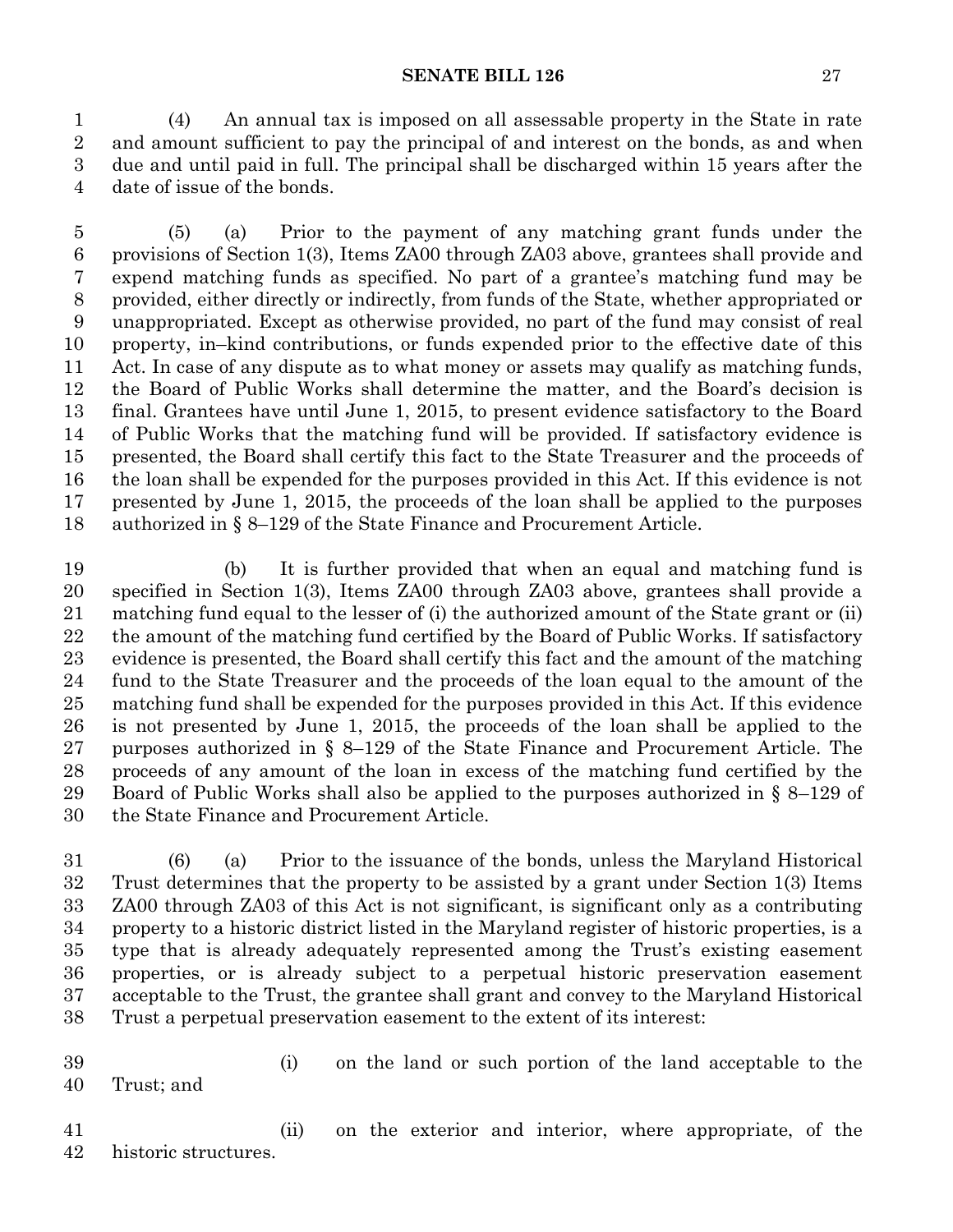(b) If the grantee or beneficiary of the grant holds a lease on the land 2 and structures, the Trust may accept an easement on the leasehold interest.  $\mathbf{1}$ 2

3 (c) The easement must be in form and substance acceptable to the Trust, and the extent of the interest to be encumbered must be acceptable to the Trust, 5 and any liens or encumbrances against the land or the structures must be acceptable to the Trust.  $\boldsymbol{3}$ 4  $\bf 5$ 6

7 (7) The proceeds of the loan must be expended or encumbered by the Board of Public Works for the purposes provided in this Act no later than June 1, 2020. If any funds authorized by this Act remain unexpended or unencumbered after June 1, 2020, the amount of the unexpended or unencumbered authorization shall be canceled and 11 be of no further force and effect. If bonds have been issued for the loan, the amount of unexpended or unencumbered bond proceeds shall be disposed of as provided in  $\S$ 8–129 of the State Finance and Procurement Article. 7 8  $9\phantom{.0}$ 10 12 13

14 (8) Multiple grants provided to the same organization in this Section are in addition to one another. Unless otherwise provided, any matching fund requirements apply to each individual grant. 14 15 16

18 (9) On or before December 31 of any year in which a payment of any funds under the provisions of this Act for the purposes of a capital project as set forth in Section  $1(3)$  above is made and on or before December 31 of the year following a year in which payment of any funds under the provisions of this Act for the purposes set forth in Section  $1(3)$  above is made, if the grantee is a hospital or institution of higher education that receives at least \$500,000 under this Act and is not subject to the reporting requirements under  $\S 14-305$  of the State Finance and Procurement Article, 25 the grantee shall submit a report to the Governor's Office of Minority Affairs on the extent to which the grantee has used, or will use, any part of the funds received under 27 the provisions of this Act for contracts with minority–owned businesses and on any minority business outreach efforts. 17 18 19 20 21 22 23 24 25 26 27

SECTION 2. AND BE IT FURTHER ENACTED, That the Laws of Maryland read as follows: 28 29

| 30                   |                | Chapter 46 of the Acts of 2006                                                                                                                                                                       |               |
|----------------------|----------------|------------------------------------------------------------------------------------------------------------------------------------------------------------------------------------------------------|---------------|
| 31                   | Section $1(3)$ |                                                                                                                                                                                                      |               |
| 32<br>33             | RB27           | COPPIN STATE UNIVERSITY<br>(Baltimore City)                                                                                                                                                          |               |
| 34<br>35<br>36<br>37 | (C)            | Lutheran Hospital Site. Provide a portion of the funds for the<br>demolition of structures, including the remediation and<br>disposal of asbestos and lead paint, on the Lutheran Hospital<br>$site$ | [2, 237, 000] |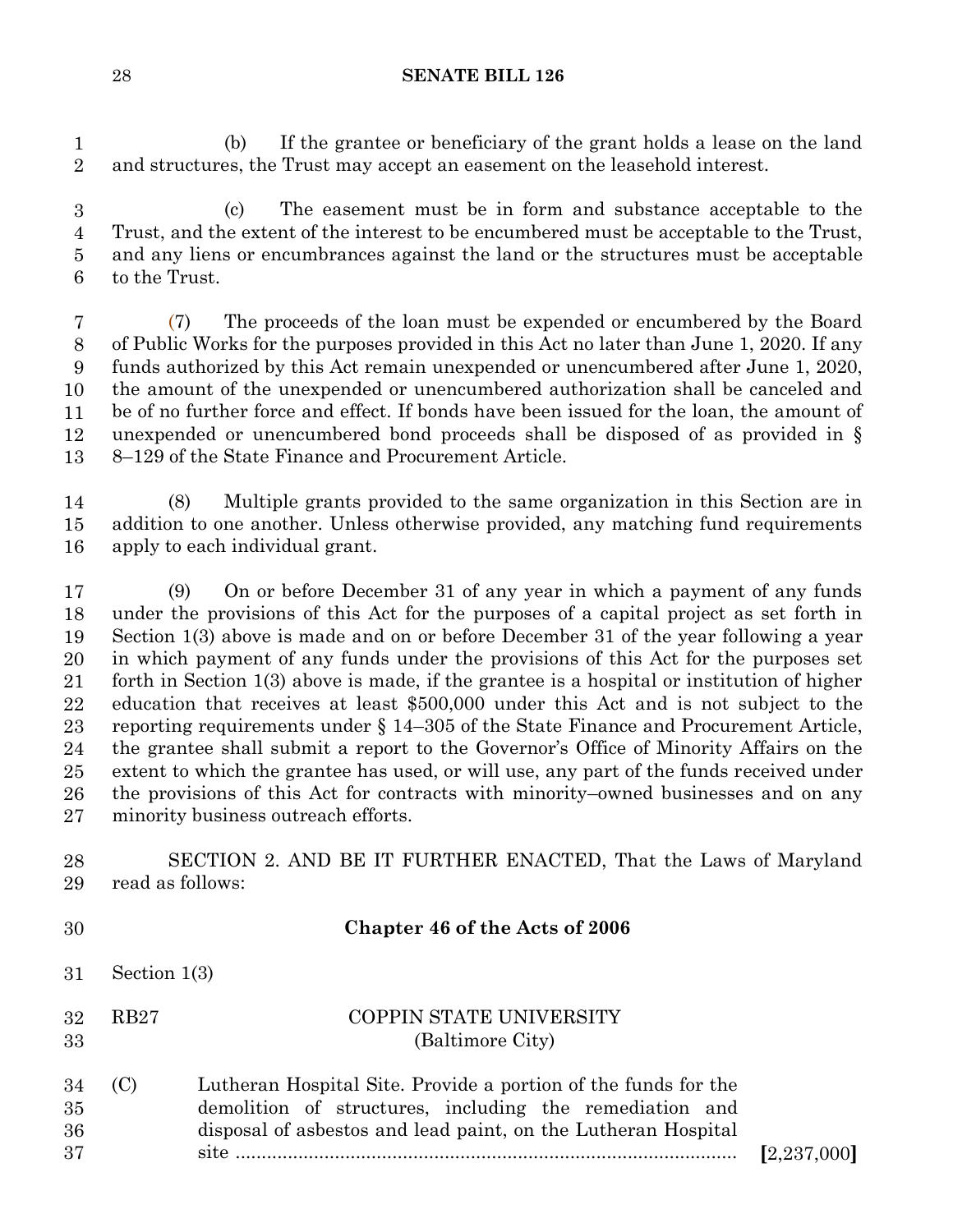**1,912,000**

#### **Chapter 46 of the Acts of 2006, as amended by Chapter 488 of the Acts of 2007, Chapter 485 of the Acts of 2009, and Chapter 444 of the Acts of 2012**

 SECTION 1. BE IT ENACTED BY THE GENERAL ASSEMBLY OF MARYLAND, That: 

 (1) The Board of Public Works may borrow money and incur indebtedness on behalf of the State of Maryland through a State loan to be known as the Maryland Consolidated Capital Bond Loan of 2006 in the total principal amount of **[**\$694,315,833**] \$693,990,833**. This loan shall be evidenced by the issuance, sale, and delivery of State general obligation bonds authorized by a resolution of the Board of Public Works and issued, sold, and delivered in accordance with Sections 8–117 through 8–124 of the State Finance and Procurement Article and Article 31, Section 22 of the Code. 

 **Chapter 488 of the Acts of 2007** Section  $1(3)$ DE02.01 BOARD OF PUBLIC WORKS GENERAL STATE FACILITIES (D) Underground Heating Oil Storage Tank Replacement Program. Provide funds to remove, replace, or upgrade State–owned underground heating oil storage tanks (Statewide) ................................................................................... **[**400,000**] 300,000 Chapter 488 of the Acts of 2007, as amended by Chapter 336 of the Acts of 2008** Section  $1(3)$ VD01 DEPARTMENT OF JUVENILE SERVICES OFFICE OF THE SECRETARY (A) Juvenile Services Facilities Grant Program. Provide grants to acquire, design, construct, renovate, and equip residential and nonresidential facilities. The funds appropriated for this purpose shall be administered in accordance with Article 83C, Sections 4–101 through 4–106 (Statewide) ................................ **[**1,958,000**]** 

**931,000**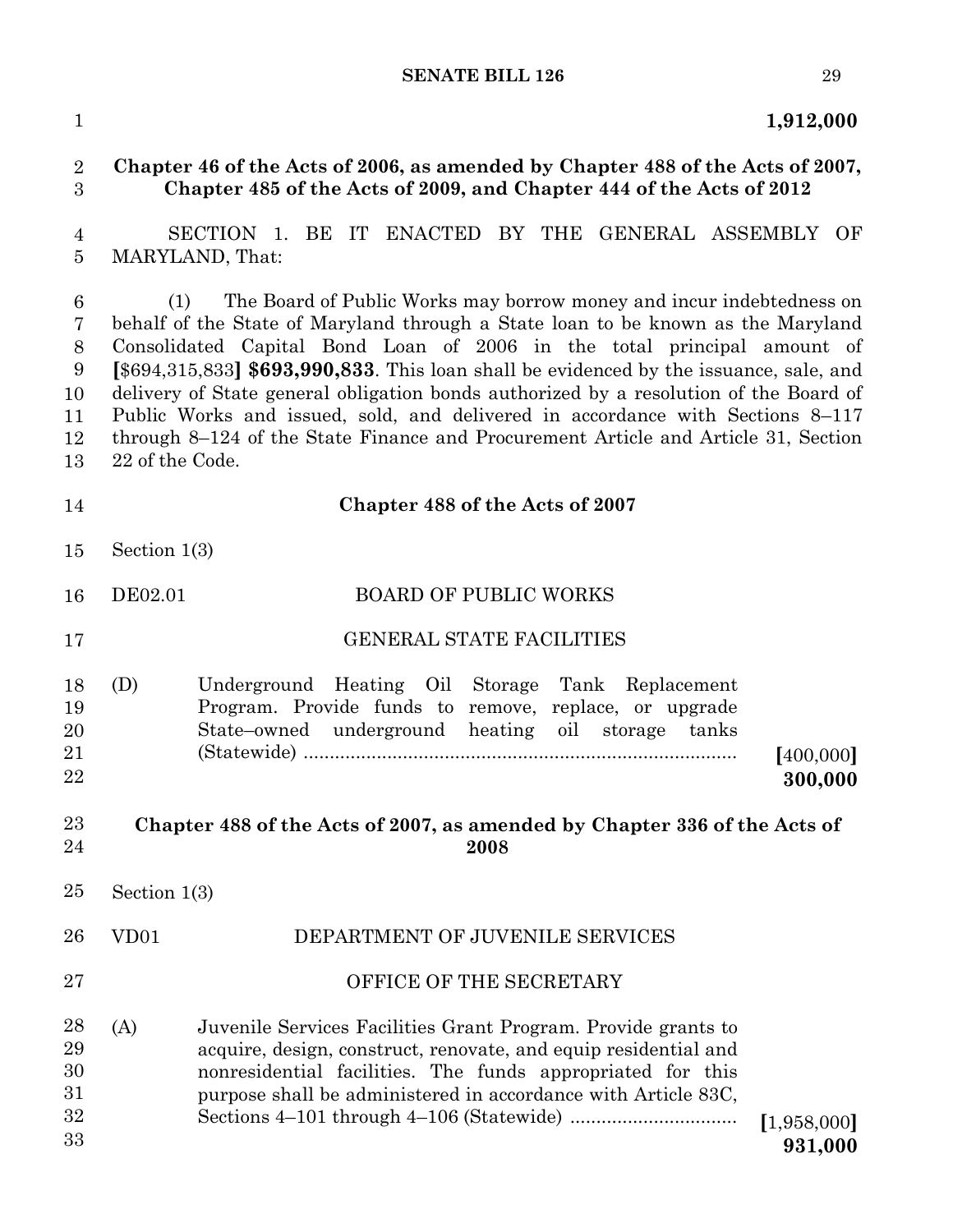#### **Chapter 488 of the Acts of 2007, as amended by Chapter 336 of the Acts of 2008, Chapter 485 of the Acts of 2009, Chapter 483 of the Acts of 2010, Chapter 396 of the Acts of 2011, and Chapter 444 of the Acts of 2012**

SECTION 1. BE IT ENACTED BY THE GENERAL ASSEMBLY OF MARYLAND, That: 

 (1) The Board of Public Works may borrow money and incur indebtedness on behalf of the State of Maryland through a State loan to be known as the Maryland Consolidated Capital Bond Loan of 2007 in the total principal amount of **[**\$816,645,000**] \$815,518,000**. This loan shall be evidenced by the issuance, sale, and delivery of State general obligation bonds authorized by a resolution of the Board of Public Works and issued, sold, and delivered in accordance with Sections 8–117 through 8–124 of the State Finance and Procurement Article and Article 31, Section 22 of the Code. 

**Chapter 336 of the Acts of 2008**

Section  $1(3)$ 

| 16                               |      | DEPARTMENT OF PUBLIC SAFETY AND CORRECTIONAL SERVICES                                                                                                                                                                                                                                                       |                          |
|----------------------------------|------|-------------------------------------------------------------------------------------------------------------------------------------------------------------------------------------------------------------------------------------------------------------------------------------------------------------|--------------------------|
| 17<br>18                         | QB08 | WESTERN CORRECTIONAL INSTITUTION<br>(Allegany County)                                                                                                                                                                                                                                                       |                          |
| 19<br>20<br>21                   | (A)  | Vocational Education Building. Provide funds to design a new                                                                                                                                                                                                                                                | [1,099,000]<br>981,000   |
| 22<br>23                         | QPOO | DIVISION OF PRE–TRIAL DETENTION AND SERVICES<br>(Baltimore City)                                                                                                                                                                                                                                            |                          |
| 24<br>25<br>26                   | (A)  | Detention Facility.<br>Provide<br>Women's<br>funds<br><b>New</b><br>for<br>preliminary design of a new Women's Detention Facility                                                                                                                                                                           | [5,500,000]<br>2,932,000 |
| 27                               | ZA00 | MISCELLANEOUS GRANT PROGRAMS                                                                                                                                                                                                                                                                                |                          |
| 28<br>29<br>30<br>31<br>32<br>33 | (R)  | West Side Revitalization Project. Provide a grant to the Mayor<br>and City Council of the City of Baltimore for property<br>acquisition, demolition, and site improvements in the<br>Revitalization Project [area, subject to the<br>WestSide<br>requirement that the grantee provide an equal and matching | 5,000,000                |
|                                  |      |                                                                                                                                                                                                                                                                                                             |                          |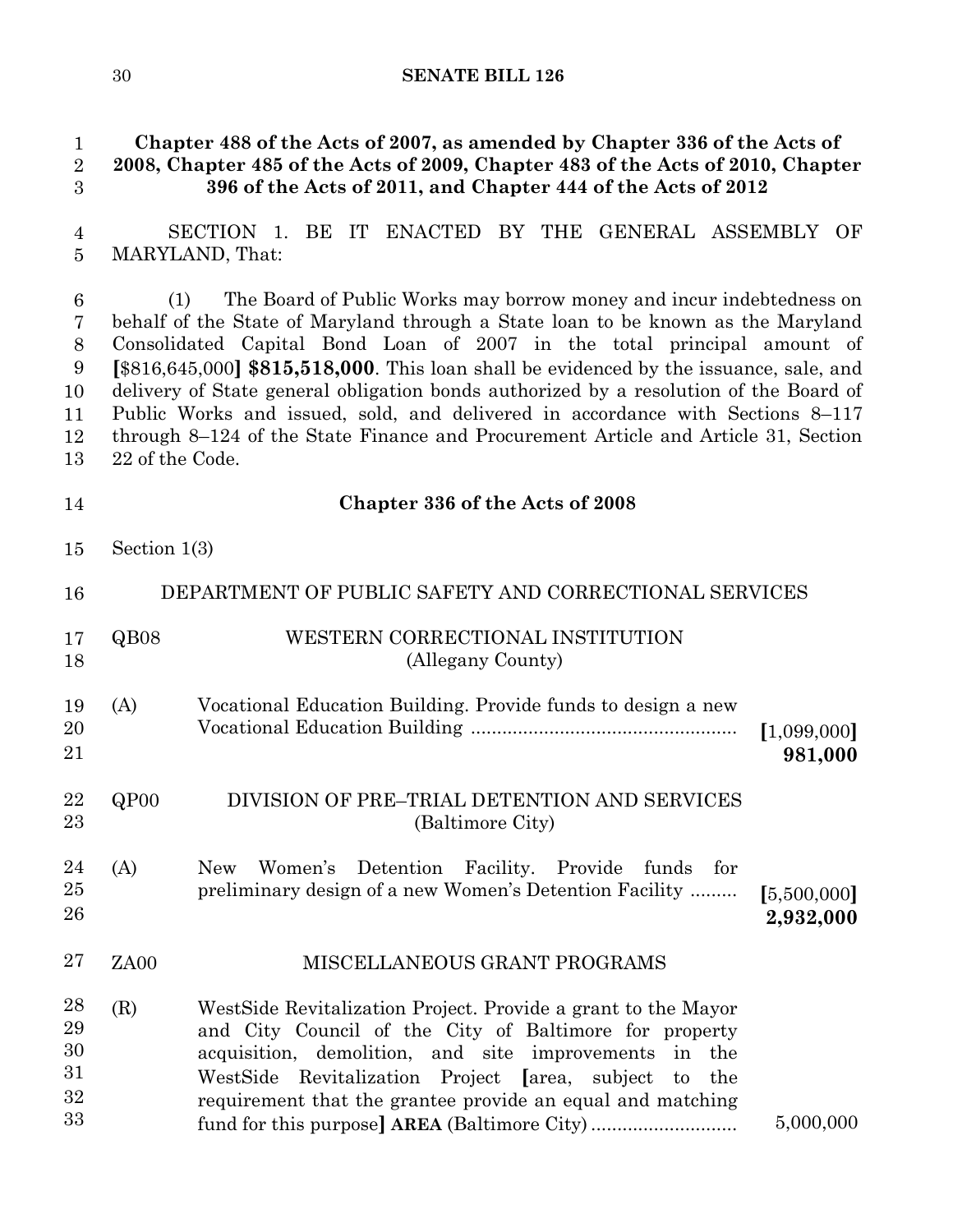| $\mathbf{1}$<br>$\overline{2}$                                               |                | Chapter 336 of the Acts of 2008, as amended by Chapter 485 of the Acts of<br>2009                                                                                                                                                                                                                                                                                                                                                                                                                                                                                                                                                                                                                                                                                                                                                           |                            |
|------------------------------------------------------------------------------|----------------|---------------------------------------------------------------------------------------------------------------------------------------------------------------------------------------------------------------------------------------------------------------------------------------------------------------------------------------------------------------------------------------------------------------------------------------------------------------------------------------------------------------------------------------------------------------------------------------------------------------------------------------------------------------------------------------------------------------------------------------------------------------------------------------------------------------------------------------------|----------------------------|
| $\boldsymbol{3}$                                                             | Section $1(3)$ |                                                                                                                                                                                                                                                                                                                                                                                                                                                                                                                                                                                                                                                                                                                                                                                                                                             |                            |
| $\overline{4}$                                                               |                | DEPARTMENT OF NATURAL RESOURCES                                                                                                                                                                                                                                                                                                                                                                                                                                                                                                                                                                                                                                                                                                                                                                                                             |                            |
| $\overline{5}$                                                               | KA05           | CAPITAL GRANTS AND LOANS ADMINISTRATION                                                                                                                                                                                                                                                                                                                                                                                                                                                                                                                                                                                                                                                                                                                                                                                                     |                            |
| 6<br>7<br>8<br>9<br>10<br>11<br>12<br>13<br>14<br>15<br>16<br>17<br>18<br>19 | (B)            | Capital Development Projects. Provide funds for Department<br>of Natural Resources (DNR) Capital Development Projects<br>funded in fiscal 2008. Provided that this<br>initially<br>authorization may only be used to fund the following projects:<br>North Point State Park – Stone Revetment, Seawall, Fishing<br>Platform; Cedarville Fish Hatchery Pipe Replacement/Pond<br>Relining; Deep Creek Lake Bathhouse; Susquehanna State<br>Park – Bathhouse Renovations; [Jane's] JANES Island State<br>Park – Nature Center Renovations/Improvements; Point<br>Lookout State Park – Administration Building Renovations;<br>Black Walnut Point Natural Resources Management Area -<br>Shore Erosion Control; Assateague State Park – Nature<br>Center Replacement; and Pocomoke River State Park -<br>Milburn Landing Bathhouse Replacement. |                            |
| 20<br>21<br>22<br>23<br>24<br>25                                             |                | Further provided that prior to any expenditure of these funds<br>DNR shall provide the budget committees with a letter<br>indicating the amount of each project intended to be funded<br>with this authorization. The budget committees shall have 45<br>days to review and comment upon receipt of the letter                                                                                                                                                                                                                                                                                                                                                                                                                                                                                                                              | [5,000,000]<br>4,000,000   |
| 26<br>27                                                                     |                | Chapter 336 of the Acts of 2008, as amended by Chapter 396 of the Acts of<br>2011                                                                                                                                                                                                                                                                                                                                                                                                                                                                                                                                                                                                                                                                                                                                                           |                            |
| 28                                                                           | Section $1(3)$ |                                                                                                                                                                                                                                                                                                                                                                                                                                                                                                                                                                                                                                                                                                                                                                                                                                             |                            |
| 29<br>30                                                                     | MF05           | OFFICE OF THE CHIEF MEDICAL EXAMINER<br>(Baltimore City)                                                                                                                                                                                                                                                                                                                                                                                                                                                                                                                                                                                                                                                                                                                                                                                    |                            |
| 31<br>32<br>33                                                               | (A)            | New Forensic Medical Center. Provide funds to construct the                                                                                                                                                                                                                                                                                                                                                                                                                                                                                                                                                                                                                                                                                                                                                                                 | [45,307,000]<br>44,557,000 |
| 34<br>35                                                                     |                | Chapter 336 of the Acts of 2008, as amended by Chapter 444 of the Acts of<br>2012                                                                                                                                                                                                                                                                                                                                                                                                                                                                                                                                                                                                                                                                                                                                                           |                            |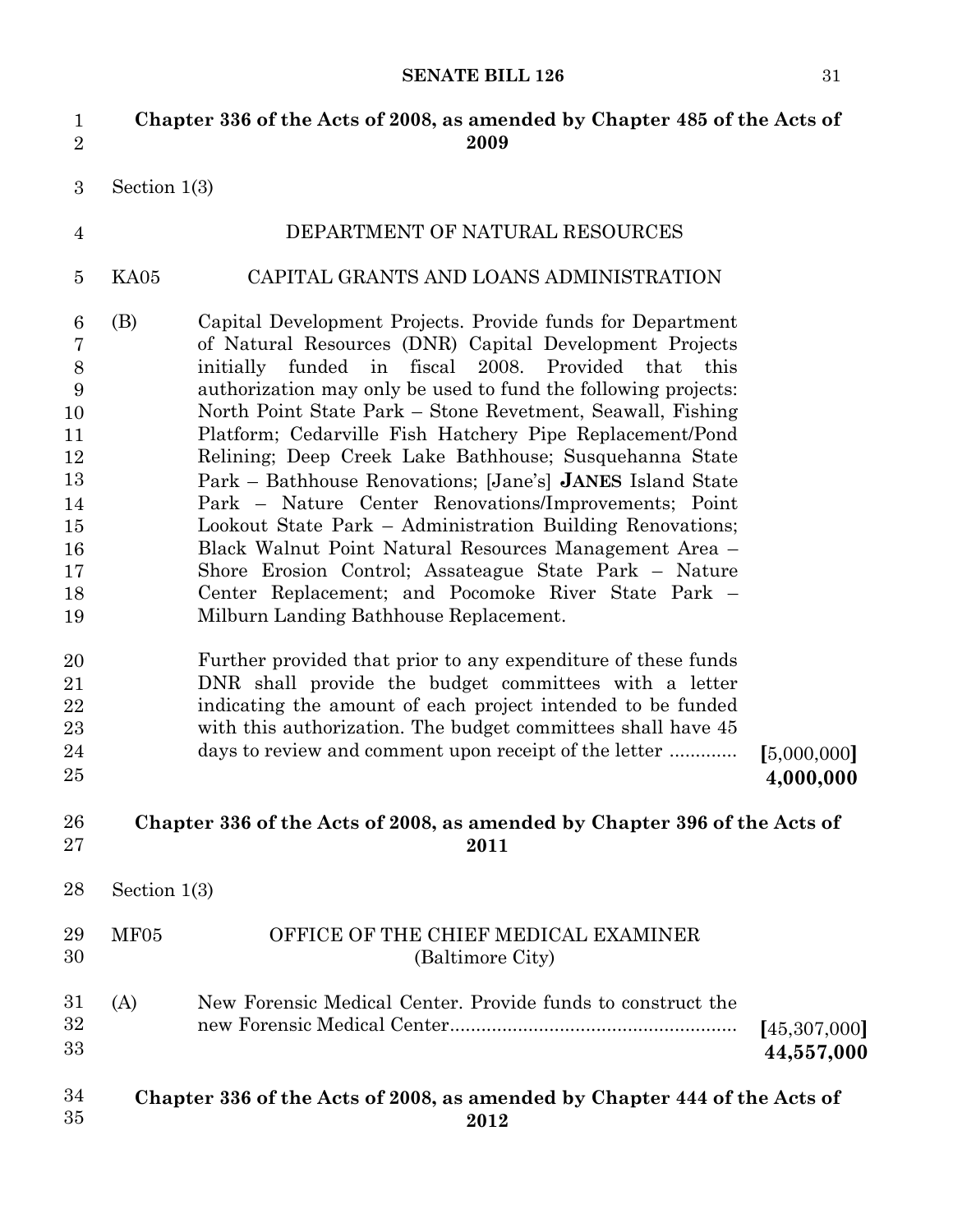|                                              | 32                     | <b>SENATE BILL 126</b>                                                                                                                                                                                                                                                                                                                                                                                                                                                                                                                                                                            |                        |
|----------------------------------------------|------------------------|---------------------------------------------------------------------------------------------------------------------------------------------------------------------------------------------------------------------------------------------------------------------------------------------------------------------------------------------------------------------------------------------------------------------------------------------------------------------------------------------------------------------------------------------------------------------------------------------------|------------------------|
| $\mathbf{1}$                                 | Section $1(3)$         |                                                                                                                                                                                                                                                                                                                                                                                                                                                                                                                                                                                                   |                        |
| $\overline{2}$                               | DE02.01                | <b>BOARD OF PUBLIC WORKS</b>                                                                                                                                                                                                                                                                                                                                                                                                                                                                                                                                                                      |                        |
| 3                                            |                        | <b>GENERAL STATE FACILITIES</b>                                                                                                                                                                                                                                                                                                                                                                                                                                                                                                                                                                   |                        |
| 4<br>$\overline{5}$<br>6                     | (H)                    | Ethanol Fueling Stations. Provide funds to design and<br>construct ethanol fueling stations (Statewide)                                                                                                                                                                                                                                                                                                                                                                                                                                                                                           | [438,000]<br>388,000   |
| 7<br>$8\,$<br>9                              |                        | Chapter 336 of the Acts of 2008, as amended by Chapter 485 of the Acts of<br>2009, Chapter 483 of the Acts of 2010, Chapter 396 of the Acts of 2011, and<br>Chapter 444 of the Acts of 2012                                                                                                                                                                                                                                                                                                                                                                                                       |                        |
| 10<br>11                                     |                        | SECTION 1. BE IT ENACTED BY THE GENERAL ASSEMBLY OF<br>MARYLAND, That:                                                                                                                                                                                                                                                                                                                                                                                                                                                                                                                            |                        |
| 12<br>13<br>14<br>15<br>16<br>17<br>18<br>19 | (1)<br>22 of the Code. | The Board of Public Works may borrow money and incur indebtedness on<br>behalf of the State of Maryland through a State loan to be known as the Maryland<br>Consolidated Capital Bond Loan of 2008 in the total principal amount of<br>$[$ \$863,409,218] \$858,923,218. This loan shall be evidenced by the issuance, sale, and<br>delivery of State general obligation bonds authorized by a resolution of the Board of<br>Public Works and issued, sold, and delivered in accordance with Sections 8-117<br>through 8–124 of the State Finance and Procurement Article and Article 31, Section |                        |
| 20                                           |                        | Chapter 485 of the Acts of 2009                                                                                                                                                                                                                                                                                                                                                                                                                                                                                                                                                                   |                        |
| 21                                           | Section $1(3)$         |                                                                                                                                                                                                                                                                                                                                                                                                                                                                                                                                                                                                   |                        |
| 22                                           | DE02.01                | <b>BOARD OF PUBLIC WORKS</b>                                                                                                                                                                                                                                                                                                                                                                                                                                                                                                                                                                      |                        |
| 23                                           |                        | <b>GENERAL STATE FACILITIES</b>                                                                                                                                                                                                                                                                                                                                                                                                                                                                                                                                                                   |                        |
| 24<br>25<br>26<br>27<br>28                   | (E)                    | Underground Heating Oil Storage Tank Replacement<br>Program. Provide funds to remove, replace, or upgrade<br>State-owned underground heating oil storage tanks                                                                                                                                                                                                                                                                                                                                                                                                                                    | [1,368,000]<br>118,000 |
| 29                                           |                        | DEPARTMENT OF NATURAL RESOURCES                                                                                                                                                                                                                                                                                                                                                                                                                                                                                                                                                                   |                        |
| 30<br>31                                     | KA05                   | CAPITAL GRANTS AND LOANS ADMINISTRATION<br>(Statewide)                                                                                                                                                                                                                                                                                                                                                                                                                                                                                                                                            |                        |
| 32                                           | (C)                    | Program Open Space Capital Development. Provide funds to                                                                                                                                                                                                                                                                                                                                                                                                                                                                                                                                          |                        |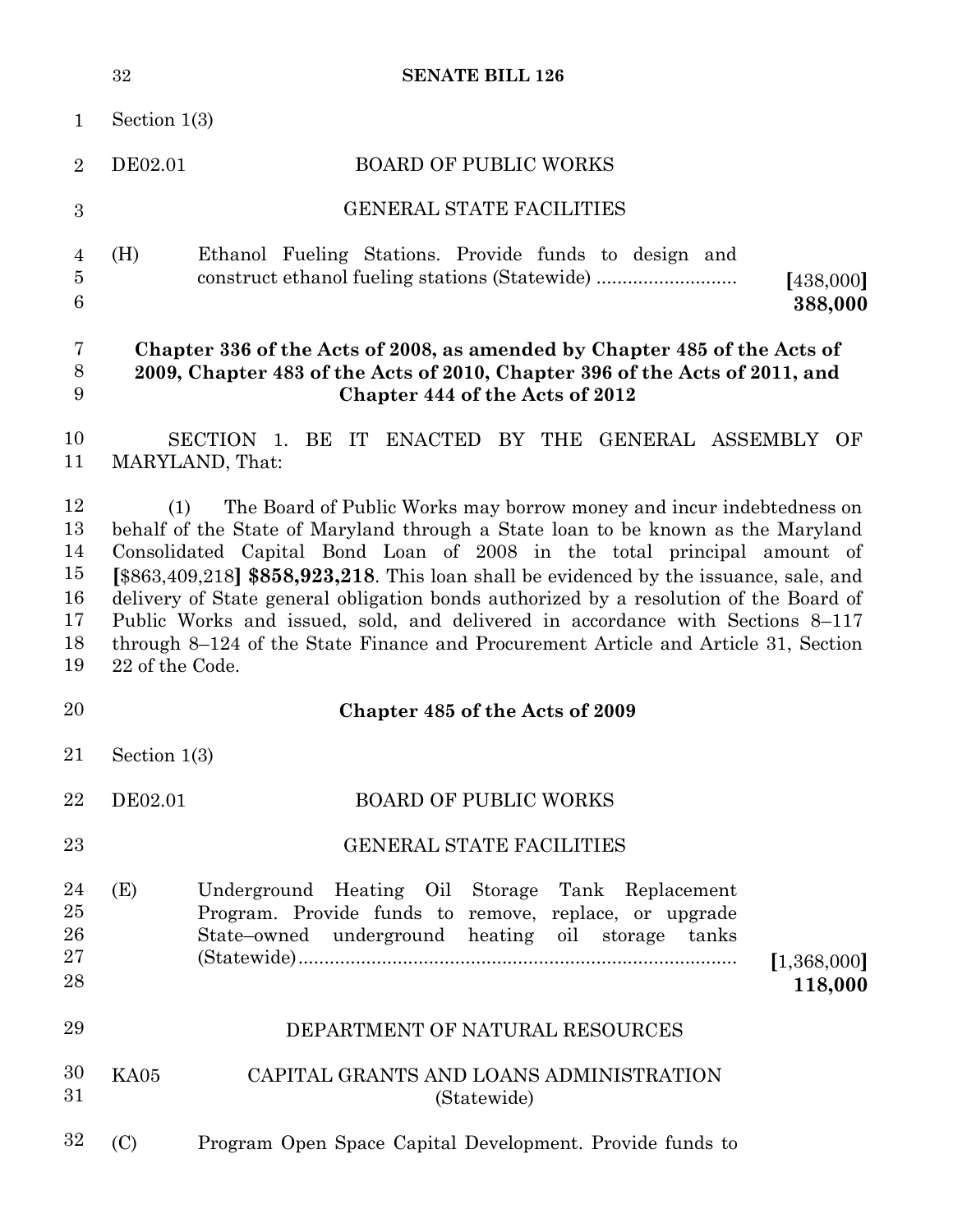| $\mathbf{1}$<br>$\overline{2}$<br>$\boldsymbol{3}$<br>$\overline{4}$<br>$\overline{5}$ |      | design, construct, and equip Department of Natural Resources<br>capital development projects in accordance with $\S5-903(g)$ of<br>the Natural Resources Article. Funds may only be spent on                                                                                                                                                                                    | [4,569,877]<br>3,916,877 |
|----------------------------------------------------------------------------------------|------|---------------------------------------------------------------------------------------------------------------------------------------------------------------------------------------------------------------------------------------------------------------------------------------------------------------------------------------------------------------------------------|--------------------------|
| $\boldsymbol{6}$<br>7<br>8                                                             |      | (1)<br>Black<br>Walnut<br>Point<br>Shoreline<br>Erosion Control (Talbot County)<br>[1,653,877]<br>1,353,877                                                                                                                                                                                                                                                                     |                          |
| 9<br>10                                                                                |      | (2)<br>Island<br>Nature<br>Janes<br>Center<br>Renovations (Somerset County)<br>1,550,000                                                                                                                                                                                                                                                                                        |                          |
| 11<br>12<br>13<br>14                                                                   |      | Lookout<br>Administration<br>(3)<br>Point<br>Office<br>Renovations (St. Mary's<br>[1,366,000]<br>1,013,000                                                                                                                                                                                                                                                                      |                          |
| 15                                                                                     |      | DEPARTMENT OF HEALTH AND MENTAL HYGIENE                                                                                                                                                                                                                                                                                                                                         |                          |
| 16<br>17                                                                               | MF05 | OFFICE OF THE CHIEF MEDICAL EXAMINER<br>(Baltimore City)                                                                                                                                                                                                                                                                                                                        |                          |
| 18<br>19<br>20                                                                         | (A)  | New Forensic Medical Center. Provide funds to equip the new                                                                                                                                                                                                                                                                                                                     | [2,846,000]<br>2,093,000 |
| 21<br>22                                                                               |      | DEPARTMENT OF PUBLIC SAFETY AND CORRECTIONAL<br><b>SERVICES</b>                                                                                                                                                                                                                                                                                                                 |                          |
| 23<br>24                                                                               | QG00 | POLICE AND CORRECTIONAL TRAINING COMMISSIONS<br>(Carroll County)                                                                                                                                                                                                                                                                                                                |                          |
| $25\,$<br>${\bf 26}$<br>27<br>28                                                       | (A)  | Public Safety Education and Training Center Rifle Range<br>Remediation. Provide funds to design and remediate the rifle<br>range for the Firearms Training Facility at the Public Safety<br>Education and Training Center (PSETC).                                                                                                                                              |                          |
| 29<br>30<br>31<br>32<br>33<br>34<br>35                                                 |      | Provided that this appropriation shall be restricted until the<br>Police and Correctional Training Commissions and the<br>Maryland Transportation Authority (MDTA) have developed<br>and provided the budget committees with a copy of a<br>Memorandum of Understanding that authorizes equal access<br>to all PSETC firing range facilities for MDTA and other<br>PSETC users. |                          |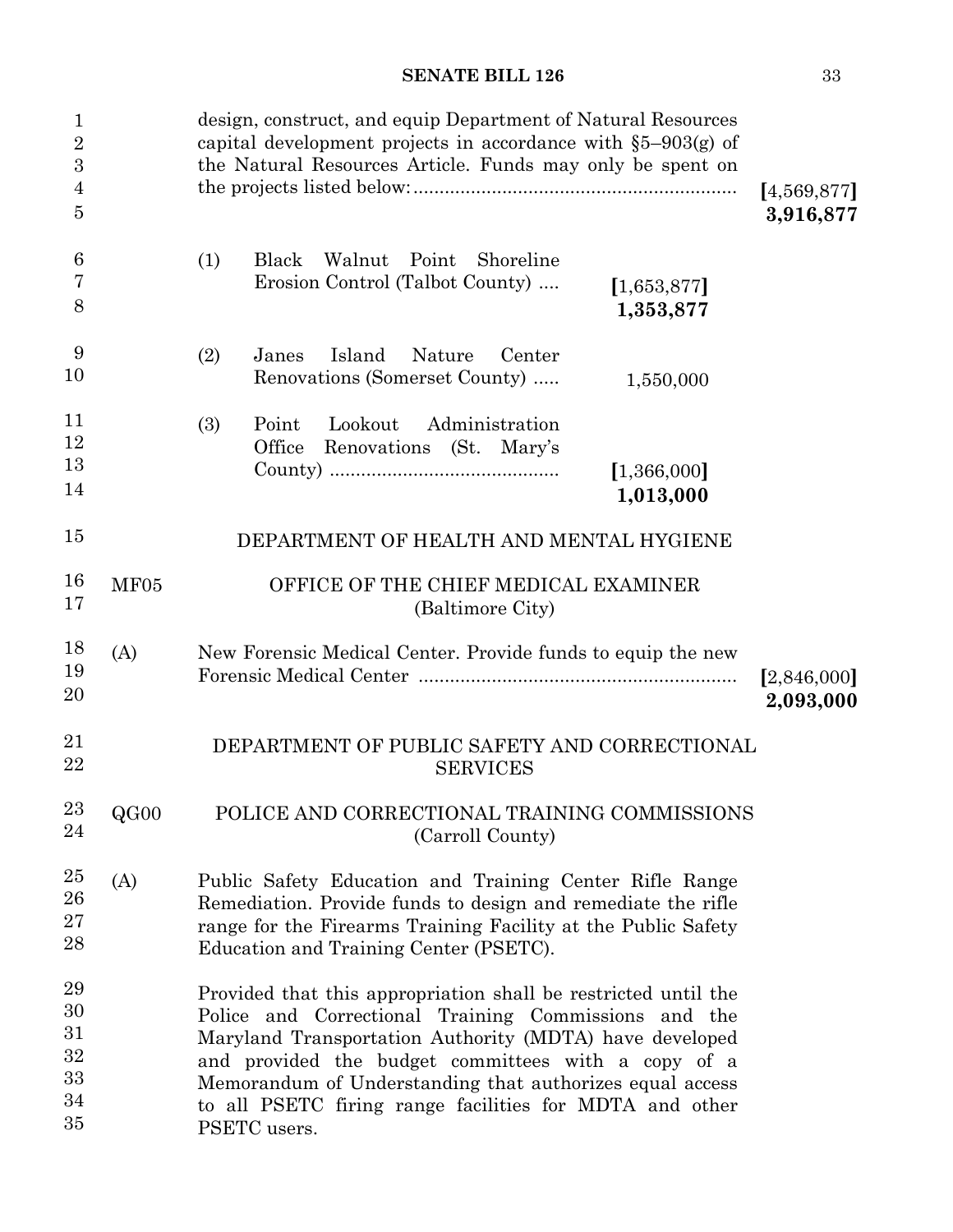|                                                    | $34\,$           | <b>SENATE BILL 126</b>                                                                                                                                                                                                                                                                                                       |                           |
|----------------------------------------------------|------------------|------------------------------------------------------------------------------------------------------------------------------------------------------------------------------------------------------------------------------------------------------------------------------------------------------------------------------|---------------------------|
| $\mathbf{1}$<br>$\overline{2}$<br>$\boldsymbol{3}$ |                  | Further provided that it is the intent of the General Assembly<br>that the MDTA provide an equal and matching fund for this                                                                                                                                                                                                  | [1,172,000]               |
| 4                                                  |                  |                                                                                                                                                                                                                                                                                                                              | 922,000                   |
| $\overline{5}$<br>6                                | QPOO             | DIVISION OF PRE–TRIAL DETENTION AND SERVICES<br>(Baltimore City)                                                                                                                                                                                                                                                             |                           |
| 7<br>8<br>9                                        | (A)              | New Women's Detention Facility. Provide funds for detailed                                                                                                                                                                                                                                                                   | [5,959,000]<br>1,904,000  |
| 10<br>11<br>12                                     | (B)              | New Youth Detention Facility. Provide funds to complete<br>design and to construct a New Youth Detention Facility                                                                                                                                                                                                            | [11,800,000]<br>3,342,000 |
| 13                                                 | ZA <sub>00</sub> | MISCELLANEOUS GRANT PROGRAMS                                                                                                                                                                                                                                                                                                 |                           |
| 14<br>15<br>16<br>17<br>18<br>19                   | (V)              | West Side Revitalization Project. Provide a grant to the Mayor<br>and City Council of the City of Baltimore for property<br>acquisition, demolition, and site improvements<br>in the<br>WestSide Revitalization Project [area, subject]<br>$\mathbf{t}$<br>the<br>requirement that the grantee provide an equal and matching | 2,000,000                 |
| 20<br>21                                           |                  | Chapter 485 of the Acts of 2009, as amended by Chapter 483 of the Acts of<br>2010                                                                                                                                                                                                                                            |                           |
| $22\,$                                             | Section $1(3)$   |                                                                                                                                                                                                                                                                                                                              |                           |
| 23<br>24                                           | DH01             | MILITARY DEPARTMENT<br>(Wicomico County)                                                                                                                                                                                                                                                                                     |                           |
| 25<br>26<br>27<br>28                               | (A)              | Salisbury Armory Renovation and Addition. Provide funds to<br>design and construct renovations and additions to the                                                                                                                                                                                                          | [3,701,000]<br>3,051,000  |
| 29<br>30                                           |                  | Chapter 485 of the Acts of 2009, as amended by Chapter 483 of the Acts of<br>2010 and Chapter 444 of the Acts of 2012                                                                                                                                                                                                        |                           |
| 31                                                 | Section $1(3)$   |                                                                                                                                                                                                                                                                                                                              |                           |
| 32                                                 | RE01             | MARYLAND SCHOOL FOR THE DEAF                                                                                                                                                                                                                                                                                                 |                           |
| 33                                                 | (B)              | New Cafeteria – Frederick Campus. Provide funds to                                                                                                                                                                                                                                                                           |                           |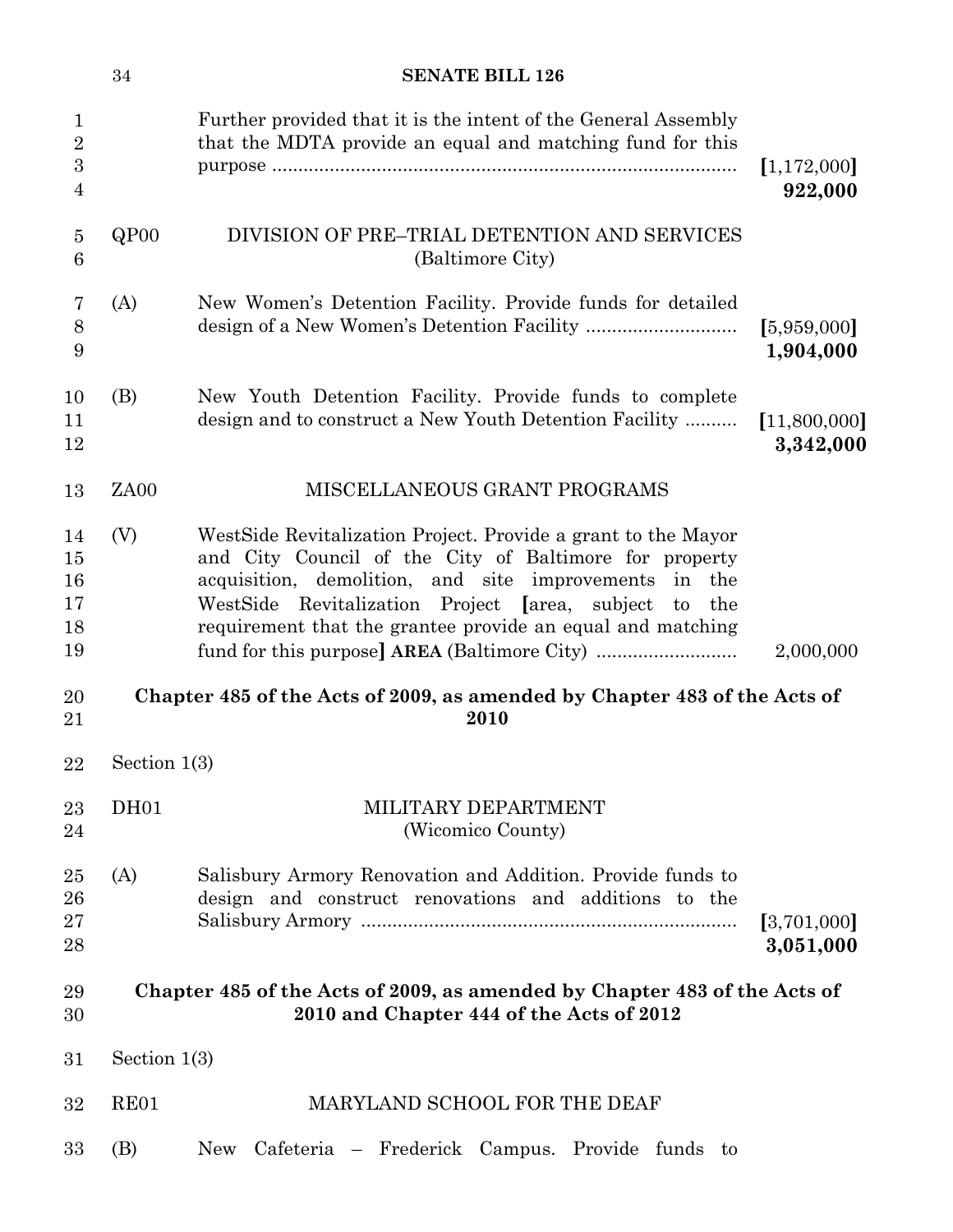| $\mathbf 1$<br>$\overline{2}$<br>$\boldsymbol{3}$<br>$\overline{4}$ |                  | supplement previous design appropriations, to construct, and<br>to equip a new cafeteria on the Frederick Campus (Frederick                                                                                                                                                                                                                                                                                                                                                                                                                                                                            | [3,908,000]<br>3,708,000 |
|---------------------------------------------------------------------|------------------|--------------------------------------------------------------------------------------------------------------------------------------------------------------------------------------------------------------------------------------------------------------------------------------------------------------------------------------------------------------------------------------------------------------------------------------------------------------------------------------------------------------------------------------------------------------------------------------------------------|--------------------------|
| $\overline{5}$<br>$6\phantom{.}6$                                   |                  | Chapter 485 of the Acts of 2009, as amended by Chapter 396 of the Acts of<br>2011 and Chapter 444 of the Acts of 2012                                                                                                                                                                                                                                                                                                                                                                                                                                                                                  |                          |
| 7                                                                   | Section $1(3)$   |                                                                                                                                                                                                                                                                                                                                                                                                                                                                                                                                                                                                        |                          |
| $8\,$<br>9                                                          | QB08.01          | WESTERN CORRECTIONAL INSTITUTION<br>(Allegany County)                                                                                                                                                                                                                                                                                                                                                                                                                                                                                                                                                  |                          |
| 10<br>11<br>12<br>13                                                | (A)              | Vocational Education Building. Provide funds to construct and<br>equip a new Vocational Education Building at the Western                                                                                                                                                                                                                                                                                                                                                                                                                                                                              | [8,166,000]<br>8,021,000 |
| 14<br>15                                                            |                  | Chapter 485 of the Acts of 2009, as amended by Chapter 444 of the Acts of<br>2012                                                                                                                                                                                                                                                                                                                                                                                                                                                                                                                      |                          |
| 16                                                                  | Section $1(3)$   |                                                                                                                                                                                                                                                                                                                                                                                                                                                                                                                                                                                                        |                          |
| 17                                                                  | RE01             | MARYLAND SCHOOL FOR THE DEAF                                                                                                                                                                                                                                                                                                                                                                                                                                                                                                                                                                           |                          |
| 18<br>19<br>20<br>21                                                | (C)              | Main Building Parking Lot and Athletic Field – Columbia<br>Campus. Provide funds to construct the Main Parking Lot and                                                                                                                                                                                                                                                                                                                                                                                                                                                                                 | [1, 136, 000]<br>861,000 |
| 22<br>23                                                            |                  | Chapter 485 of the Acts of 2009, as amended by Chapter 483 of the Acts of<br>2010, Chapter 396 of the Acts of 2011, and Chapter 444 of the Acts of 2012                                                                                                                                                                                                                                                                                                                                                                                                                                                |                          |
| 24<br>25                                                            |                  | SECTION 1. BE IT ENACTED BY THE GENERAL ASSEMBLY OF<br>MARYLAND, That:                                                                                                                                                                                                                                                                                                                                                                                                                                                                                                                                 |                          |
| 26<br>27<br>28<br>29<br>30<br>31<br>32<br>33                        | (1)<br>the Code. | The Board of Public Works may borrow money and incur indebtedness on<br>behalf of the State of Maryland through a State loan to be known as the Maryland<br>Consolidated Capital Bond Loan of 2009 in the total principal amount of<br>$[$1,074,349,941]$ \$1,057,660,941. This loan shall be evidenced by the issuance, sale,<br>and delivery of State general obligation bonds authorized by a resolution of the Board<br>of Public Works and issued, sold, and delivered in accordance with Sections 8–117<br>through 8–124 of the State Finance and Procurement Article and Article 31, $\S 22$ of |                          |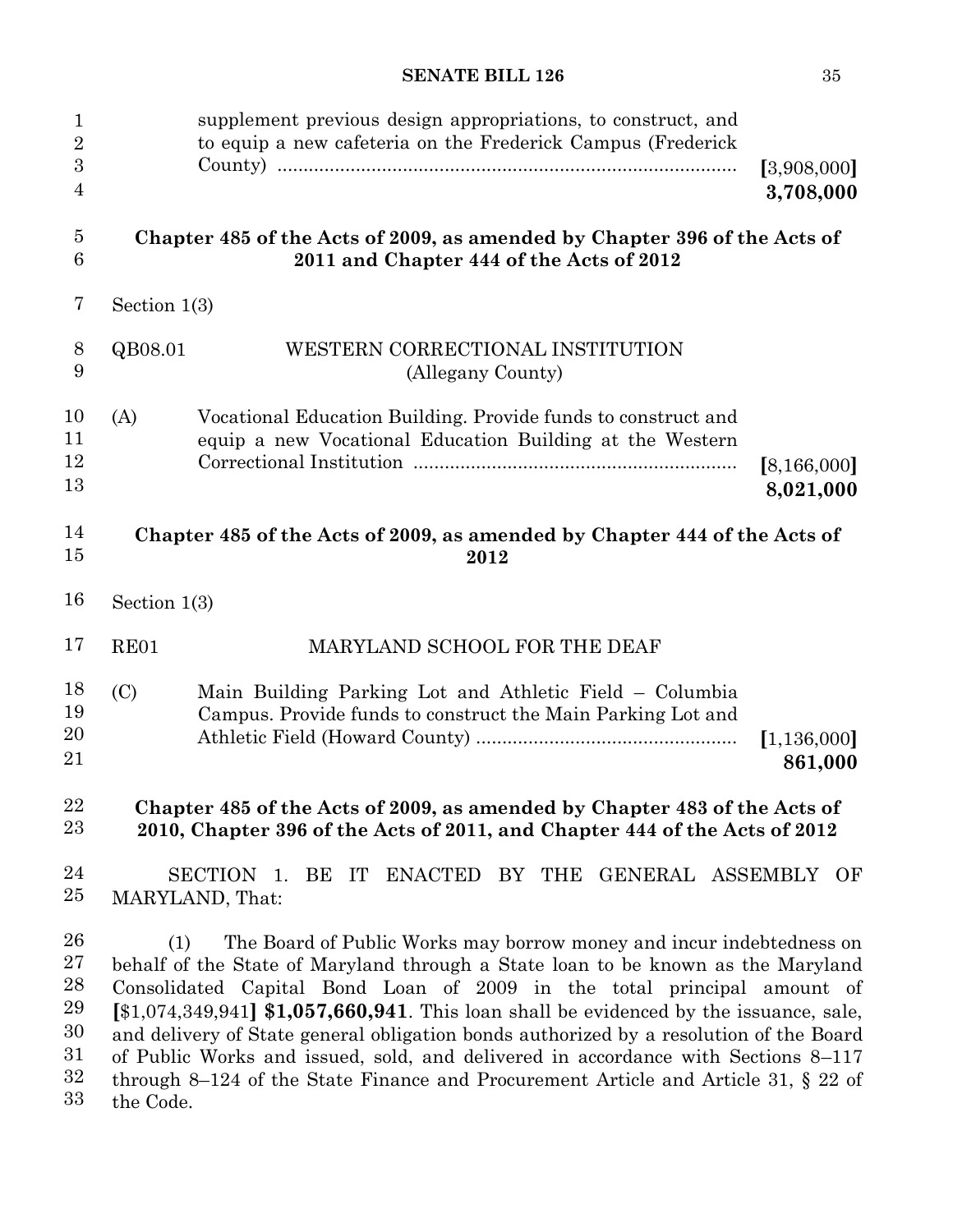## 1 **Chapter 483 of the Acts of 2010, as amended by Chapter 396 of the Acts of**  2 **2011 and Chapter 444 of the Acts of 2012**

Section  $1(3)$ 3

QP00 DIVISION OF PRE–TRIAL DETENTION AND SERVICES (Baltimore City) 4 5

(A) New Youth Detention Facility. Provide funds to construct a New Youth Detention Facility, provided that notwithstanding Section 6 of this Act, work may commence on this project prior to appropriations of all the funds necessary to complete this project. Further provided that no funds may be expended for construction until the Department of Public Safety and Correctional Services submits a report to the budget committees providing the findings of a new population analysis and identifying the number of beds to be provided in the New Youth Detention Facility. The budget committees shall have 45 days from the receipt of the report to review and comment. Further provided that no funds may be expended until the Department submits a report to the budget committees that evaluates the option of renovating the currently vacant Baltimore Pre–Release Unit for Women in order to accommodate the youth–charged–as–adult population. The report should evaluate the current housing, programming, medical, recreation, and education space, and identify any necessary changes. The report should also include a preliminary cost estimate and timeline for renovation, if it is determined to be a feasible option. The report shall be submitted to the budget committees no later than July 30, 2012, and the budget committees shall have 45 days from the receipt of the report to review and comment ............................. **[**597,000**]** 6 7 8 9 10 11 12 13 14 15 16 17 18 19 20 21 22 23 24 25 26 27 28 29 30

**0**

#### 8 **Chapter 483 of the Acts of 2010, as amended by Chapter 444 of the Acts of**  9 **2012** 31 32

DEPARTMENT OF JUVENILE SERVICES

Section  $1(3)$ 33

| -34 |      | DEPARTMENT OF JUVENILE SERVICES |
|-----|------|---------------------------------|
| 35  | VE01 | <b>RESIDENTIAL SERVICES</b>     |

(A) Southern Maryland Children's Center. Provide funds for land acquisition and preliminary design of a new detention center, provided that before the Departments of Juvenile Services and General Services acquire land for a new regional 36 37 38 39

1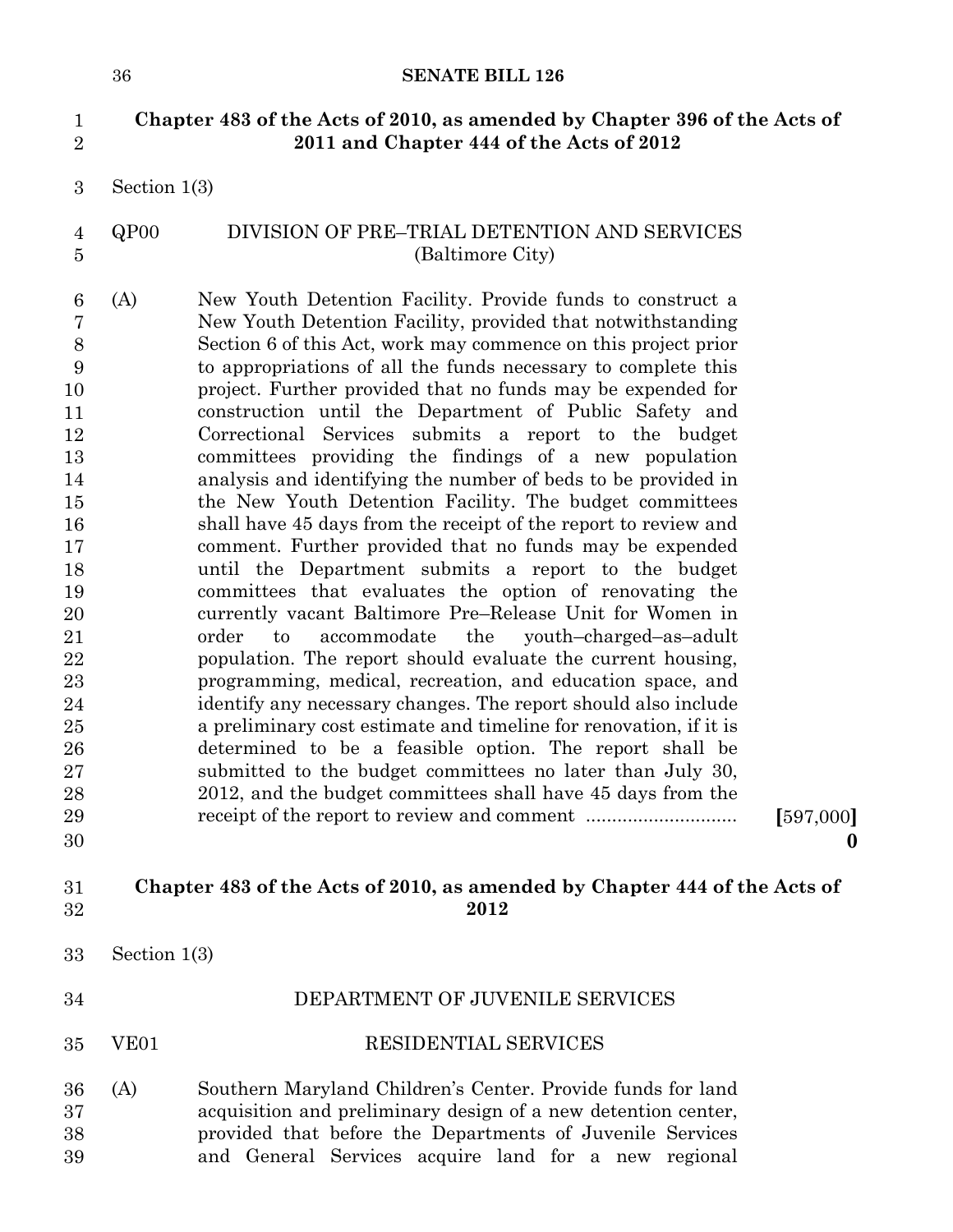| 1<br>$\sqrt{2}$  |                               | detention center in Southern Maryland, the departments, in<br>cooperation with all four local jurisdictions to be served by the |                  |
|------------------|-------------------------------|---------------------------------------------------------------------------------------------------------------------------------|------------------|
| $\sqrt{3}$       |                               | center, shall submit a report to the budget committees                                                                          |                  |
| $\overline{4}$   |                               | detailing the site selection process including:                                                                                 |                  |
| $\overline{5}$   | (1)                           | site selection criteria;                                                                                                        |                  |
| $\boldsymbol{6}$ | (2)                           | written appraisals;                                                                                                             |                  |
| 7<br>8           | (3)                           | what other sites were considered and why they were<br>rejected;                                                                 |                  |
| 9<br>10          | (4)                           | the extent to which the departments have already<br>pursued the use of publicly owned property for the site;                    |                  |
| 11               | (5)                           | the extent of consultation between the departments                                                                              |                  |
| 12               |                               | and the local governing bodies of the counties to be                                                                            |                  |
| 13               |                               | served by the facility; and                                                                                                     |                  |
| 14               | (6)                           | any independent comments on the site selected from                                                                              |                  |
| 15<br>16         |                               | any of the four local governing bodies of the counties to<br>be served by the facility.                                         |                  |
| 17               |                               | Further provided that the Department of Juvenile Services                                                                       |                  |
| 18               |                               | has until September 1, 2012, to acquire a site for the                                                                          |                  |
| 19               |                               | Southern Maryland Children's Center. A report identifying                                                                       |                  |
| 20               |                               | the proposed location and detailing the entire site selection                                                                   |                  |
| 21               |                               | process undertaken by the Department in selecting the                                                                           |                  |
| 22               |                               | location shall be submitted to the budget committees no later                                                                   |                  |
| 23               |                               | than September 30, 2012.                                                                                                        |                  |
| 24               |                               | The budget committees shall have 45 days from the receipt of                                                                    |                  |
| 25               |                               |                                                                                                                                 | [4,650,000]      |
| 26               |                               |                                                                                                                                 | $\boldsymbol{0}$ |
| 27               |                               | Chapter 483 of the Acts of 2010, as amended by Chapter 396 of the Acts of                                                       |                  |
| 28               |                               | 2011 and Chapter 444 of the Acts of 2012                                                                                        |                  |
| 29<br>30         | SECTION 1.<br>MARYLAND, That: | BE IT ENACTED BY THE GENERAL ASSEMBLY OF                                                                                        |                  |

16 (1) The Board of Public Works may borrow money and incur indebtedness on behalf of the State of Maryland through a State loan to be known as the Maryland 18 Consolidated Capital Bond Loan of 2010 in the total principal amount of 19 **[**\$1,007,976,441**] \$1,002,729,441**. This loan shall be evidenced by the issuance, sale, and delivery of State general obligation bonds authorized by a resolution of the Board 31 32 33 34 35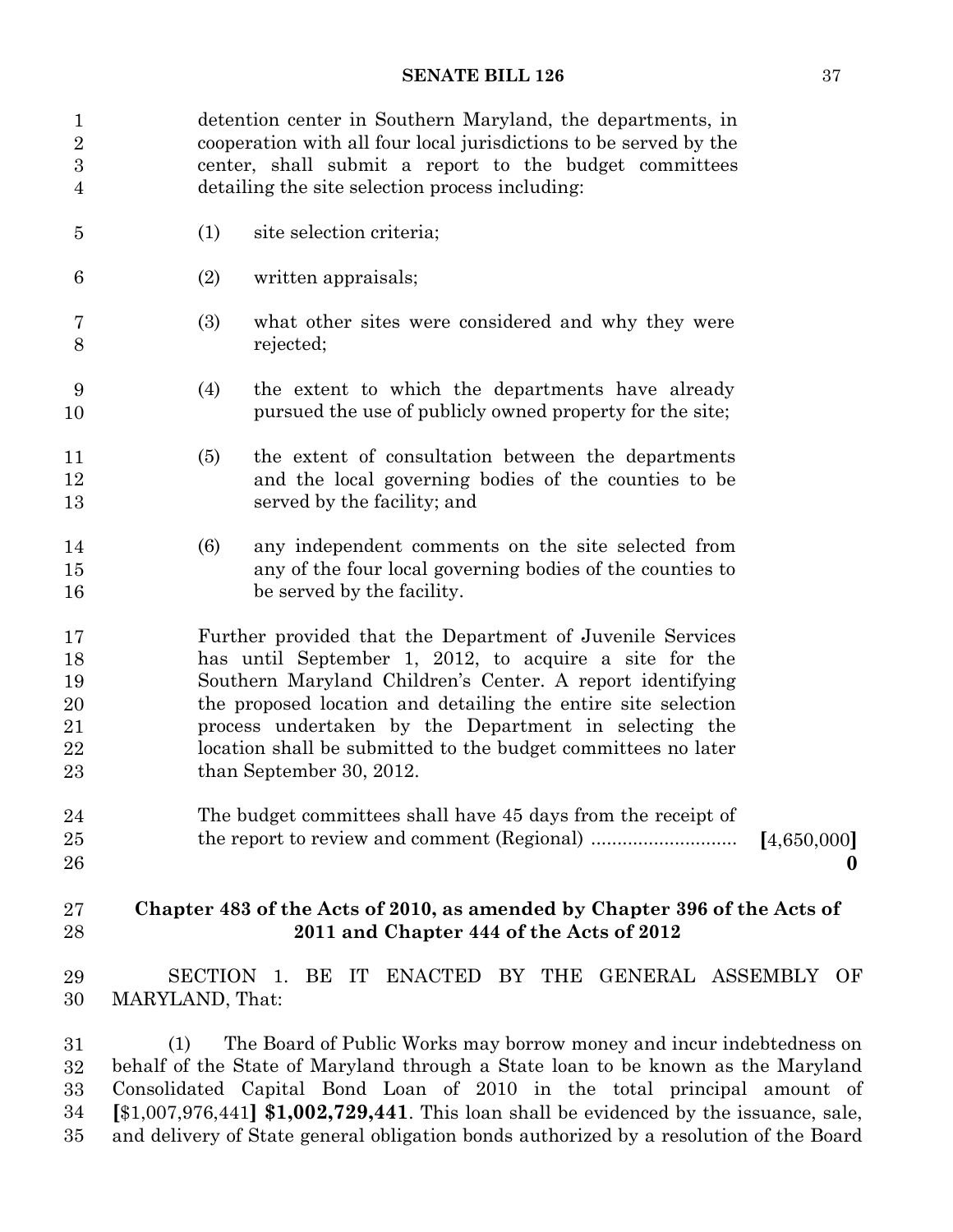|                                        | 38               | <b>SENATE BILL 126</b>                                                                                                                                                                                                                                                                                                                                                                                                                                                                                                                                                                               |                          |
|----------------------------------------|------------------|------------------------------------------------------------------------------------------------------------------------------------------------------------------------------------------------------------------------------------------------------------------------------------------------------------------------------------------------------------------------------------------------------------------------------------------------------------------------------------------------------------------------------------------------------------------------------------------------------|--------------------------|
| $\mathbf{1}$<br>$\overline{2}$         |                  | of Public Works and issued, sold, and delivered in accordance with $\S$ 8-117 through<br>8–124 of the State Finance and Procurement Article and Article 31, § 22 of the Code.                                                                                                                                                                                                                                                                                                                                                                                                                        |                          |
| 3                                      |                  | Chapter 396 of the Acts of 2011                                                                                                                                                                                                                                                                                                                                                                                                                                                                                                                                                                      |                          |
| $\overline{4}$                         | Section $1(3)$   |                                                                                                                                                                                                                                                                                                                                                                                                                                                                                                                                                                                                      |                          |
| $\overline{5}$<br>$\,6$                | <b>RB29</b>      | <b>SALISBURY UNIVERSITY</b><br>(Wicomico County)                                                                                                                                                                                                                                                                                                                                                                                                                                                                                                                                                     |                          |
| 7<br>$8\,$<br>9<br>10                  | (A)              | Gymnasium Repairs and Renovation. Provide funds to design<br>repairs to the<br>Salisbury University<br>and<br>construct                                                                                                                                                                                                                                                                                                                                                                                                                                                                              | [1,500,000]<br>1,368,000 |
| 11<br>12                               |                  | Chapter 396 of the Acts of 2011, as amended by Chapter 444 of the Acts of<br>2012                                                                                                                                                                                                                                                                                                                                                                                                                                                                                                                    |                          |
| 13<br>14                               |                  | BE<br>IT<br>ENACTED BY THE GENERAL ASSEMBLY OF<br>SECTION 1.<br>MARYLAND, That:                                                                                                                                                                                                                                                                                                                                                                                                                                                                                                                      |                          |
| 15<br>16<br>17<br>18<br>19<br>20<br>21 | (1)              | The Board of Public Works may borrow money and incur indebtedness on<br>behalf of the State of Maryland through a State loan to be known as the Maryland<br>Consolidated Capital Bond Loan of 2011 in the total principal amount of<br>[\$947,052,501] \$946,920,501. This loan shall be evidenced by the issuance, sale, and<br>delivery of State general obligation bonds authorized by a resolution of the Board of<br>Public Works and issued, sold, and delivered in accordance with $\S$ 8-117 through<br>8–124 of the State Finance and Procurement Article and Article 31, § 22 of the Code. |                          |
| 22                                     |                  | Chapter 444 of the Acts of 2012                                                                                                                                                                                                                                                                                                                                                                                                                                                                                                                                                                      |                          |
| 23                                     | Section $1(3)$   |                                                                                                                                                                                                                                                                                                                                                                                                                                                                                                                                                                                                      |                          |
| 24<br>25<br>26<br>27                   | RB34             | UNIVERSITY OF MARYLAND CENTER FOR<br>ENVIRONMENTAL SCIENCE<br>[(AlleganyCounty)]<br>(CALVERT COUNTY)                                                                                                                                                                                                                                                                                                                                                                                                                                                                                                 |                          |
| 28<br>29<br>30                         | (A)              | New Environmental Sustainability Research Laboratory.<br>Provide funds to begin design of the New Environmental                                                                                                                                                                                                                                                                                                                                                                                                                                                                                      | 1,150,000                |
| 31                                     |                  | DEPARTMENT OF JUVENILE SERVICES                                                                                                                                                                                                                                                                                                                                                                                                                                                                                                                                                                      |                          |
| 32                                     | VE <sub>01</sub> | <b>RESIDENTIAL SERVICES</b>                                                                                                                                                                                                                                                                                                                                                                                                                                                                                                                                                                          |                          |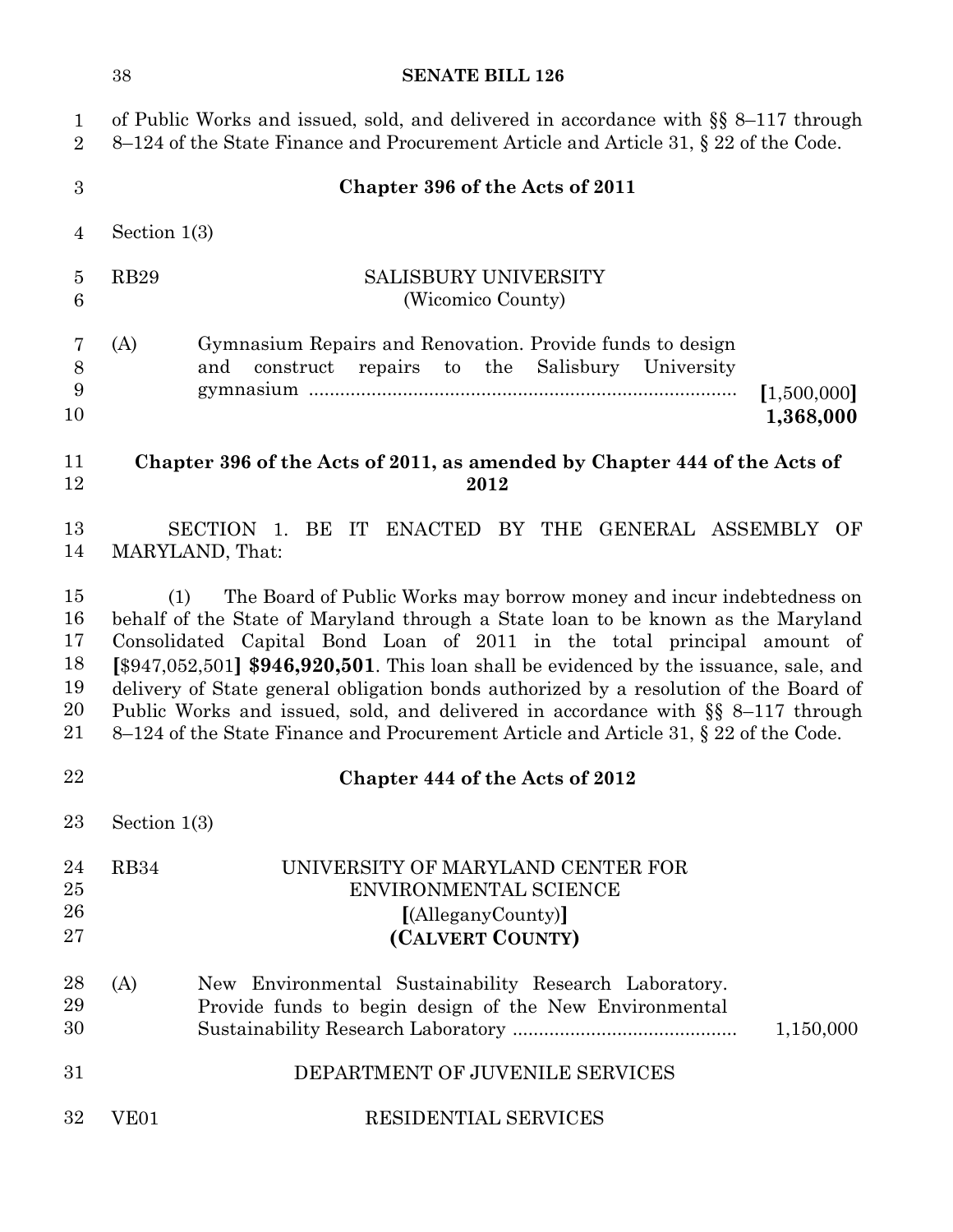| $\mathbf{1}$<br>$\overline{2}$<br>$\boldsymbol{3}$<br>$\overline{4}$<br>$\overline{5}$<br>6<br>7<br>8<br>9<br>10<br>11<br>12<br>13<br>14<br>15<br>16<br>17<br>18<br>19 | (A)  | Baltimore Regional Treatment Center. Provide funds for land<br>acquisition for the Baltimore Regional Treatment Center,<br>provided that the Department of Juvenile Services has until<br>[December 31, 2012] OCTOBER 1, 2013, to identify [and<br>substantially complete negotiations for the acquisition of<br>land] A SITE for the Baltimore Regional Treatment Center. If<br>a purchase agreement has not been substantially negotiated<br>[December<br>31, 2012 OCTOBER<br>by<br>1, 2013,<br>this<br>authorization shall be restricted for the sole purpose of<br>Idesigning the Cheltenham Treatment Center on the grounds<br>of the Cheltenham Youth Facility in Prince George's County.<br>The Department of General Services shall submit certification<br>to the budget committees by December 31, 2012, on the status<br>of land acquisition. The budget committees shall have 45 days<br>from receipt of the certification letter to review and comment.<br>DESIGNING,<br>RENOVATING,<br>CONSTRUCTING,<br><b>AND</b><br>EQUIPPING A NEW OR RENOVATED FACILITY FOR YOUTH<br>CHARGED AS ADULTS IN BALTIMORE CITY (Baltimore | 3,000,000 |
|------------------------------------------------------------------------------------------------------------------------------------------------------------------------|------|---------------------------------------------------------------------------------------------------------------------------------------------------------------------------------------------------------------------------------------------------------------------------------------------------------------------------------------------------------------------------------------------------------------------------------------------------------------------------------------------------------------------------------------------------------------------------------------------------------------------------------------------------------------------------------------------------------------------------------------------------------------------------------------------------------------------------------------------------------------------------------------------------------------------------------------------------------------------------------------------------------------------------------------------------------------------------------------------------------------------------------------|-----------|
|                                                                                                                                                                        |      |                                                                                                                                                                                                                                                                                                                                                                                                                                                                                                                                                                                                                                                                                                                                                                                                                                                                                                                                                                                                                                                                                                                                       |           |
| 20                                                                                                                                                                     | ZA00 | MISCELLANEOUS GRANT PROGRAMS                                                                                                                                                                                                                                                                                                                                                                                                                                                                                                                                                                                                                                                                                                                                                                                                                                                                                                                                                                                                                                                                                                          |           |
| 21<br>22<br>23<br>24<br>25<br>26<br>27<br>28<br>29                                                                                                                     | (C)  | Baltimore Museum of Art. Provide a grant to the Board of<br>Trustees of the Baltimore Museum of Art, Inc. for the design,<br>renovation, and reconfiguration of facilities at the Baltimore<br>Museum of Art, subject to the requirement that the grantee<br>provide an equal and matching fund for this purpose.<br>NOTWITHSTANDING THE PROVISIONS OF SECTION 1(5)<br>OF THIS ACT, THE MATCHING FUND MAY CONSIST OF<br>FUNDS EXPENDED PRIOR TO THE EFFECTIVE DATE OF                                                                                                                                                                                                                                                                                                                                                                                                                                                                                                                                                                                                                                                                 | 2,500,000 |
| 30<br>31<br>32<br>33<br>34<br>35<br>36<br>37<br>38<br>39<br>40<br>41<br>42<br>43                                                                                       | (P)  | Prince George's Hospital System. Provide a grant to the<br>County Executive and County Council of Prince George's<br>County for the DESIGN, construction, and EQUIPPING OF<br><b>THE</b> renovation of infrastructure improvements for facilities<br>within the Prince George's Hospital System, provided that<br>this authorization may not be encumbered or expended until<br>the Department of Health and Mental Hygiene, Dimensions<br>Healthcare System, and Prince George's County submit a<br>report to the budget committees on the proposed use of funds<br>to improve the system. The report shall be submitted by<br>December 31, 2012, and the budget committees shall have 45<br>days to review and comment. If a report has not been<br>submitted by December 31, 2012, this authorization shall be<br>restricted for the purposes of funding the State's share of                                                                                                                                                                                                                                                      |           |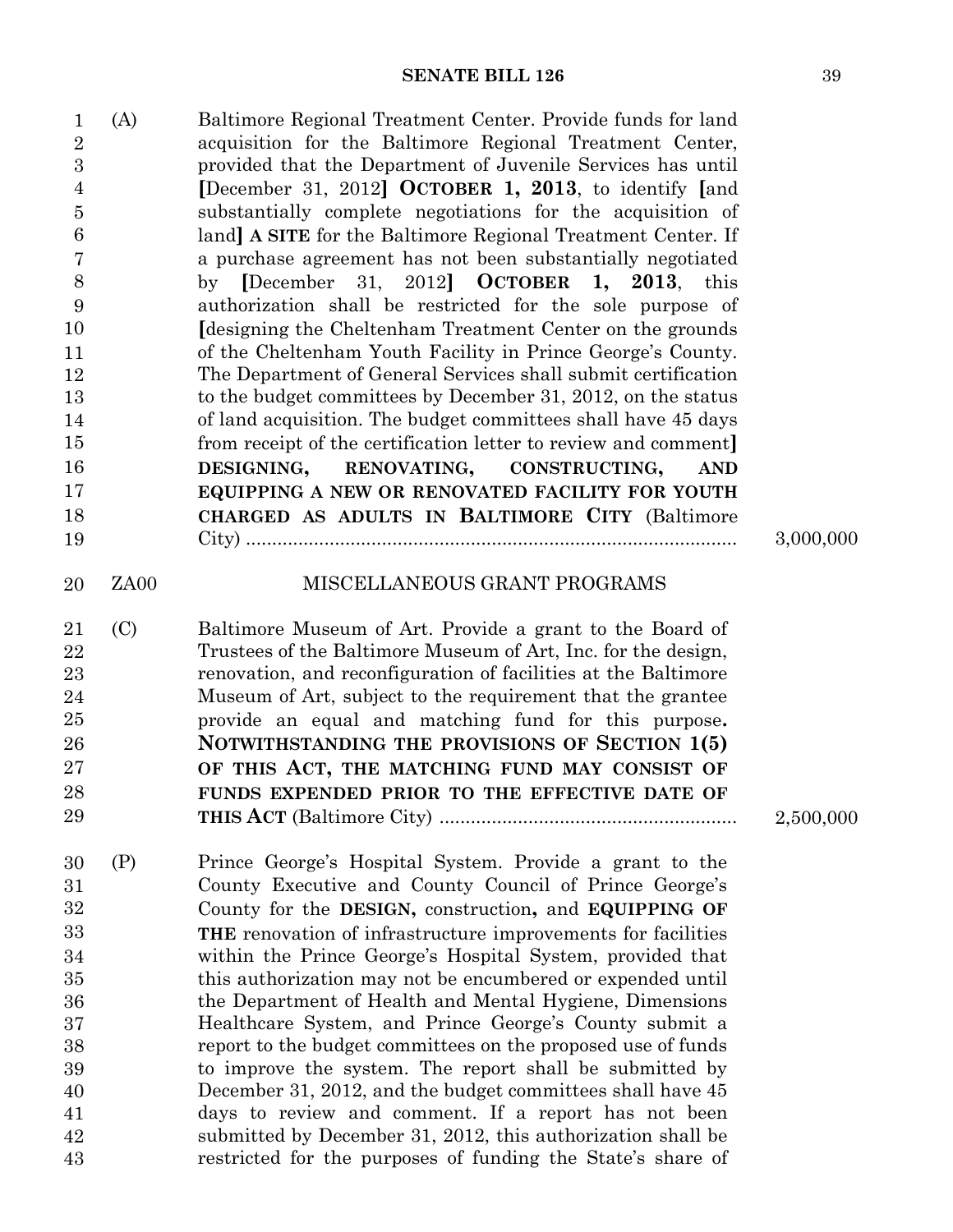|              | costs for the acquisition, design, and construction of a new |            |
|--------------|--------------------------------------------------------------|------------|
|              | regional hospital center in Prince George's County (Prince   |            |
| $\mathbf{3}$ |                                                              | 10,000,000 |

4

36

## **[SECTION 12. AND BE IT FURTHER ENACTED, That:**

4 (1) The Board of Public Works may borrow money and incur indebtedness 5 on behalf of the State of Maryland through a State loan to be known as the Maryland 6 Consolidated Capital Bond Loan Preauthorization Act of 2012 in total principal amount of \$338,928,000. These loans shall be evidenced by the issuance, sale, and delivery of State general obligation bonds authorized by a resolution of the Board of 9 Public Works and issued, sold, and delivered in accordance with §§ 8–117 through 8–124 of the State Finance and Procurement Article and Article 31, § 22 of the Code. 5 6 7 8 9 10 11

12 (2) The bonds to evidence these loans or installments of these loans may be 13 sold as a single issue or may be consolidated and sold as part of a single issue of bonds under  $\S 8-122$  of the State Finance and Procurement Article. 12 14

16 (3) The cash proceeds of the sale of the bonds shall be paid to the Treasurer and first shall be applied to the payment of the expenses of issuing, selling, and delivering the bonds, unless funds for this purpose are otherwise provided, and then shall be credited on the books of the Comptroller and expended, on approval by the Board of Public Works, for the following public purposes, including any applicable architects' and engineers' fees: 15 16 17 18 19 20

#### EXECUTIVE DEPARTMENT – GOVERNOR DA03 MARYLAND STADIUM AUTHORITY 21 22

| 23<br>24<br>25<br>26<br>27 | (A)     | Ocean City Convention Center Expansion. Provide funds to<br>design, construct, and equip an expansion to the Ocean City<br>Convention Center, provided that the Town of Ocean City<br>provide a matching fund in the amount of \$3,500,000 for this<br>purpose. These funds shall be administered in accordance |           |
|----------------------------|---------|-----------------------------------------------------------------------------------------------------------------------------------------------------------------------------------------------------------------------------------------------------------------------------------------------------------------|-----------|
| 28                         |         | with $\S$ 10–643 and 10–655 of the Economic Development                                                                                                                                                                                                                                                         |           |
| 29                         |         |                                                                                                                                                                                                                                                                                                                 | 3,500,000 |
| 30                         | DE02.01 | <b>BOARD OF PUBLIC WORKS</b>                                                                                                                                                                                                                                                                                    |           |
| 31                         |         | STATE GOVERNMENT CENTER - ANNAPOLIS                                                                                                                                                                                                                                                                             |           |
| 32                         |         | (Anne Arundel County)                                                                                                                                                                                                                                                                                           |           |
| 33                         | (A)     | State House – Old Senate Chamber. Provide funds to                                                                                                                                                                                                                                                              |           |
| 34                         |         | construct alterations and renovations to the State House in                                                                                                                                                                                                                                                     |           |
| 35                         |         | order to restore the Old Senate Chamber to its 18th Century                                                                                                                                                                                                                                                     |           |

appearance ................................................................................... 5,100,000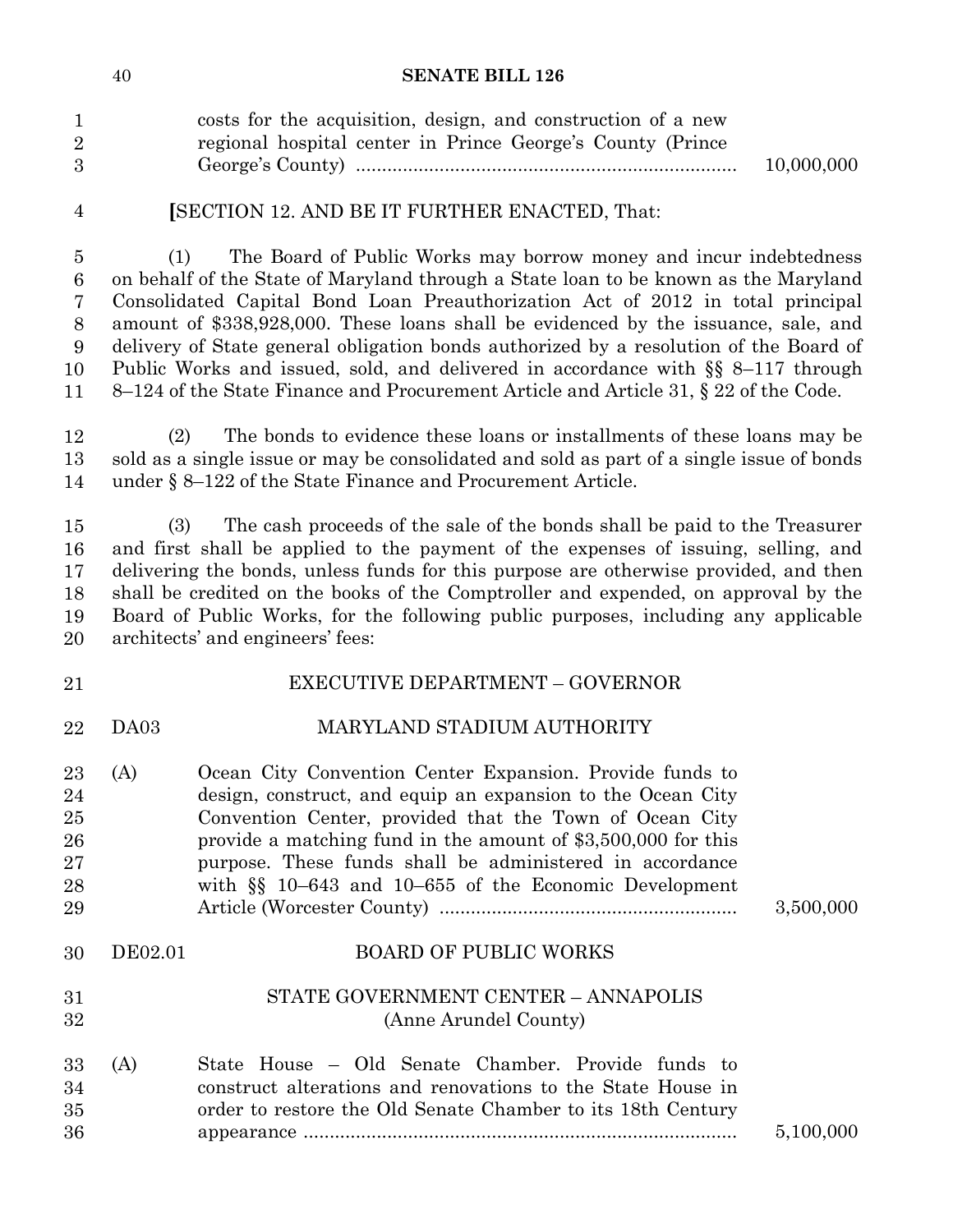| $\mathbf{1}$                                                  |                  | DEPARTMENT OF NATURAL RESOURCES                                                                                                                                                                                                                                                                                                                                                |            |
|---------------------------------------------------------------|------------------|--------------------------------------------------------------------------------------------------------------------------------------------------------------------------------------------------------------------------------------------------------------------------------------------------------------------------------------------------------------------------------|------------|
| $\sqrt{2}$<br>$\overline{3}$                                  | KA05             | CAPITAL GRANTS AND LOANS ADMINISTRATION<br>(Statewide)                                                                                                                                                                                                                                                                                                                         |            |
| $\overline{4}$<br>$\bf 5$<br>$\,6$<br>$\bf 7$<br>8<br>9<br>10 | (A)              | Program Open Space. Provide funds for the purchase of<br>conservation easements and acquisition of land, and to make<br>grants to local jurisdictions for the purchase of conservation<br>easements and acquisition of land, and development of<br>recreational facilities. Funds appropriated for local grants<br>shall be administered in accordance with $\S$ 5-905 through | 32,939,000 |
| 11<br>12                                                      |                  | (1)<br>Program Open Space – State Side<br>- Prior Funds Replacement<br>15,093,000                                                                                                                                                                                                                                                                                              |            |
| 13<br>14                                                      |                  | Program Open Space - Local -<br>(2)<br>Prior Funds Replacement<br>17,846,000                                                                                                                                                                                                                                                                                                   |            |
| 15<br>16<br>17<br>18<br>19                                    | (B)              | Rural Legacy Program. Provide funds for the purchase of<br>conservation easements and the acquisition of land. The funds<br>appropriated for this purpose shall be administered in<br>accordance with $\S$ 5-9A-01 through 5-9A-09 of the Natural                                                                                                                              | 9,456,000  |
| 20                                                            |                  | DEPARTMENT OF AGRICULTURE                                                                                                                                                                                                                                                                                                                                                      |            |
| 21<br>22                                                      | LA11             | OFFICE OF THE SECRETARY<br>(Statewide)                                                                                                                                                                                                                                                                                                                                         |            |
| 23<br>24<br>$25\,$<br>26<br>27                                | (A)              | Maryland Agricultural Land Preservation Program. Provide<br>funds for the acquisition of conservation easements on<br>agricultural land. The funds appropriated for this purpose<br>shall be administered in accordance with $\S$ 2-501 through                                                                                                                                | 12,653,000 |
| 28<br>29                                                      | MM <sub>06</sub> | DEVELOPMENTAL DISABILITIES ADMINISTRATION<br>(Statewide)                                                                                                                                                                                                                                                                                                                       |            |
| 30<br>31<br>32                                                | (A)              | Henryton Center – Abate Asbestos and Raze Buildings.<br>Provide funds to design, abate asbestos, and demolish<br>buildings at the Henryton Center (Carroll County)                                                                                                                                                                                                             | 3,050,000  |
| 33<br>34<br>35                                                | QB02             | DIVISION OF CORRECTION<br>MARYLAND HOUSE OF CORRECTION<br>(Anne Arundel County)                                                                                                                                                                                                                                                                                                |            |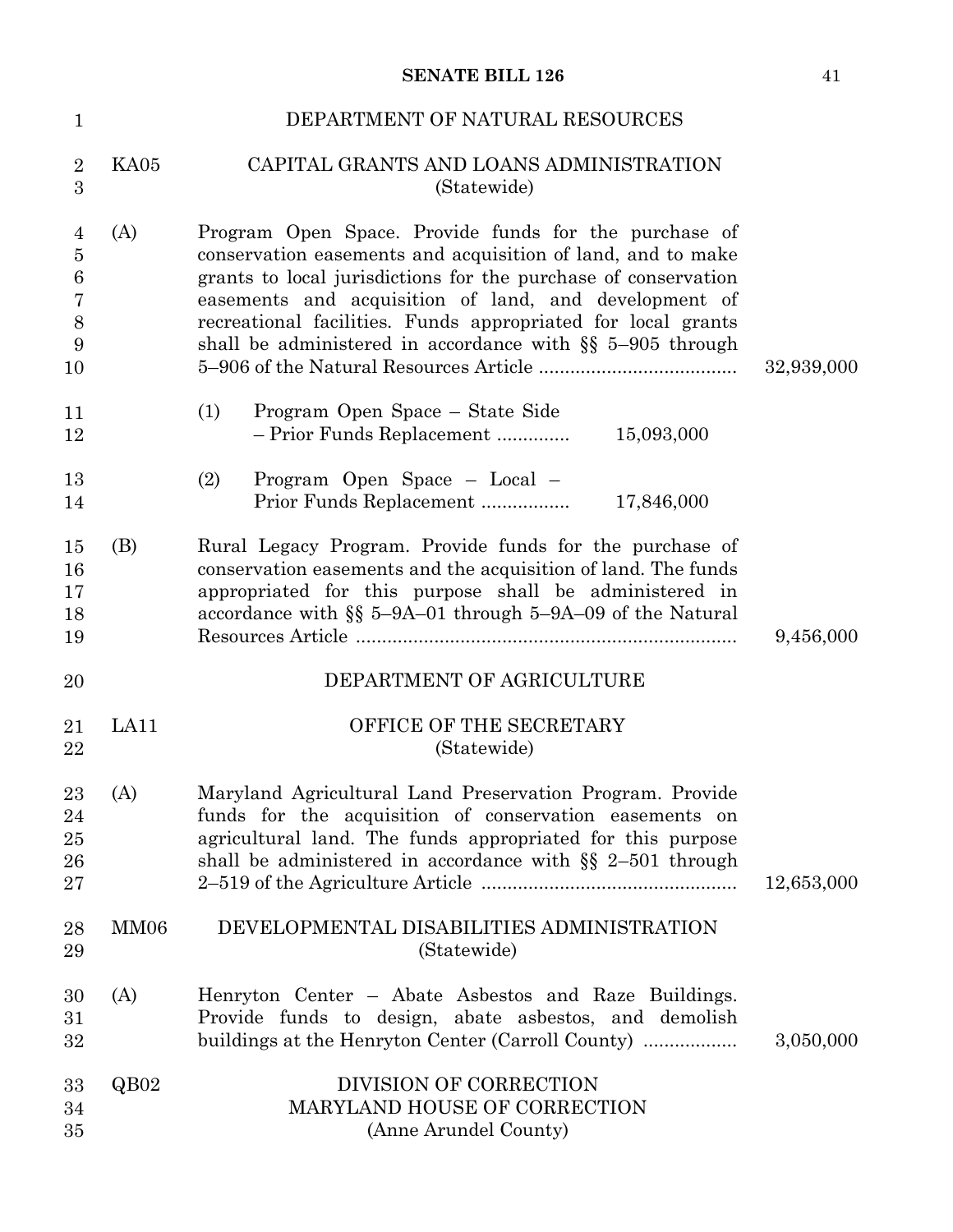|                                     | 42          | <b>SENATE BILL 126</b>                                                                                                    |            |
|-------------------------------------|-------------|---------------------------------------------------------------------------------------------------------------------------|------------|
| $\mathbf{1}$<br>$\overline{2}$<br>3 | (A)         | Maryland House of Correction Deconstruction Project. Provide<br>construction funds for the deconstruction of the Maryland | 3,022,000  |
| 4<br>5                              | RB22        | UNIVERSITY OF MARYLAND, COLLEGE PARK<br>(Prince George's County)                                                          |            |
| 6<br>7                              | (A)         | New Bioengineering Building. Provide funds to design and                                                                  | 5,000,000  |
| 8<br>9                              | <b>RB24</b> | <b>TOWSON UNIVERSITY</b><br>(Baltimore County)                                                                            |            |
| 10<br>11<br>12                      | (A)         | Campuswide Safety and Circulation Improvements. Provide<br>funds to design and construct campus wide safety and           | 7,812,000  |
| 13<br>14                            | <b>RB26</b> | FROSTBURG STATE UNIVERSITY<br>(Allegany County)                                                                           |            |
| 15<br>16<br>17                      | (A)         | New Center for Communications and Information Technology.<br>Provide funds to construct a new Center for Communications   | 4,700,000  |
| 18<br>19                            | <b>RB27</b> | COPPIN STATE UNIVERSITY<br>(Baltimore City)                                                                               |            |
| 20<br>21                            | (A)         | New Science and Technology Center. Provide funds for the<br>construction of the New Science and Technology Center         | 47,050,000 |
| 22<br>23                            | <b>RB29</b> | <b>SALISBURY UNIVERSITY</b><br>(Wicomico County)                                                                          |            |
| 24                                  | (A)         | New Library. Provide design funds for a new Library                                                                       | 4,000,000  |
| 25<br>26                            | <b>RB31</b> | UNIVERSITY OF MARYLAND BALTIMORE COUNTY<br>(Baltimore County)                                                             |            |
| $27\,$<br>28<br>29                  | (A)         | New Performing Arts and Humanities Facility. Provide funds<br>to construct Phase II of a new Performing Arts and          | 30,600,000 |
| 30<br>31<br>32                      | (B)         | Campus Traffic Safety and Circulation Improvements.<br>Provide funds to design and construct improvements to the          | 10,000,000 |
| 33                                  | <b>RB36</b> | UNIVERSITY SYSTEM OF MARYLAND OFFICE                                                                                      |            |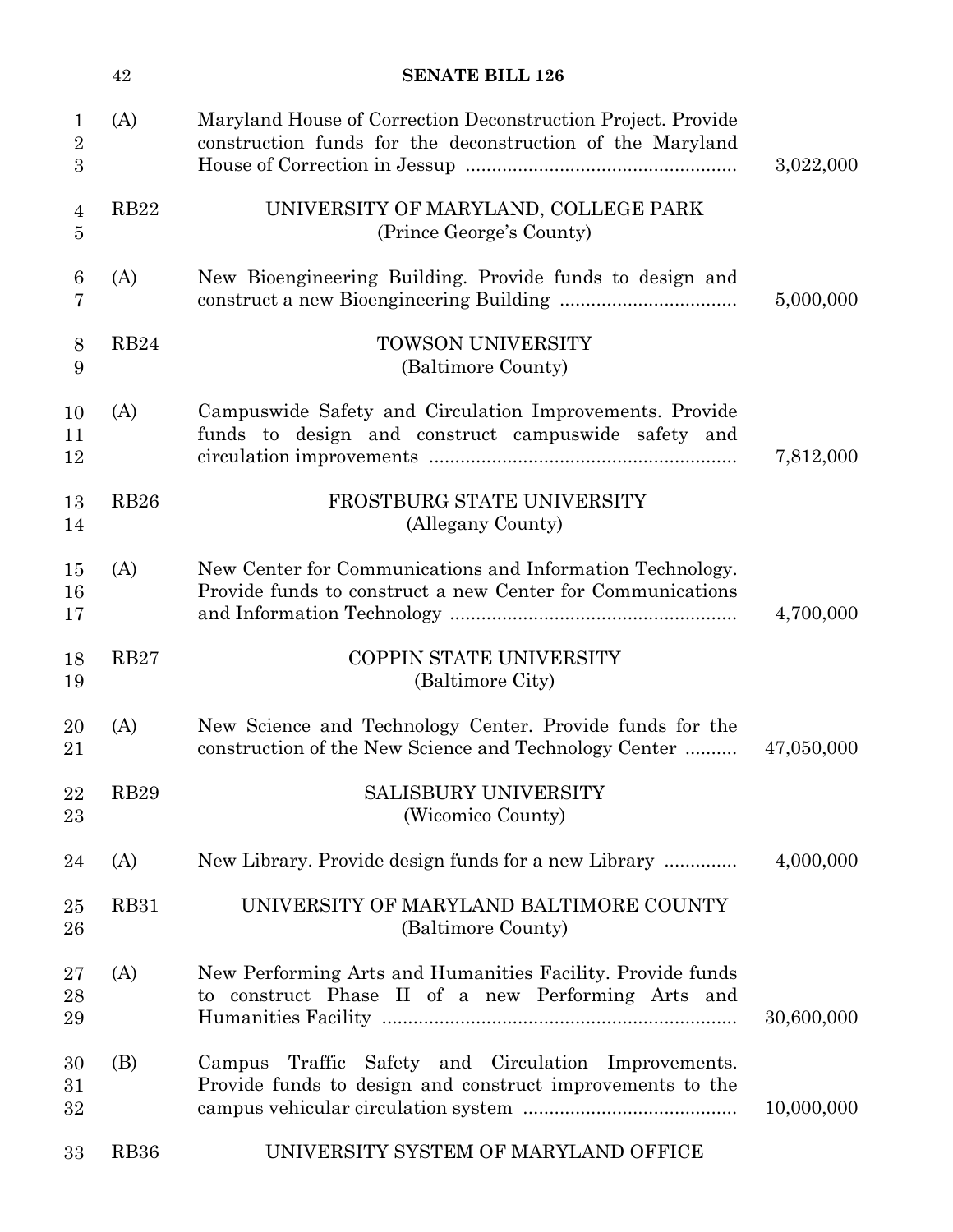(Montgomery County)

| $\mathbf{1}$                                                           |                  | (Montgomery County)                                                                                                                                                                                                                                                                                                                                                                                  |            |
|------------------------------------------------------------------------|------------------|------------------------------------------------------------------------------------------------------------------------------------------------------------------------------------------------------------------------------------------------------------------------------------------------------------------------------------------------------------------------------------------------------|------------|
| $\overline{2}$<br>$\boldsymbol{3}$<br>$\overline{4}$<br>$\overline{5}$ | (A)              | Biomedical<br>Sciences and Engineering<br>Education<br>New<br>Building. Provide funds to design a New Biomedical Sciences<br>and Engineering Education Building at the Shady Grove                                                                                                                                                                                                                   | 5,000,000  |
| $6\phantom{.}6$<br>7                                                   | RI <sub>00</sub> | MARYLAND HIGHER EDUCATION COMMISSION<br>(Statewide)                                                                                                                                                                                                                                                                                                                                                  |            |
| 8<br>9<br>10<br>11<br>12<br>13<br>14                                   | (A)              | Community College Facilities Grant Program. Provide funds<br>to assist the subdivisions in the acquisition of property and in<br>the design, construction, renovation, and equipping of local<br>and regional community college buildings, site improvements,<br>and facilities. The funds appropriated for this purpose shall be<br>administered in accordance with $\S$ 11-105(j) of the Education | 30,431,000 |
| 15<br>16                                                               |                  | (1)<br>Cecil College – Engineering and<br>11,682,000                                                                                                                                                                                                                                                                                                                                                 |            |
| 17<br>18<br>19                                                         |                  | Anne Arundel Community College<br>(2)<br>Administration<br>Building<br>Renovation and Expansion<br>1,096,000                                                                                                                                                                                                                                                                                         |            |
| 20<br>21<br>22                                                         |                  | (3)<br>Community College of Baltimore<br>County – Catonsville – $F$ Building<br>Renovation and Expansion<br>12,950,000                                                                                                                                                                                                                                                                               |            |
| 23<br>24<br>25                                                         |                  | Harford Community College – New<br>(4)<br>and<br>Nursing<br>Allied<br>Health<br>4,703,000                                                                                                                                                                                                                                                                                                            |            |
| 26<br>27                                                               | RM <sub>00</sub> | MORGAN STATE UNIVERSITY<br>(Baltimore City)                                                                                                                                                                                                                                                                                                                                                          |            |
| 28<br>29                                                               | (A)              | New School of Business Complex. Provide funds to construct a                                                                                                                                                                                                                                                                                                                                         | 43,550,000 |
| 30                                                                     |                  | DEPARTMENT OF JUVENILE SERVICES                                                                                                                                                                                                                                                                                                                                                                      |            |
| 31                                                                     | VE <sub>01</sub> | RESIDENTIAL SERVICES                                                                                                                                                                                                                                                                                                                                                                                 |            |
| 32<br>33<br>34                                                         | (A)              | Southern Maryland Children's Center. Provide funds to<br>design the Southern Maryland Children's Center (Charles                                                                                                                                                                                                                                                                                     | 2,068,000  |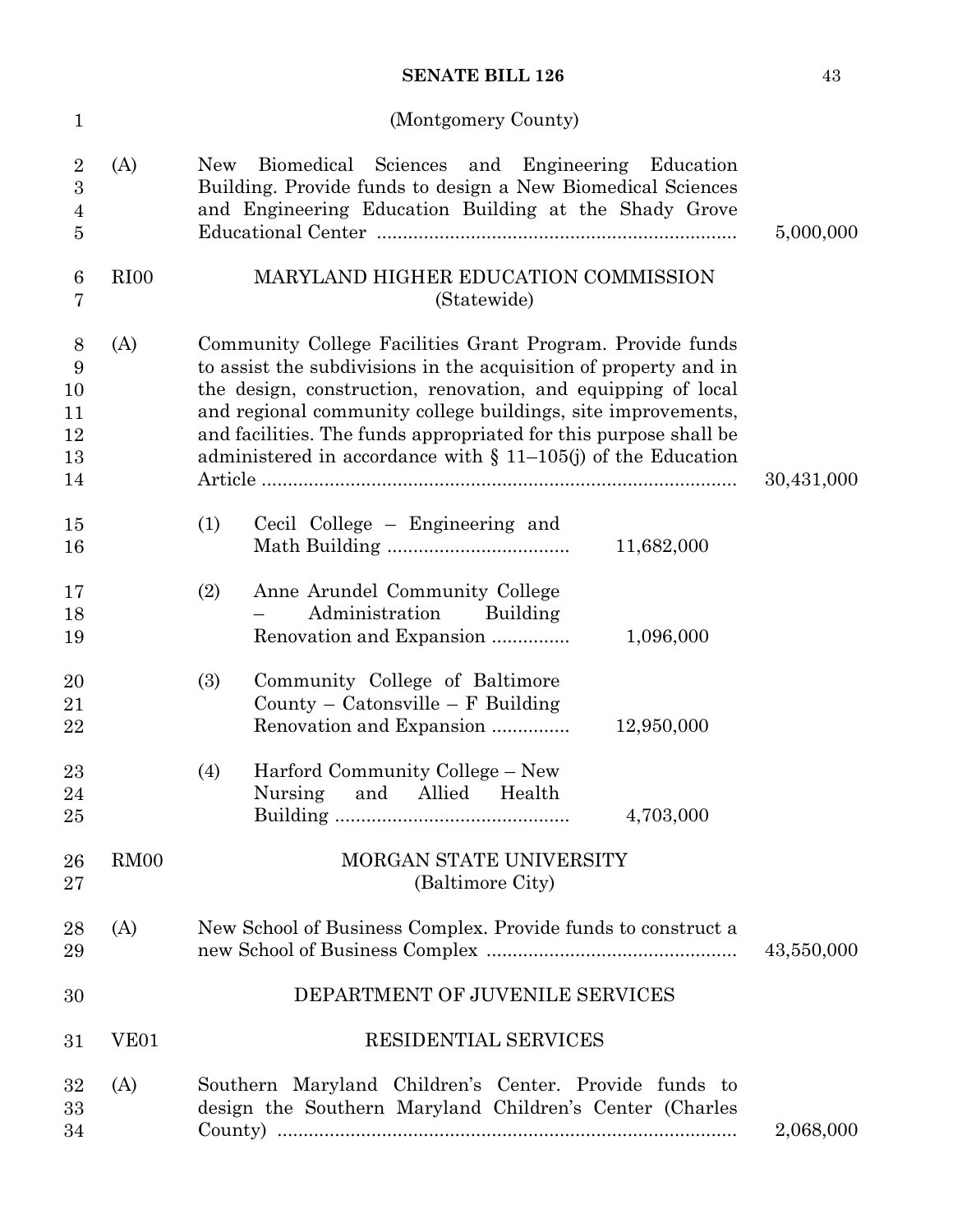|                                        | 44               | <b>SENATE BILL 126</b>                                                                                                                                                                                                                                                                                                                                                                                                                              |            |
|----------------------------------------|------------------|-----------------------------------------------------------------------------------------------------------------------------------------------------------------------------------------------------------------------------------------------------------------------------------------------------------------------------------------------------------------------------------------------------------------------------------------------------|------------|
| $\mathbf{1}$<br>$\overline{2}$         | <b>WA01</b>      | DEPARTMENT OF STATE POLICE<br>(Statewide)                                                                                                                                                                                                                                                                                                                                                                                                           |            |
| 3<br>$\overline{4}$<br>$\overline{5}$  | (A)              | Helicopter Replacement. Provide funds to acquire new<br>helicopters to upgrade the quality of the State helicopter                                                                                                                                                                                                                                                                                                                                  | 24,250,000 |
| $6\phantom{1}6$                        | ZA <sub>00</sub> | MISCELLANEOUS GRANT PROGRAMS                                                                                                                                                                                                                                                                                                                                                                                                                        |            |
| 7<br>$8\,$<br>9<br>10<br>11<br>12      | (A)              | Intercounty Connector. Provide funds to the Maryland<br>Transportation Authority for the construction of an east-west<br>controlled access, tolled highway linking the US 1/I-95<br>corridor in Prince George's County with I-270/I-370 in<br>Montgomery County (Montgomery and Prince George's                                                                                                                                                     | 21,475,000 |
| 13<br>14<br>15<br>16<br>17             | (B)              | Maryland School for the Blind. Provide a grant to the Board of<br>Directors of the Maryland School for the Blind, Inc. for the<br>construction and capital equipping of a new LIFE Education<br>Building at the Maryland School for the Blind (Baltimore                                                                                                                                                                                            | 5,000,000  |
| 18<br>19<br>20<br>21<br>22<br>23<br>24 | (C)              | High Performance Computing Data Center. Provide a grant to<br>the Board of Trustees of Johns Hopkins University for the<br>design, construction, and capital equipping of a High<br>Performance Computing Data Center to enhance the high<br>speed data initiative funded by a grant from the National<br>Science Foundation to Johns Hopkins University and the                                                                                    | 12,000,000 |
| 25<br>26                               | ZA01.08          | SOUTHERN MARYLAND HIGHER EDUCATION CENTER<br>(St. Mary's County)                                                                                                                                                                                                                                                                                                                                                                                    |            |
| 27<br>28<br>29<br>30                   | (A)              | Engineering Laboratory<br>Classroom and<br><b>New</b><br>Building.<br>Provide funds to design, construct, and equip a third academic<br>building on the Southern Maryland Higher Education Center                                                                                                                                                                                                                                                   | 10,000,000 |
| 31                                     | ZB <sub>02</sub> | <b>LOCAL JAILS AND DETENTION CENTERS</b>                                                                                                                                                                                                                                                                                                                                                                                                            |            |
| 32<br>33<br>34<br>35<br>36<br>37<br>38 | (A)              | St. Mary's County Detention Center. Provide a grant to the<br>Board of Commissioners of St. Mary's County to assist in the<br>design, construction, and equipping of the Phase I and Phase<br>II of the addition to the St. Mary's County Detention Center,<br>subject to the requirement that the grantee provide an equal<br>and matching fund for this purpose. Notwithstanding Section<br>1(5) of this Act, the matching fund may include funds |            |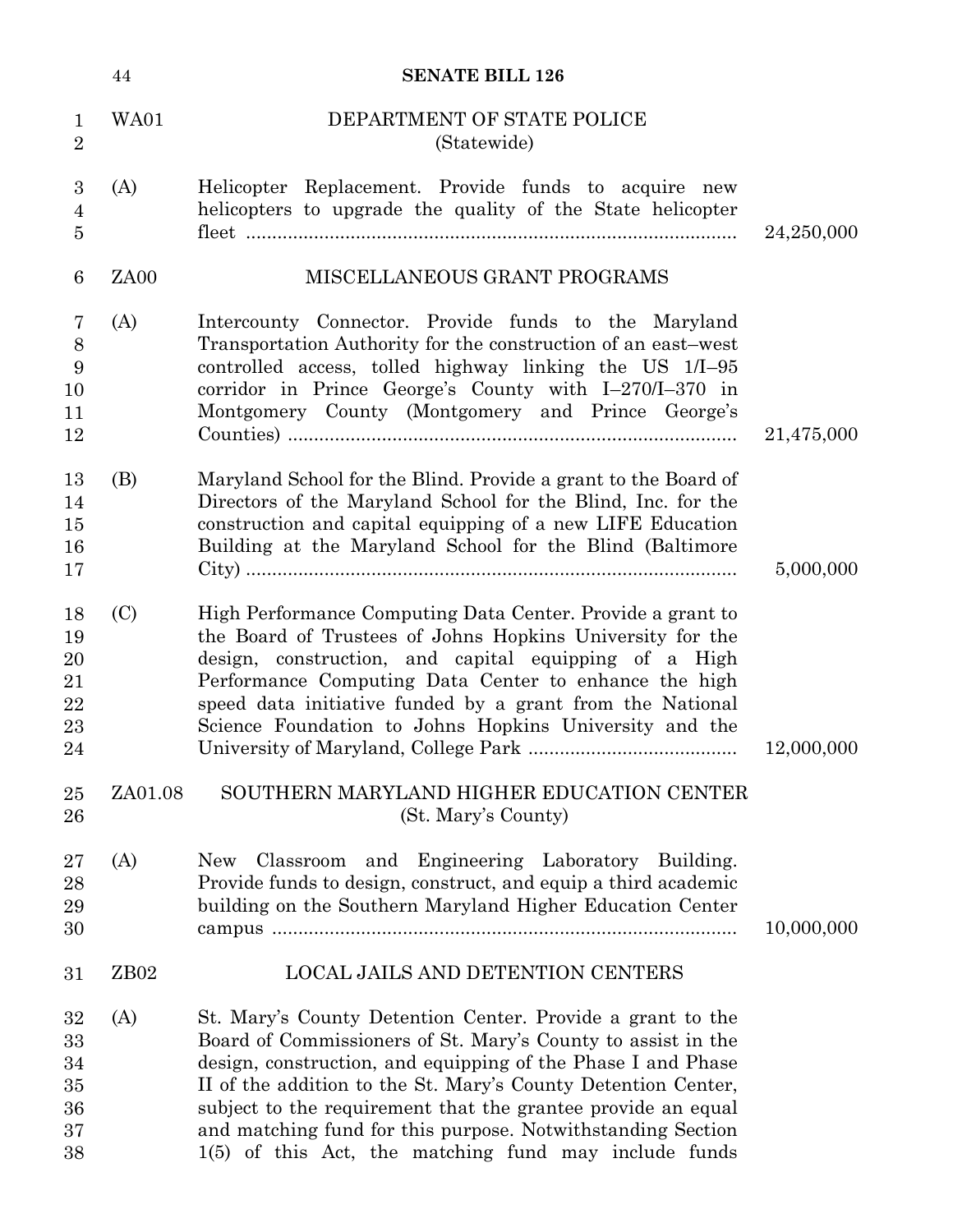|                | expended prior to the effective date of this Act (St. Mary's |           |
|----------------|--------------------------------------------------------------|-----------|
| $\overline{2}$ |                                                              | 6,266,000 |

 (4) An annual State tax is imposed on all assessable property in the State in rate and amount sufficient to pay the principal and interest on the bonds as and when due and until paid in full. The principal shall be discharged within 15 years after the date of the issuance of the bonds. 

 (5) The proceeds of these loans must be expended or encumbered by the Board of Public Works for the purposes provided in this Act no later than June 1, 2020. If any funds authorized by this Act remain unexpended or unencumbered after June 1, 2020, the amount of the unencumbered or unexpended authorization shall be canceled and be of no further effect. If bonds have been issued for these loans, the amount of unexpended or unencumbered bond proceeds shall be disposed of as provided in § 8–129 of the State Finance and Procurement Article.**]**  $\overline{7}$  

**[SECTION 13. AND BE IT FURTHER ENACTED, That:** 

 (1) The Board of Public Works may borrow money and incur indebtedness on behalf of the State of Maryland through a State loan to be known as the Maryland Consolidated Capital Bond Loan Preauthorization Act of 2014 in total principal amount of \$104,850,000. These loans shall be evidenced by the issuance, sale, and delivery of State general obligation bonds authorized by a resolution of the Board of Public Works and issued, sold, and delivered in accordance with §§ 8–117 through 8–124 of the State Finance and Procurement Article and Article 31, § 22 of the Code. 

 (2) The bonds to evidence these loans or installments of these loans may be sold as a single issue or may be consolidated and sold as part of a single issue of bonds under  $\S 8-122$  of the State Finance and Procurement Article. 

 (3) The cash proceeds of the sale of the bonds shall be paid to the Treasurer and first shall be applied to the payment of the expenses of issuing, selling, and delivering the bonds, unless funds for this purpose are otherwise provided, and then shall be credited on the books of the Comptroller and expended, on approval by the Board of Public Works, for the following public purposes, including any applicable architects' and engineers' fees: 

### DEPARTMENT OF NATURAL RESOURCES

#### KA05 CAPITAL GRANTS AND LOANS ADMINISTRATION (Statewide)

(A) Program Open Space. Provide funds for the purchase of conservation easements and acquisition of land, and to make grants to local jurisdictions for the purchase of conservation easements and acquisition of land, and development of recreational facilities. Funds appropriated for local grants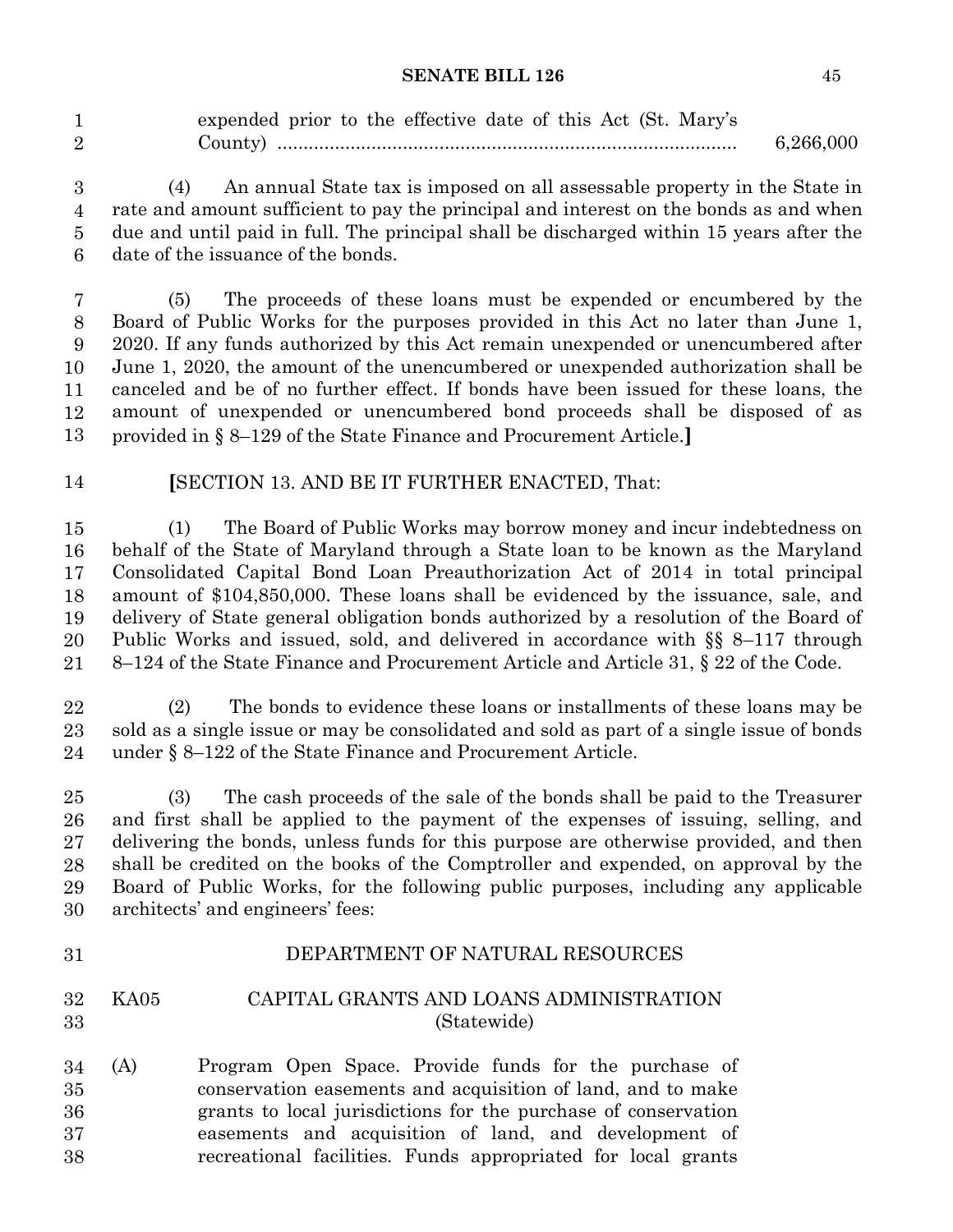|                                | 46               | <b>SENATE BILL 126</b>                                                                                                                                                                                                                            |            |
|--------------------------------|------------------|---------------------------------------------------------------------------------------------------------------------------------------------------------------------------------------------------------------------------------------------------|------------|
| $\mathbf{1}$<br>$\overline{2}$ |                  | shall be administered in accordance with $\S$ 5-905 through                                                                                                                                                                                       | 18,799,000 |
| 3<br>4                         |                  | Program Open Space – State Side<br>(1)<br>- Prior Funds Replacement<br>7,900,000                                                                                                                                                                  |            |
| $\overline{5}$<br>6            |                  | Program Open Space - Local -<br>(2)<br>Prior Funds Replacement<br>10,899,000                                                                                                                                                                      |            |
| 7<br>$8\,$<br>9<br>10<br>11    | (B)              | Rural Legacy Program. Provide funds for the purchase of<br>conservation easements and the acquisition of land. The funds<br>appropriated for this purpose shall be administered in<br>accordance with $\S$ 5-9A-01 through 5-9A-09 of the Natural | 4,867,000  |
| 12                             |                  | DEPARTMENT OF AGRICULTURE                                                                                                                                                                                                                         |            |
| 13<br>14                       | LA11             | OFFICE OF THE SECRETARY<br>(Statewide)                                                                                                                                                                                                            |            |
| 15<br>16<br>17<br>18<br>19     | (A)              | Maryland Agricultural Land Preservation Program. Provide<br>funds for the acquisition of conservation easements on<br>agricultural land. The funds appropriated for this purpose<br>shall be administered in accordance with $\S$ 2-501 through   | 6,134,000  |
| 20<br>21                       | <b>RB29</b>      | SALISBURY UNIVERSITY<br>(Wicomico County)                                                                                                                                                                                                         |            |
| 22                             | (A)              | New Library. Provide design funds for a new Library                                                                                                                                                                                               | 49,000,000 |
| 23<br>24                       | RM00             | MORGAN STATE UNIVERSITY<br>(Baltimore City)                                                                                                                                                                                                       |            |
| 25<br>26                       | (A)              | New School of Business Complex. Provide funds to construct a                                                                                                                                                                                      | 3,050,000  |
| 27<br>28                       | WA01             | DEPARTMENT OF STATE POLICE<br>(Statewide)                                                                                                                                                                                                         |            |
| 29<br>30<br>31                 | (A)              | Helicopter Replacement. Provide funds to acquire new<br>helicopters to upgrade the quality of the State helicopter                                                                                                                                | 8,000,000  |
| 32                             | ZA <sub>00</sub> | MISCELLANEOUS GRANT PROGRAMS                                                                                                                                                                                                                      |            |
| 33                             | (A)              | High Performance Computing Data Center. Provide a grant to                                                                                                                                                                                        |            |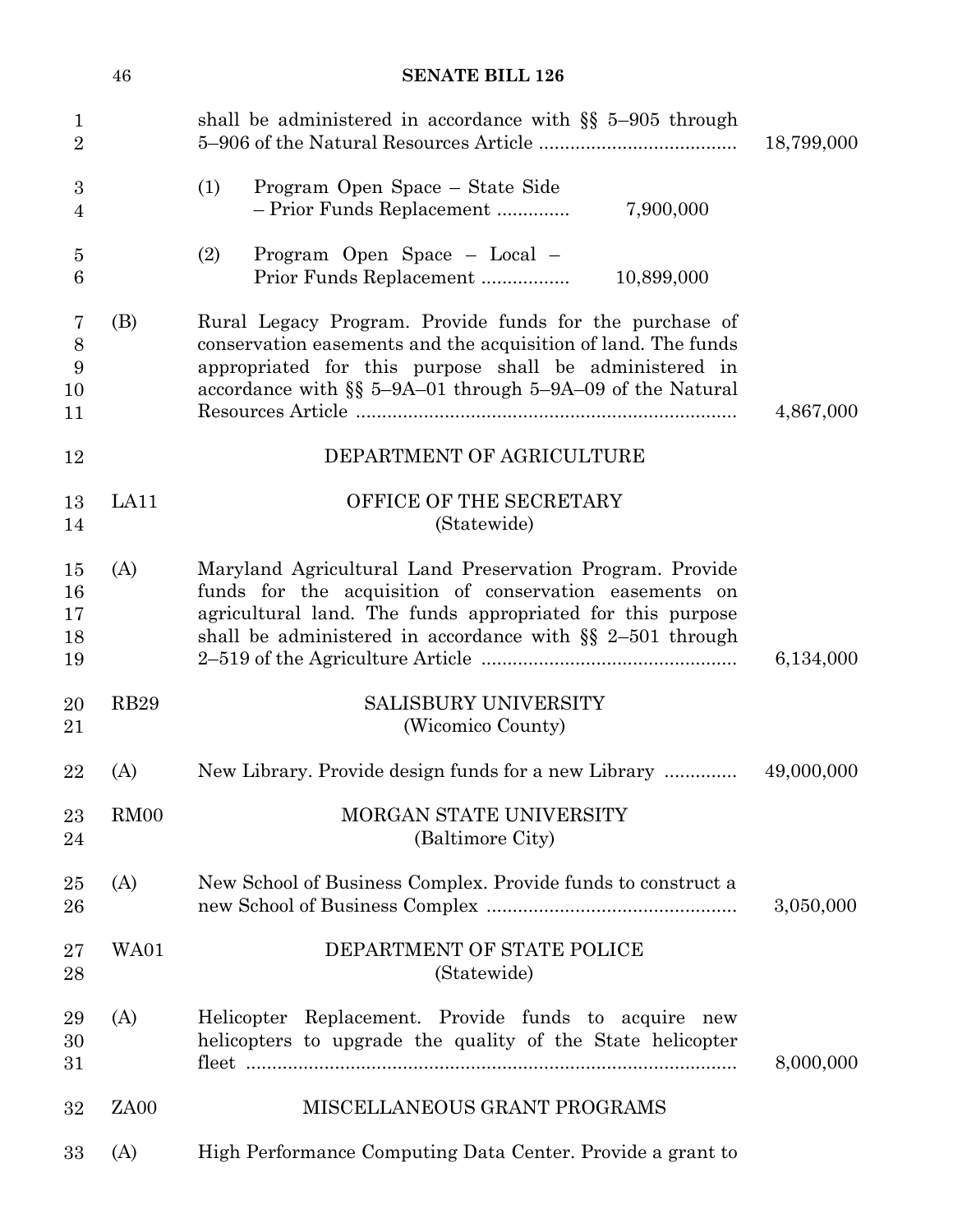| $1\overline{ }$ | the Board of Trustees of Johns Hopkins University for the |            |
|-----------------|-----------------------------------------------------------|------------|
| $\overline{2}$  | design, construction, and capital equipping of a High     |            |
| $3\,$           | Performance Computing Data Center to enhance the high     |            |
| 4               | speed data initiative funded by a grant from the National |            |
| 5               | Science Foundation to Johns Hopkins University and the    |            |
| 6               |                                                           | 15,000,000 |
|                 |                                                           |            |

 (4) An annual State tax is imposed on all assessable property in the State in rate and amount sufficient to pay the principal and interest on the bonds as and when due and until paid in full. The principal shall be discharged within 15 years after the date of the issuance of the bonds. 

 (5) The proceeds of these loans must be expended or encumbered by the Board of Public Works for the purposes provided in this Act no later than June 1, 2021. If any funds authorized by this Act remain unexpended or unencumbered after June 1, 2021, the amount of the unencumbered or unexpended authorization shall be canceled and be of no further effect. If bonds have been issued for these loans, the amount of unexpended or unencumbered bond proceeds shall be disposed of as provided in § 8–129 of the State Finance and Procurement Article.**]** 

 **[**SECTION 14. AND BE IT FURTHER ENACTED, That: 

 (1) The Board of Public Works may borrow money and incur indebtedness on behalf of the State of Maryland through a State loan to be known as the Maryland Consolidated Capital Bond Loan Preauthorization Act of 2015 in total principal amount of \$51,200,000. These loans shall be evidenced by the issuance, sale, and delivery of State general obligation bonds authorized by a resolution of the Board of Public Works and issued, sold, and delivered in accordance with §§ 8–117 through 8–124 of the State Finance and Procurement Article and Article 31, § 22 of the Code. 

 (2) The bonds to evidence these loans or installments of these loans may be sold as a single issue or may be consolidated and sold as part of a single issue of bonds under  $\S 8-122$  of the State Finance and Procurement Article. 

 (3) The cash proceeds of the sale of the bonds shall be paid to the Treasurer and first shall be applied to the payment of the expenses of issuing, selling, and delivering the bonds, unless funds for this purpose are otherwise provided, and then shall be credited on the books of the Comptroller and expended, on approval by the Board of Public Works, for the following public purposes, including any applicable architects' and engineers' fees: 

| 35 | RB29 | <b>SALISBURY UNIVERSITY</b> |
|----|------|-----------------------------|
| 36 |      | (Wicomico County)           |

(A) New Library. Provide funds to construct a new Library ........... 51,200,000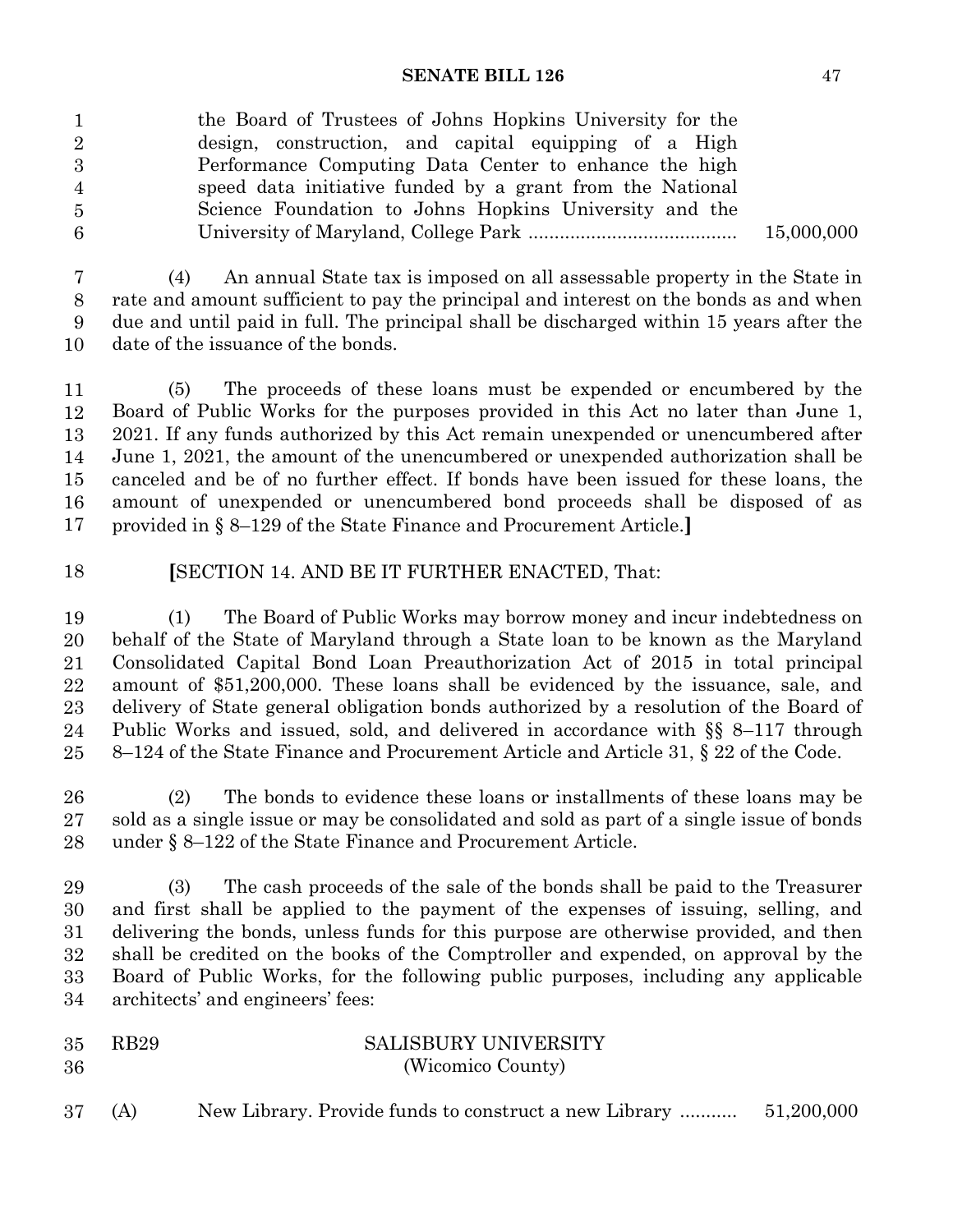(4) An annual State tax is imposed on all assessable property in the State in rate and amount sufficient to pay the principal and interest on the bonds as and when due and until paid in full. The principal shall be discharged within 15 years after the date of the issuance of the bonds.

 (5) The proceeds of these loans must be expended or encumbered by the Board of Public Works for the purposes provided in this Act no later than June 1, 2022. If any funds authorized by this Act remain unexpended or unencumbered after June 1, 2022, the amount of the unencumbered or unexpended authorization shall be canceled and be of no further effect. If bonds have been issued for these loans, the amount of unexpended or unencumbered bond proceeds shall be disposed of as provided in § 8–129 of the State Finance and Procurement Article.**]**

 SECTION 3. AND BE IT FURTHER ENACTED, That the General Assembly declares that it is the public policy of this State to manage State general obligation bond debt in a manner that will maintain Maryland's AAA bond rating. The General Assembly further declares that legislative oversight, control, and review of all forms of State obligations are essential to maintenance of the State's existing bond rating and protection of the fiscal integrity of the State.

 SECTION 4. AND BE IT FURTHER ENACTED, That, before work may commence pursuant to any supplement to any appropriation contained in this Act, satisfactory evidence must be given to the Board of Public Works that the project can be completed with the aggregate of the funds in this Act and previously appropriated for the stated purpose.

## SECTION 5. AND BE IT FURTHER ENACTED, That:

 (1) with the approval of the Department of Budget and Management, any appropriation for design provided in this Act may be used to fund construction if the amount of the appropriation exceeds the amount required for design expenses, including allowances for contingencies; and

 (2) with the approval of the Department of Budget and Management, any appropriation for construction provided in this Act may be used to purchase capital equipment if the amount of the appropriation exceeds the amount required for construction expenses, including allowances for contingencies.

 SECTION 6. AND BE IT FURTHER ENACTED, That, except as otherwise provided in this Act, before a State agency or institution named in this Act as responsible for an individual item may begin work with funds appropriated by this Act, the agency or institution shall provide satisfactory evidence to the Board of Public Works that the work described in the individual item can be completed with the funds specified for that item.

 SECTION 7. AND BE IT FURTHER ENACTED, That, with the approval of the Department of Budget and Management, any appropriation under the provisions of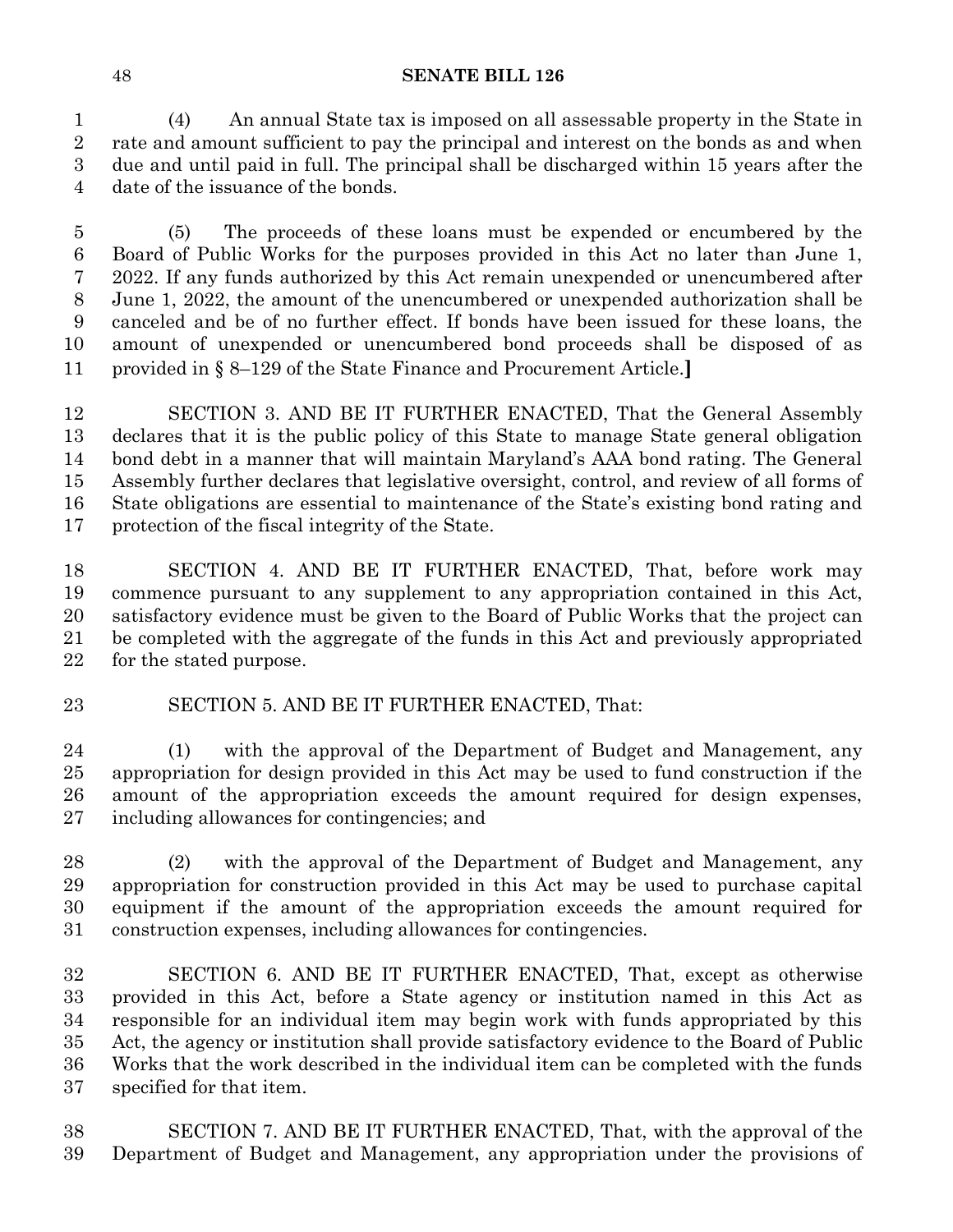this Act that is in excess of the amount needed for a project may be credited to the Construction Contingency Fund under § 3–609 of the State Finance and Procurement Article.

 SECTION 8. AND BE IT FURTHER ENACTED, That, if federal funds are available to help accomplish any project identified in this Act, the State agency or institution responsible for the project shall make efforts through proper administrative procedures to obtain these federal funds. Before spending any funds appropriated by this Act, the agency or institution shall certify its efforts to the Board of Public Works and state the reason for any failure to obtain federal funds. If federal funds are obtained, they shall be used to defray the costs of the project described in this Act and not to expand its scope.

## SECTION 9. AND BE IT FURTHER ENACTED, That:

 (1) for any appropriation for the planning of a State–owned project provided in this Act, if a program required by § 3–602(d) of the State Finance and Procurement Article has not been submitted, the State agency or institution responsible for the project shall submit a program to the Department of Budget and Management for approval before funds may be expended from the appropriation; and

 (2) for any appropriation for the construction of a State–owned project provided in this Act, if preliminary plans and outline specifications required by § 3–602(f)(2)(i) of the State Finance and Procurement Article have not been prepared, the State agency or institution responsible for the project shall submit preliminary plans and outline specifications to the Department of Budget and Management for approval before funds may be expended from the appropriation.

 SECTION 10. AND BE IT FURTHER ENACTED, That no portion of the proceeds of a loan or any of the matching funds provided for a project funded under this Act may be used for the furtherance of sectarian religious instruction, or in connection with the design, acquisition, construction, or equipping of any building used or to be used as a place of sectarian religious worship or instruction, or in connection with any program or department of divinity for any religious denomination. Upon the request of the Board of Public Works, a recipient of the proceeds of a loan under this Act shall submit evidence satisfactory to the Board that none of the proceeds of the loan or any matching funds has been or is being used for a purpose prohibited by this Act.

 SECTION 11. AND BE IT FURTHER ENACTED, That, the Comptroller may advance funds to any loan funds account established pursuant to a general obligation bond loan enabling Act, for any expenditure authorized by that Act, provided that if general obligation bonds have not been issued under the authority of that Act, the next ensuing sale of general obligation bonds shall include the issuance of bonds under the authority of that Act in an amount at least equivalent to the amount of the funds so advanced.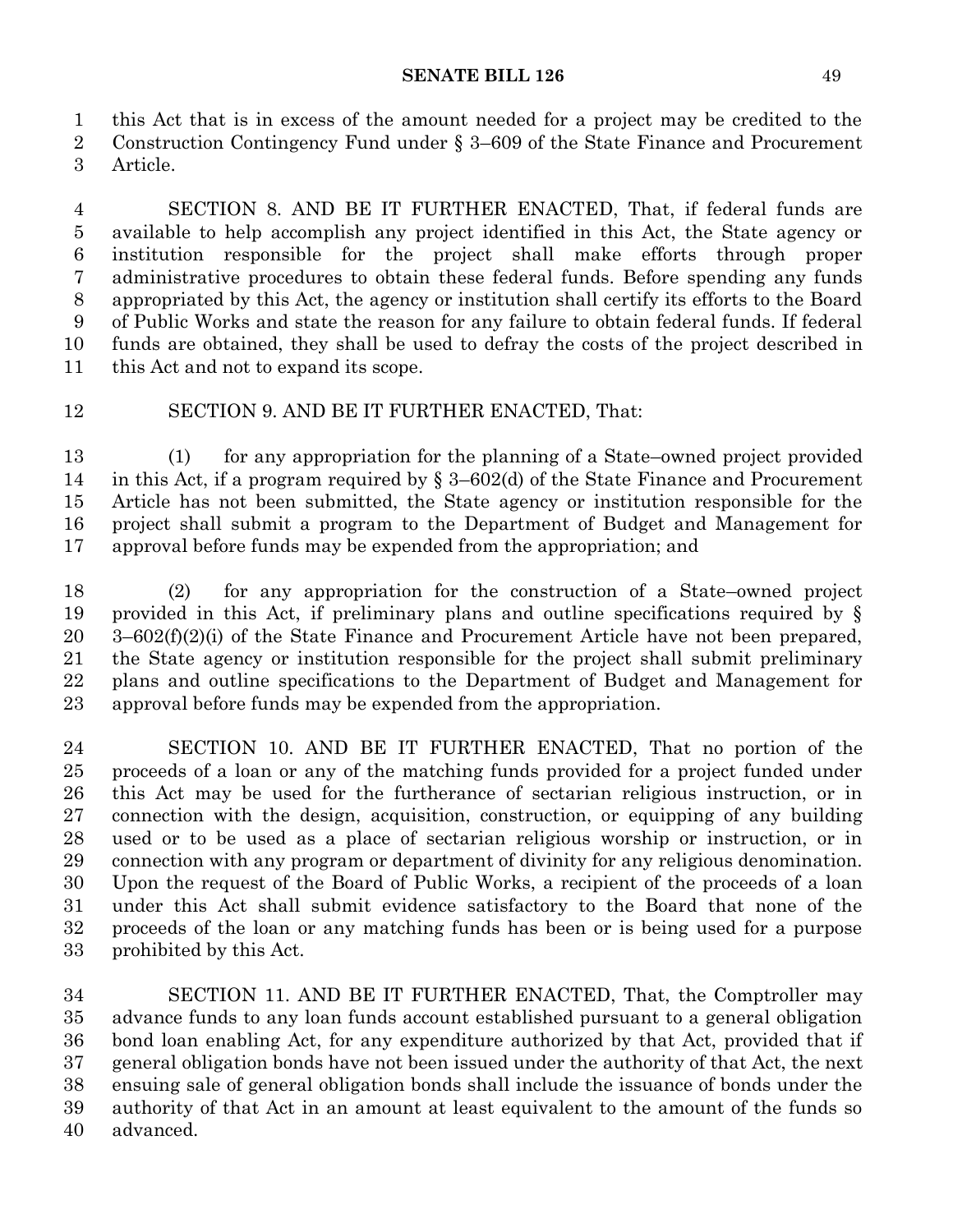1

### SECTION 12. AND BE IT FURTHER ENACTED, That:

2 (1) The Board of Public Works may borrow money and incur indebtedness on behalf of the State of Maryland through a State loan to be known as the Maryland 4 Consolidated Capital Bond Loan Preauthorization Act of 2014 in total principal 5 amount of \$393,438,000. These loans shall be evidenced by the issuance, sale, and 6 delivery of State general obligation bonds authorized by a resolution of the Board of 7 Public Works and issued, sold, and delivered in accordance with §§ 8–117 through 8–124 of the State Finance and Procurement Article and Article 31, § 22 of the Code. 2 3  $\overline{4}$ 5  $\,6$ 7  $8\,$ 

9 (2) The bonds to evidence these loans or installments of these loans may be sold as a single issue or may be consolidated and sold as part of a single issue of bonds under  $\S 8-122$  of the State Finance and Procurement Article. 9 10 11

12 (3) The cash proceeds of the sale of the bonds shall be paid to the Treasurer and first shall be applied to the payment of the expenses of issuing, selling, and delivering the bonds, unless funds for this purpose are otherwise provided, and then shall be credited on the books of the Comptroller and expended, on approval by the 16 Board of Public Works, for the following public purposes, including any applicable architects' and engineers' fees: 12 13 14 15 17

| 18                                     |      | DEPARTMENT OF NATURAL RESOURCES                                                                                                                                                                                                                                                                                                                                                |            |
|----------------------------------------|------|--------------------------------------------------------------------------------------------------------------------------------------------------------------------------------------------------------------------------------------------------------------------------------------------------------------------------------------------------------------------------------|------------|
| 19<br>20                               | KA05 | CAPITAL GRANTS AND LOANS ADMINISTRATION<br>(Statewide)                                                                                                                                                                                                                                                                                                                         |            |
| 21<br>22<br>23<br>24<br>25<br>26<br>27 | (A)  | Program Open Space. Provide funds for the purchase of<br>conservation easements and acquisition of land, and to make<br>grants to local jurisdictions for the purchase of conservation<br>easements and acquisition of land, and development of<br>recreational facilities. Funds appropriated for local grants<br>shall be administered in accordance with $\S$ 5-905 through | 41,635,000 |
| 28<br>29                               |      | Program Open Space – State Side<br>(1)<br>- Prior Funds Replacement<br>18,872,000                                                                                                                                                                                                                                                                                              |            |
| 30<br>31                               |      | Program Open Space - Local -<br>(2)<br>Prior Funds Replacement<br>22,763,000                                                                                                                                                                                                                                                                                                   |            |
| 32<br>33<br>34<br>35<br>36             | (B)  | Rural Legacy Program. Provide funds for the purchase of<br>conservation easements and the acquisition of land. The funds<br>appropriated for this purpose shall be administered in<br>accordance with $\S$ 5-9A-01 through 5-9A-09 of the Natural                                                                                                                              | 10,231,000 |
| 37                                     |      | DEPARTMENT OF AGRICULTURE                                                                                                                                                                                                                                                                                                                                                      |            |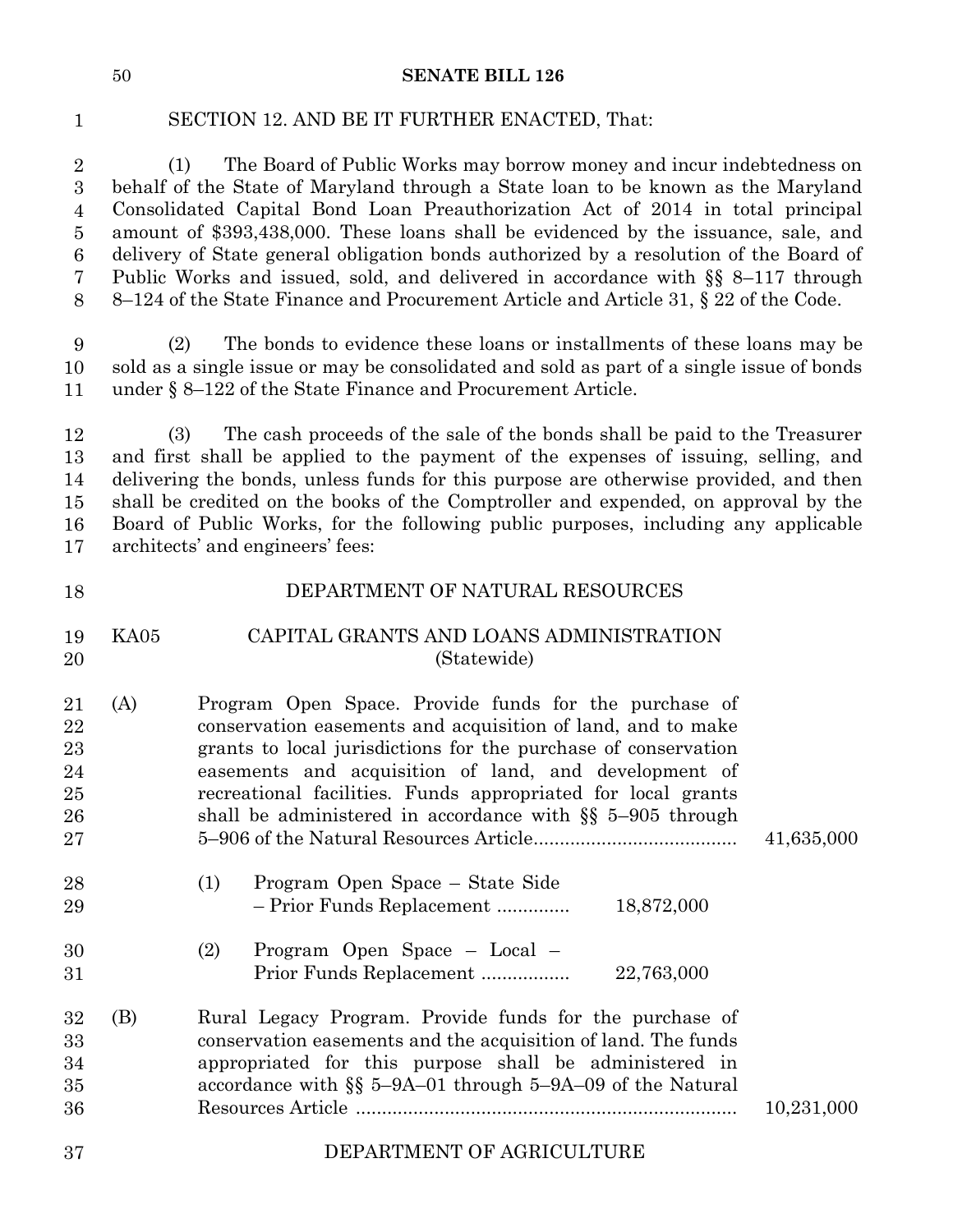| $\mathbf{1}$<br>$\overline{2}$                  | LA11             | OFFICE OF THE SECRETARY<br>(Statewide)                                                                                                                                                                                                          |            |
|-------------------------------------------------|------------------|-------------------------------------------------------------------------------------------------------------------------------------------------------------------------------------------------------------------------------------------------|------------|
| 3<br>$\overline{4}$<br>$\overline{5}$<br>6<br>7 | (A)              | Maryland Agricultural Land Preservation Program. Provide<br>funds for the acquisition of conservation easements on<br>agricultural land. The funds appropriated for this purpose<br>shall be administered in accordance with $\S$ 2-501 through | 15,188,000 |
| 8<br>9                                          | MM06             | DEVELOPMENTAL DISABILITIES ADMINISTRATION<br>(Statewide)                                                                                                                                                                                        |            |
| 10<br>11<br>12                                  | (A)              | Henryton Center – Abate Asbestos and Raze Buildings.<br>Provide funds to abate asbestos and demolish buildings at the                                                                                                                           | 3,600,000  |
| 13                                              |                  | UNIVERSITY SYSTEM OF MARYLAND                                                                                                                                                                                                                   |            |
| 14<br>15                                        | <b>RB21</b>      | UNIVERSITY OF MARYLAND, BALTIMORE<br>(Baltimore City)                                                                                                                                                                                           |            |
| 16<br>17<br>18                                  | (B)              | Health Sciences Research Facility III and Surge Building.<br>Provide funds to design, construct and equip a new research<br>facility at the University of Maryland, Baltimore                                                                   | 49,000,000 |
| 19<br>20                                        | RB <sub>25</sub> | UNIVERSITY OF MARYLAND EASTERN SHORE<br>(Somerset County)                                                                                                                                                                                       |            |
| 21<br>22<br>23                                  | (A)              | New Engineering and Aviation Science Building. Provide<br>funds to design and construct a new Engineering and Aviation                                                                                                                          | 56,850,000 |
| 24<br>$25\,$                                    | <b>RB29</b>      | <b>SALISBURY UNIVERSITY</b><br>(Wicomico County)                                                                                                                                                                                                |            |
| 26<br>$27\,$                                    | (A)              | New Academic Commons. Provide funds to complete design                                                                                                                                                                                          | 59,250,000 |
| 28<br>29                                        | <b>RB31</b>      | UNIVERSITY OF MARYLAND BALTIMORE COUNTY<br>(Baltimore County)                                                                                                                                                                                   |            |
| 30<br>31<br>32                                  | (A)              | Campus Traffic Safety and Circulation Improvements.<br>Provide funds to design and construct improvements to the                                                                                                                                | 10,000,000 |
| 33                                              | RD <sub>00</sub> | ST. MARY'S COLLEGE OF MARYLAND                                                                                                                                                                                                                  |            |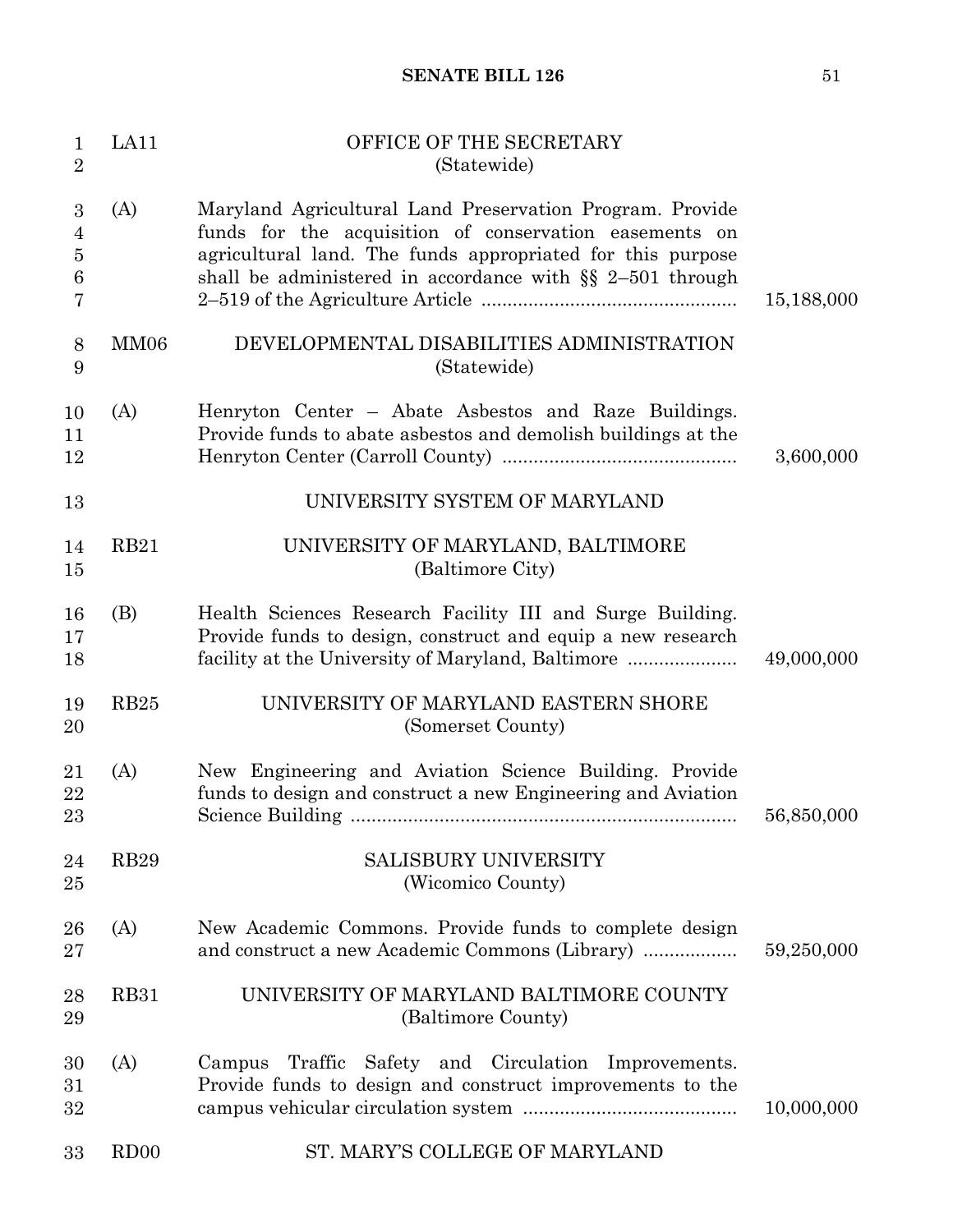|                                  | 52               |     | <b>SENATE BILL 126</b>                                                                                                                                                                                                                                                                                                                                                                               |            |            |
|----------------------------------|------------------|-----|------------------------------------------------------------------------------------------------------------------------------------------------------------------------------------------------------------------------------------------------------------------------------------------------------------------------------------------------------------------------------------------------------|------------|------------|
| $\mathbf{1}$                     |                  |     | (St. Mary's County)                                                                                                                                                                                                                                                                                                                                                                                  |            |            |
| $\overline{2}$<br>3              | (A)              |     | Anne Arundel Hall Reconstruction. Provide funds to design<br>and construct the Anne Arundel Hall Reconstruction Project                                                                                                                                                                                                                                                                              |            | 17,700,000 |
| 4<br>5                           | RE01             |     | MARYLAND SCHOOL FOR THE DEAF<br>(Frederick County)                                                                                                                                                                                                                                                                                                                                                   |            |            |
| 6<br>7<br>8<br>9<br>10           | (A)              |     | New Fire Alarm and Emergency Notification System –<br>Frederick Campus. Provide funds to construct and upgrade<br>new fire alarm and emergency notification systems in<br>buildings at the Frederick Campus of the Maryland School for                                                                                                                                                               |            | 1,700,000  |
| 11<br>12                         | RI <sub>00</sub> |     | MARYLAND HIGHER EDUCATION COMMISSION<br>(Statewide)                                                                                                                                                                                                                                                                                                                                                  |            |            |
| 13<br>14<br>15<br>16<br>17<br>18 | (A)              |     | Community College Facilities Grant Program. Provide funds<br>to assist the subdivisions in the acquisition of property and in<br>the design, construction, renovation, and equipping of local<br>and regional community college buildings, site improvements,<br>and facilities. The funds appropriated for this purpose shall be<br>administered in accordance with $\S$ 11-105(j) of the Education |            |            |
| 19                               |                  |     |                                                                                                                                                                                                                                                                                                                                                                                                      |            | 66,854,000 |
| 20<br>21<br>22                   |                  | (1) | Community College of Baltimore<br>County – Catonsville – $F$ Building<br>Renovation and Expansion                                                                                                                                                                                                                                                                                                    | 13,523,000 |            |
| 23<br>24                         |                  | (2) | Chesapeake College $-$ Center for<br>Allied Health and Athletics                                                                                                                                                                                                                                                                                                                                     | 17,331,000 |            |
| 25<br>26                         |                  | (3) | College of Southern Maryland –<br>Center for Regional Programs                                                                                                                                                                                                                                                                                                                                       | 2,873,000  |            |
| 27<br>28<br>29                   |                  | (4) | Howard Community College - New<br>Engineering,<br>Science,<br>and                                                                                                                                                                                                                                                                                                                                    | 20,878,000 |            |
| 30<br>$31\,$                     |                  | (5) | Montgomery College – Rockville<br>Science West Building Renovation                                                                                                                                                                                                                                                                                                                                   | 12,249,000 |            |
| 32<br>33                         | RM00             |     | MORGAN STATE UNIVERSITY<br>(Baltimore City)                                                                                                                                                                                                                                                                                                                                                          |            |            |
| 34<br>35                         | (A)              |     | New School of Business Complex. Provide funds to construct a                                                                                                                                                                                                                                                                                                                                         |            | 3,000,000  |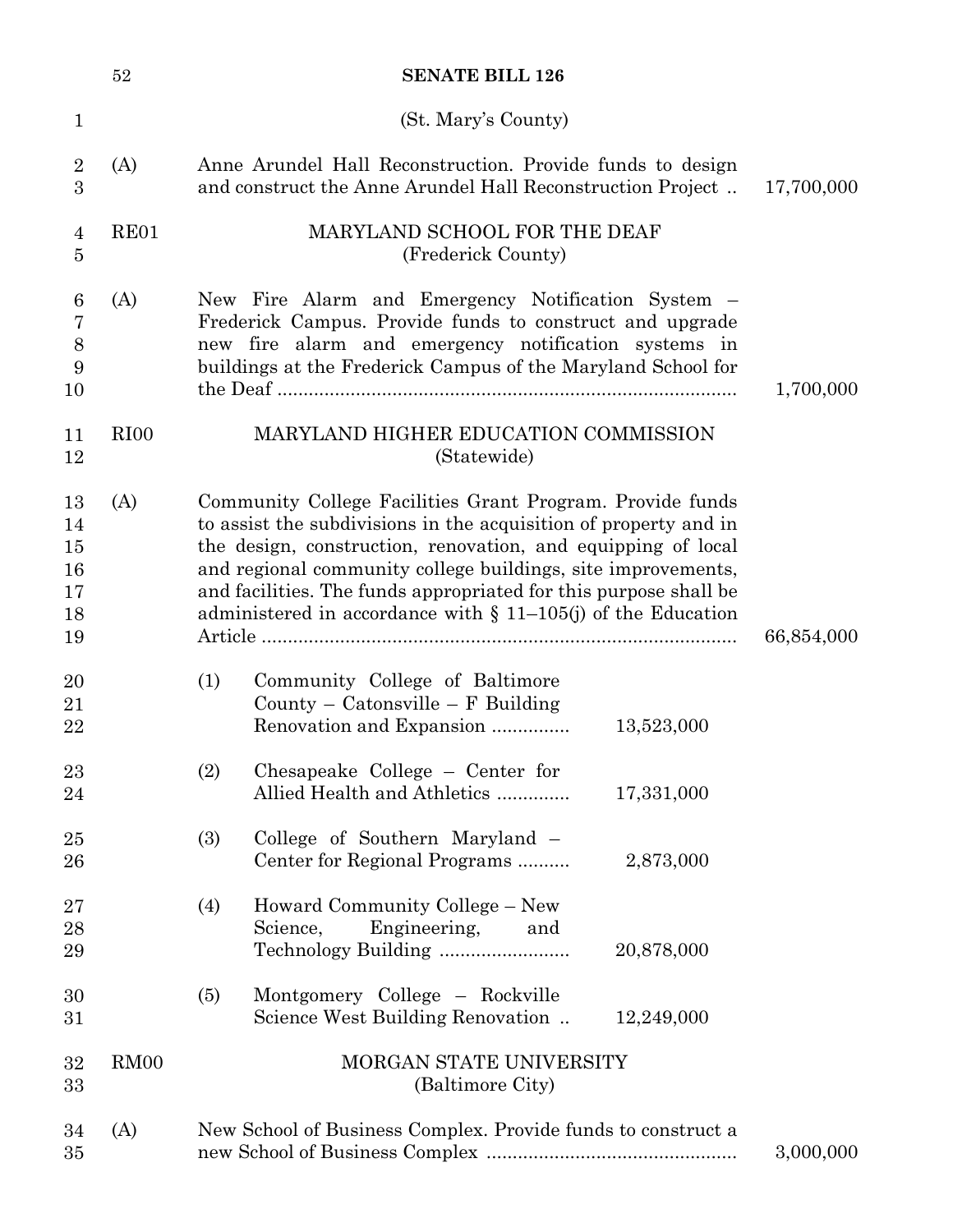| $\mathbf{1}$<br>$\overline{2}$                                  | (B)               | Soper Library Demolition. Provide construction funds for the                                                                                                                                                                                                                                                                                                                                                                                                                                  | 2,100,000  |
|-----------------------------------------------------------------|-------------------|-----------------------------------------------------------------------------------------------------------------------------------------------------------------------------------------------------------------------------------------------------------------------------------------------------------------------------------------------------------------------------------------------------------------------------------------------------------------------------------------------|------------|
| 3                                                               | U <sub>B</sub> 00 | MARYLAND ENVIRONMENTAL SERVICE                                                                                                                                                                                                                                                                                                                                                                                                                                                                |            |
| 4<br>$\bf 5$<br>6<br>$\overline{7}$<br>8<br>9<br>10<br>11<br>12 | (A)               | Infrastructure Improvement Fund. Provide funds to design,<br>construct and equip capital improvements for State<br>institutions. Expenditures for any of the following projects<br>may not exceed the amount listed below by more than 7.5%<br>without notification to the General Assembly. Funds may only<br>be spent on the projects listed below or on previously<br>authorized projects. Expenditure of any part of this<br>appropriation for a previously authorized project shall also | 5,430,000  |
| 13<br>14<br>15                                                  |                   | (1)<br>Rocky Gap State<br>Park<br>Treatment<br>Wastewater<br>Plant<br>Improvements (Allegany County)  2,173,000                                                                                                                                                                                                                                                                                                                                                                               |            |
| 16<br>17<br>18                                                  |                   | Charlotte Hall Veterans Home -<br>(2)<br>Treatment<br>Wastewater<br>Plant<br>Improvements (St. Mary's County)<br>1,757,000                                                                                                                                                                                                                                                                                                                                                                    |            |
| 19<br>20<br>21<br>22                                            |                   | Southern Pre-Release<br>(3)<br>Unit –<br>Treatment<br>Plant<br>Wastewater<br>Improvements (St.<br>Mary's<br>1,500,000                                                                                                                                                                                                                                                                                                                                                                         |            |
| 23                                                              |                   | DEPARTMENT OF JUVENILE SERVICES                                                                                                                                                                                                                                                                                                                                                                                                                                                               |            |
| 24                                                              | VE <sub>01</sub>  | <b>RESIDENTIAL SERVICES</b>                                                                                                                                                                                                                                                                                                                                                                                                                                                                   |            |
| 25<br>26<br>27                                                  | (A)               | Cheltenham Youth Facility – New Detention Center. Provide<br>funds to construct the Cheltenham Youth Facility (Prince                                                                                                                                                                                                                                                                                                                                                                         | 31,000,000 |
| 28<br>29                                                        | WA01              | DEPARTMENT OF STATE POLICE<br>(Statewide)                                                                                                                                                                                                                                                                                                                                                                                                                                                     |            |
| 30<br>31<br>32                                                  | (A)               | Helicopter Replacement. Provide funds to acquire<br>new<br>helicopters to upgrade the quality of the State helicopter                                                                                                                                                                                                                                                                                                                                                                         | 12,900,000 |
| 33                                                              | ZA <sub>00</sub>  | MISCELLANEOUS GRANT PROGRAMS                                                                                                                                                                                                                                                                                                                                                                                                                                                                  |            |
| 34                                                              | (A)               | High Performance Computing Data Center. Provide a grant to                                                                                                                                                                                                                                                                                                                                                                                                                                    |            |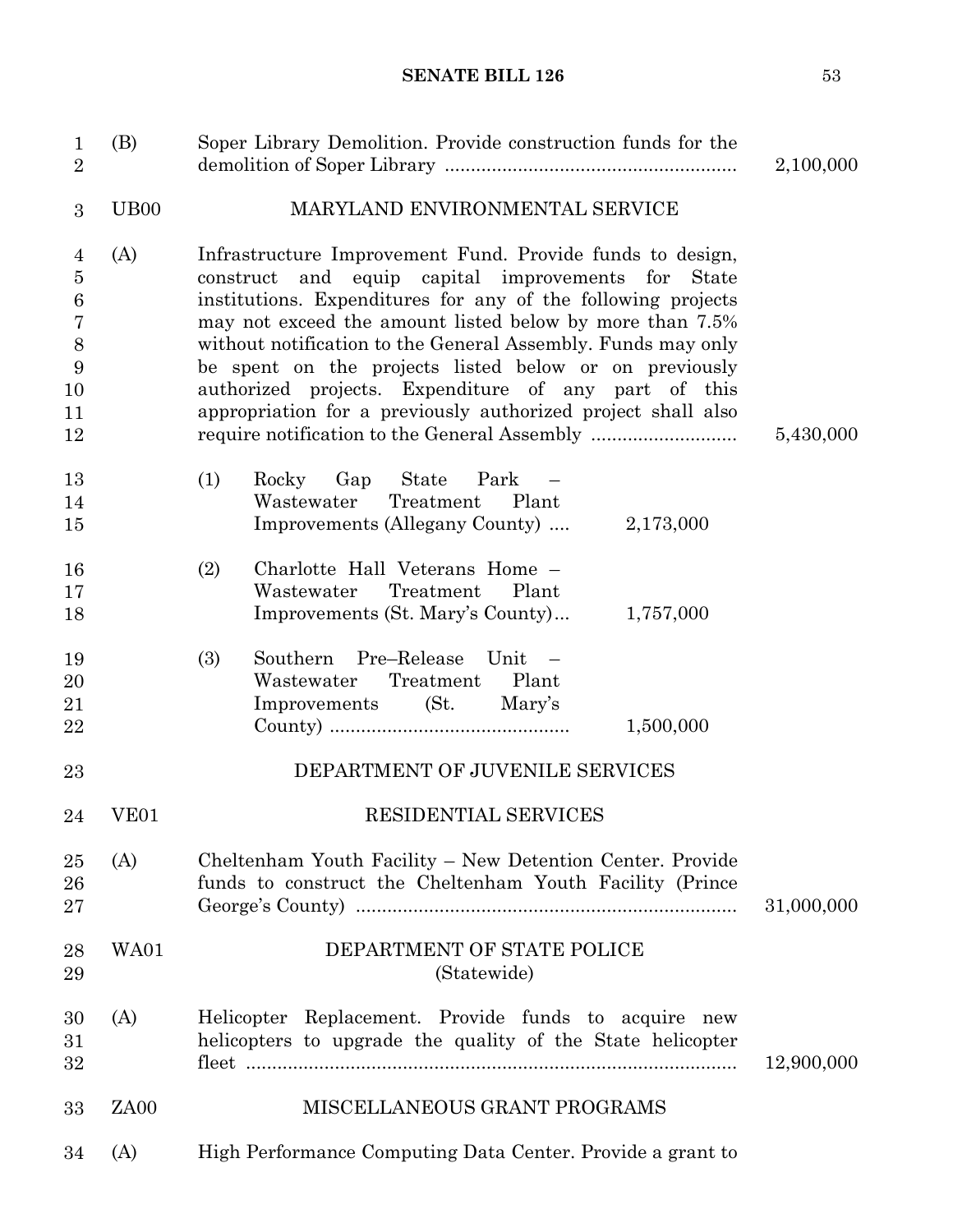the Board of Trustees of Johns Hopkins University for the construction and capital equipping of a High Performance Computing Data Center (HPDC), provided that notwithstanding Section 6 of this Act, work may commence on this project prior to appropriation of all of the funds necessary to complete this project. Further provided that no funds may be expended until a new Memorandum of Understanding (MOU) that ensures access of all four–year public institutions of higher education is developed between Johns Hopkins University, Morgan State University (MSU), St. Mary's College of Maryland (SMCM), and the University System of Maryland (USM). The MOU shall include a provision that reduces the public universities' share of base operating costs, to the extent that is part of the revised MOU, and/or establishes a pricing structure that reduces access charges to public universities such that half of the value of the States' capital investment is recaptured through reduced operating costs and/or usage charges for MSU, SMCM, and USM institutions over a fifteen year period. (Baltimore City) ........... 7,000,000 

 (4) An annual State tax is imposed on all assessable property in the State in rate and amount sufficient to pay the principal and interest on the bonds as and when due and until paid in full. The principal shall be discharged within 15 years after the date of the issuance of the bonds. 

 (5) The proceeds of these loans must be expended or encumbered by the Board of Public Works for the purposes provided in this Act no later than June 1, 2021. If any funds authorized by this Act remain unexpended or unencumbered after June 1, 2021, the amount of the unencumbered or unexpended authorization shall be canceled and be of no further effect. If bonds have been issued for these loans, the amount of unexpended or unencumbered bond proceeds shall be disposed of as provided in  $\S 8$ –129 of the State Finance and Procurement Article. 

SECTION 13. AND BE IT FURTHER ENACTED, That: 

 (1) The Board of Public Works may borrow money and incur indebtedness on behalf of the State of Maryland through a State loan to be known as the Maryland Consolidated Capital Bond Loan Preauthorization Act of 2015 in total principal amount of \$197,403,000. These loans shall be evidenced by the issuance, sale, and delivery of State general obligation bonds authorized by a resolution of the Board of Public Works and issued, sold, and delivered in accordance with §§ 8–117 through 8–124 of the State Finance and Procurement Article and Article 31, § 22 of the Code. 

 (2) The bonds to evidence these loans or installments of these loans may be sold as a single issue or may be consolidated and sold as part of a single issue of bonds under  $\S 8-122$  of the State Finance and Procurement Article.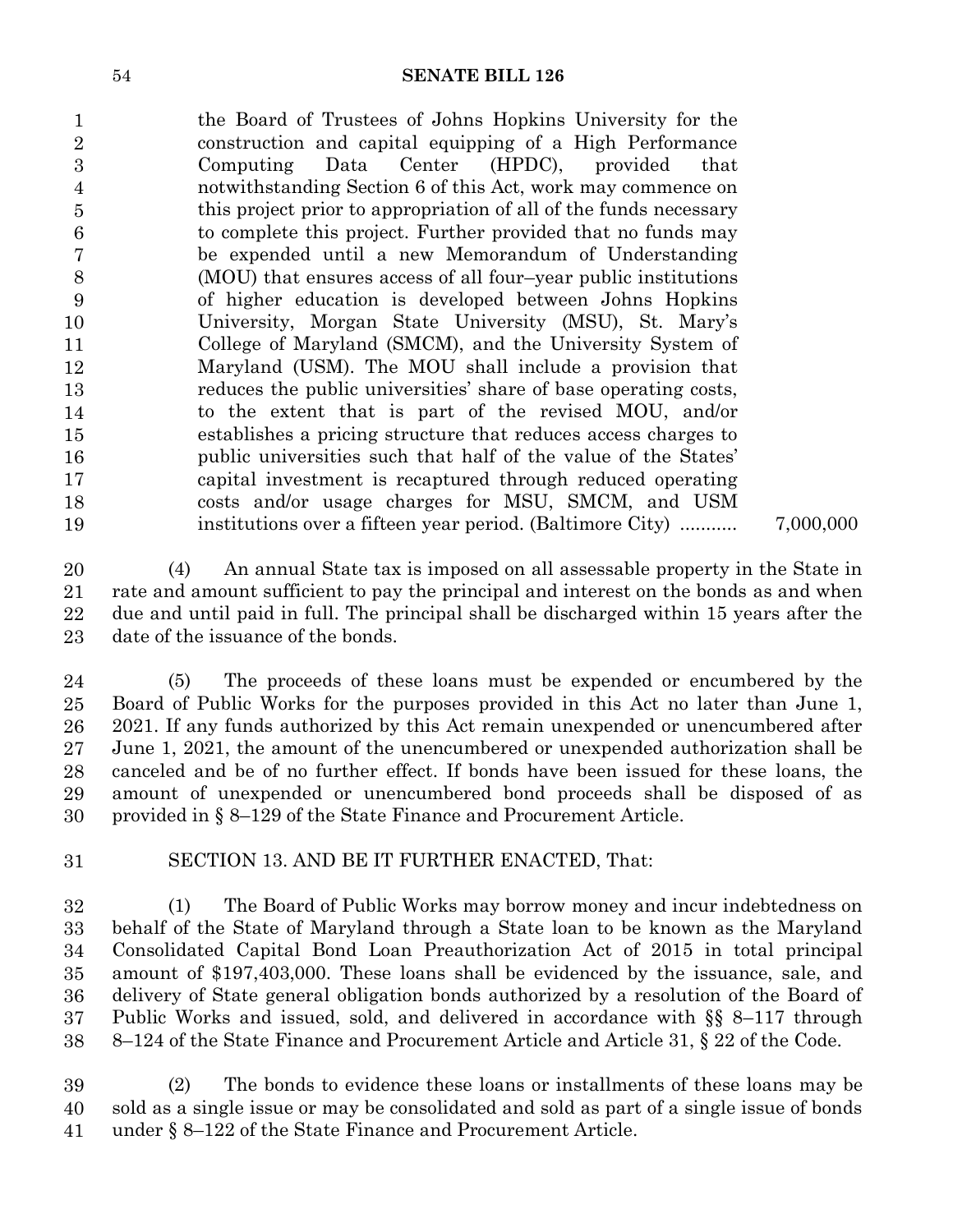1 (3) The cash proceeds of the sale of the bonds shall be paid to the Treasurer 2 and first shall be applied to the payment of the expenses of issuing, selling, and delivering the bonds, unless funds for this purpose are otherwise provided, and then shall be credited on the books of the Comptroller and expended, on approval by the 5 Board of Public Works, for the following public purposes, including any applicable architects' and engineers' fees: 1  $\sqrt{2}$ 3 4  $\bf 5$ 6

| 7                                      |      | DEPARTMENT OF NATURAL RESOURCES                                                                                                                                                                                                                                                                                                                                                |            |
|----------------------------------------|------|--------------------------------------------------------------------------------------------------------------------------------------------------------------------------------------------------------------------------------------------------------------------------------------------------------------------------------------------------------------------------------|------------|
| 8<br>9                                 | KA05 | CAPITAL GRANTS AND LOANS ADMINISTRATION<br>(Statewide)                                                                                                                                                                                                                                                                                                                         |            |
| 10<br>11<br>12<br>13<br>14<br>15<br>16 | (A)  | Program Open Space. Provide funds for the purchase of<br>conservation easements and acquisition of land, and to make<br>grants to local jurisdictions for the purchase of conservation<br>easements and acquisition of land, and development of<br>recreational facilities. Funds appropriated for local grants<br>shall be administered in accordance with $\S$ 5-905 through | 43,718,000 |
| 17<br>18                               |      | Program Open Space - State Side<br>(1)<br>21,467,000<br>- Prior Funds Replacement                                                                                                                                                                                                                                                                                              |            |
| 19<br>20                               |      | Program Open Space - Local -<br>(2)<br>22,251,000<br>Prior Funds Replacement                                                                                                                                                                                                                                                                                                   |            |
| 21<br>22<br>23<br>24<br>25             | (B)  | Rural Legacy Program. Provide funds for the purchase of<br>conservation easements and the acquisition of land. The funds<br>appropriated for this purpose shall be administered in<br>accordance with $\S$ 5-9A-01 through 5-9A-09 of the Natural                                                                                                                              | 9,718,000  |
| 26                                     |      | DEPARTMENT OF AGRICULTURE                                                                                                                                                                                                                                                                                                                                                      |            |
| 27<br>28                               | LA11 | OFFICE OF THE SECRETARY<br>(Statewide)                                                                                                                                                                                                                                                                                                                                         |            |
| 29<br>30<br>31<br>32<br>33             | (A)  | Maryland Agricultural Land Preservation Program. Provide<br>funds for the acquisition of conservation easements on<br>agricultural land. The funds appropriated for this purpose<br>shall be administered in accordance with $\S$ 2-501 through                                                                                                                                | 16,967,000 |
| 34                                     |      | UNIVERSITY SYSTEM OF MARYLAND                                                                                                                                                                                                                                                                                                                                                  |            |
| 35<br>36                               | RB21 | UNIVERSITY OF MARYLAND, BALTIMORE<br>(Baltimore City)                                                                                                                                                                                                                                                                                                                          |            |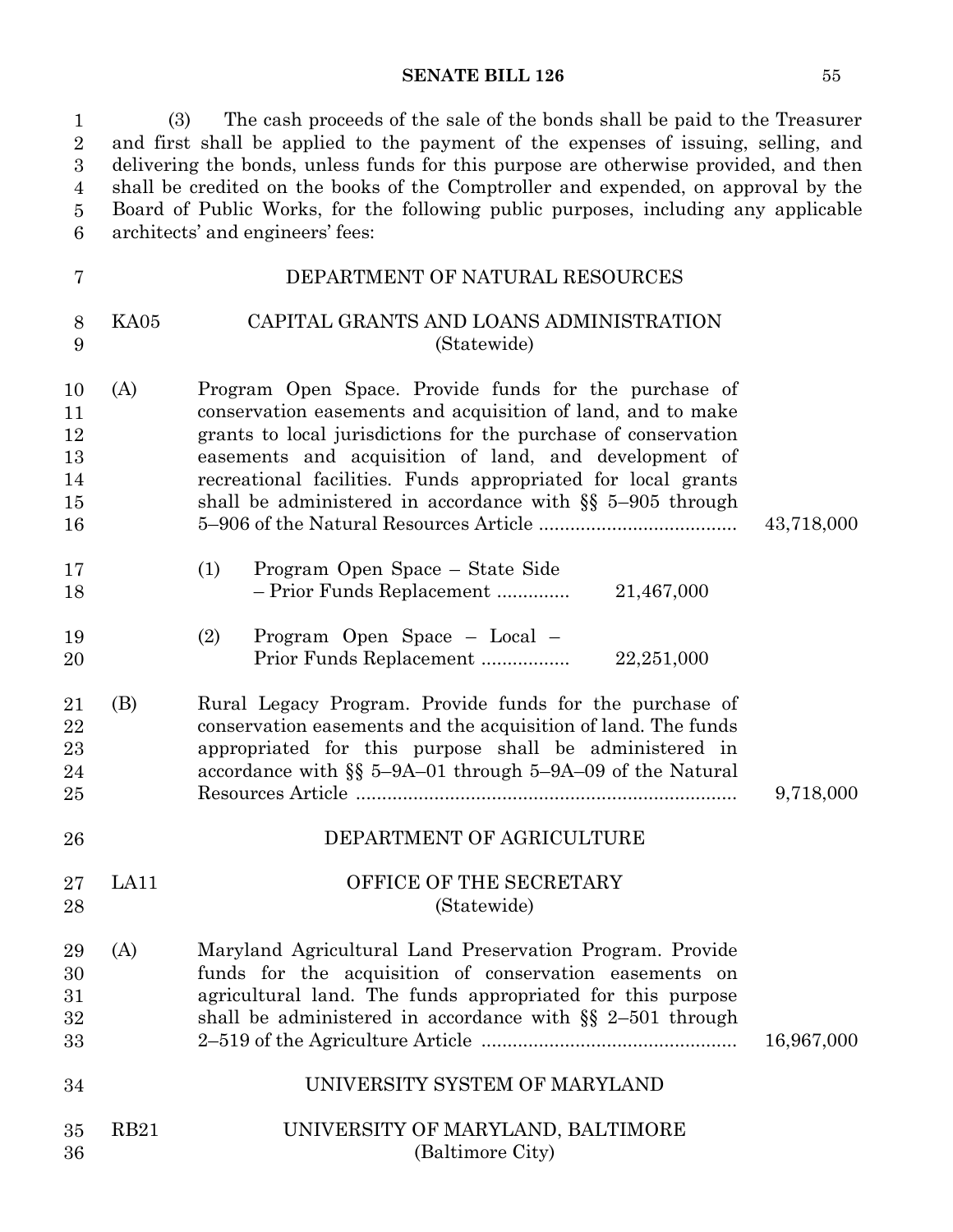|                                        | 56               | <b>SENATE BILL 126</b>                                                                                                                                                                                                                                                                                                                                                                                                                                                                                                                                                          |            |
|----------------------------------------|------------------|---------------------------------------------------------------------------------------------------------------------------------------------------------------------------------------------------------------------------------------------------------------------------------------------------------------------------------------------------------------------------------------------------------------------------------------------------------------------------------------------------------------------------------------------------------------------------------|------------|
| 1<br>$\overline{2}$<br>3               | (C)              | Health Sciences Research Facility III and Surge Building.<br>Provide funds to design, construct and equip a new research<br>facility at the University of Maryland, Baltimore                                                                                                                                                                                                                                                                                                                                                                                                   | 80,000,000 |
| 4<br>5                                 | RB25             | UNIVERSITY OF MARYLAND EASTERN SHORE<br>(Somerset County)                                                                                                                                                                                                                                                                                                                                                                                                                                                                                                                       |            |
| 6<br>7<br>8                            | (B)              | New Engineering and Aviation Science Building. Provide<br>funds to construct and equip a new Engineering and Aviation                                                                                                                                                                                                                                                                                                                                                                                                                                                           | 350,000    |
| 9<br>10                                | <b>RB29</b>      | SALISBURY UNIVERSITY<br>(Wicomico County)                                                                                                                                                                                                                                                                                                                                                                                                                                                                                                                                       |            |
| 11<br>12                               | (A)              | New Academic Commons. Provide funds to construct a new                                                                                                                                                                                                                                                                                                                                                                                                                                                                                                                          | 37,750,000 |
| 13<br>14                               | RD <sub>00</sub> | ST. MARY'S COLLEGE OF MARYLAND<br>(St. Mary's County)                                                                                                                                                                                                                                                                                                                                                                                                                                                                                                                           |            |
| 15<br>16                               | (A)              | Anne Arundel Hall Reconstruction. Provide funds to design<br>and construct the Anne Arundel Hall Reconstruction Project                                                                                                                                                                                                                                                                                                                                                                                                                                                         | 8,900,000  |
| 17<br>18<br>19<br>20                   | (4)              | An annual State tax is imposed on all assessable property in the State in<br>rate and amount sufficient to pay the principal and interest on the bonds as and when<br>due and until paid in full. The principal shall be discharged within 15 years after the<br>date of the issuance of the bonds.                                                                                                                                                                                                                                                                             |            |
| 21<br>22<br>23<br>24<br>25<br>26<br>27 | (5)              | The proceeds of these loans must be expended or encumbered by the<br>Board of Public Works for the purposes provided in this Act no later than June 1,<br>2022. If any funds authorized by this Act remain unexpended or unencumbered after<br>June 1, 2022, the amount of the unencumbered or unexpended authorization shall be<br>canceled and be of no further effect. If bonds have been issued for these loans, the<br>amount of unexpended or unencumbered bond proceeds shall be disposed of as<br>provided in $\S 8$ –129 of the State Finance and Procurement Article. |            |
| 28                                     |                  | SECTION 14. AND BE IT FURTHER ENACTED, That                                                                                                                                                                                                                                                                                                                                                                                                                                                                                                                                     |            |
| 29<br>30<br>31                         | (1)              | The Board of Public Works may borrow money and incur indebtedness on<br>behalf of the State of Maryland through a State loan to be known as the Maryland<br>Consolidated Capital Bond Loan Preauthorization Act of 2016 in total principal                                                                                                                                                                                                                                                                                                                                      |            |

 Consolidated Capital Bond Loan Preauthorization Act of 2016 in total principal amount of \$120,436,000. These loans shall be evidenced by the issuance, sale, and delivery of State general obligation bonds authorized by a resolution of the Board of Public Works and issued, sold, and delivered in accordance with §§ 8-117 through 8–124 of the State Finance and Procurement Article and Article 31, § 22 of the Code.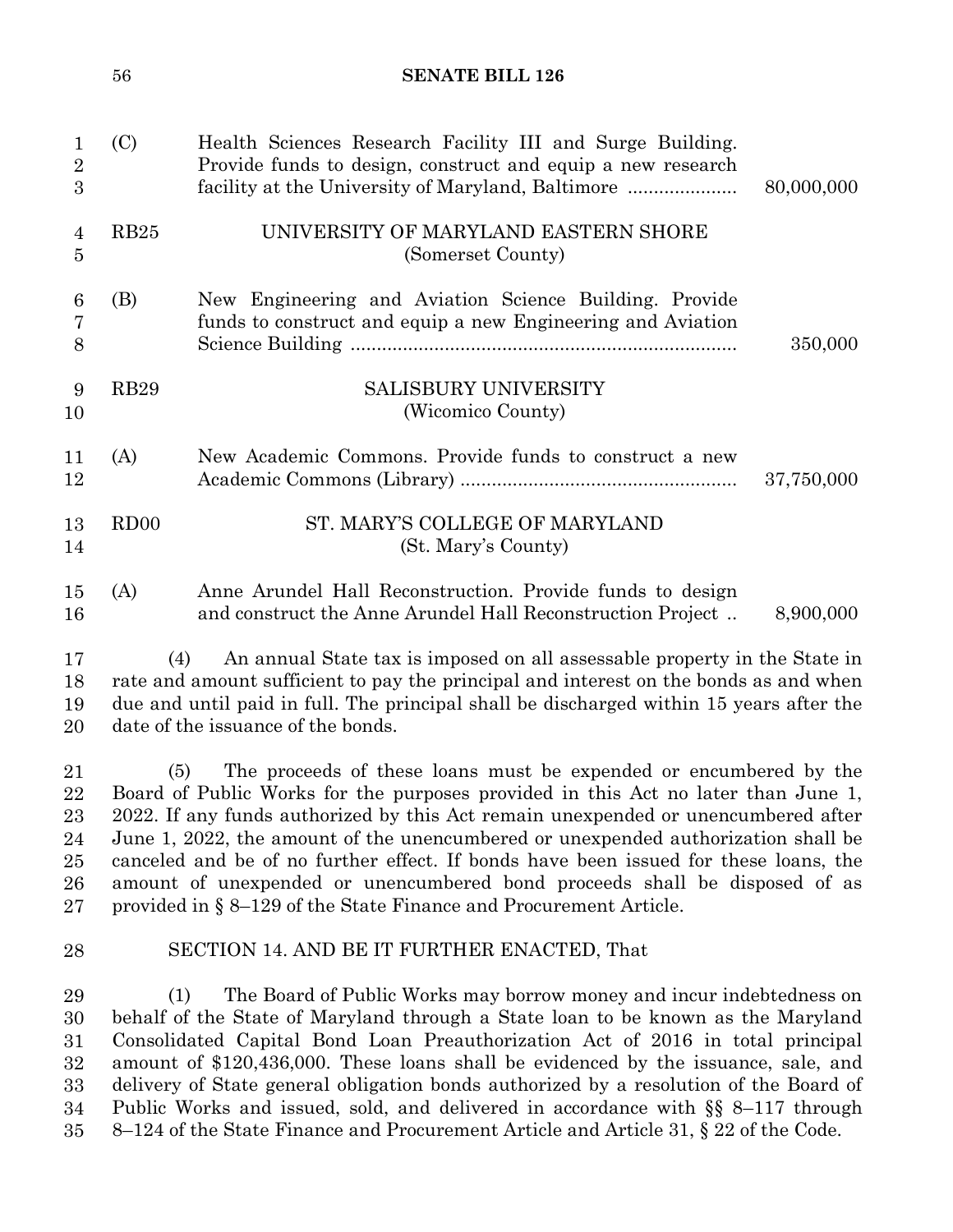1 (2) The bonds to evidence these loans or installments of these loans may be 2 sold as a single issue or may be consolidated and sold as part of a single issue of bonds under  $\S 8-122$  of the State Finance and Procurement Article. 1 3

5 (3) The cash proceeds of the sale of the bonds shall be paid to the Treasurer and first shall be applied to the payment of the expenses of issuing, selling, and 7 delivering the bonds, unless funds for this purpose are otherwise provided, and then shall be credited on the books of the Comptroller and expended, on approval by the 9 Board of Public Works, for the following public purposes, including any applicable architects' and engineers' fees: 4 5 6 7 8 9

#### DEPARTMENT OF NATURAL RESOURCES KA05 CAPITAL GRANTS AND LOANS ADMINISTRATION (Statewide) (A) Program Open Space. Provide funds for the purchase of conservation easements and acquisition of land, and to make grants to local jurisdictions for the purchase of conservation easements and acquisition of land, and development of recreational facilities. Funds appropriated for local grants shall be administered in accordance with §§ 5–905 through 5–906 of the Natural Resources Article ...................................... 42,558,000 (1) Program Open Space – State Side – Prior Funds Replacement ................................ 21,428,000 .............. (2) Program Open Space – Local – Prior Funds Replacement ................................ 21,130,000 ................. (B) Rural Legacy Program. Provide funds for the purchase of conservation easements and the acquisition of land. The funds appropriated for this purpose shall be administered in accordance with §§ 5–9A–01 through 5–9A–09 of the Natural Resources Article ......................................................................... 8,785,000 DEPARTMENT OF AGRICULTURE LA11 OFFICE OF THE SECRETARY (Statewide) (A) Maryland Agricultural Land Preservation Program. Provide funds for the acquisition of conservation easements on agricultural land. The funds appropriated for this purpose shall be administered in accordance with §§ 2–501 through 2–519 of the Agricultural Article ................................................ 16,093,000 10 11 12 13 14 15 16 17 18 19 20 21 22 23 24 25 26 27 28 29 30 31 32 33 34 35 36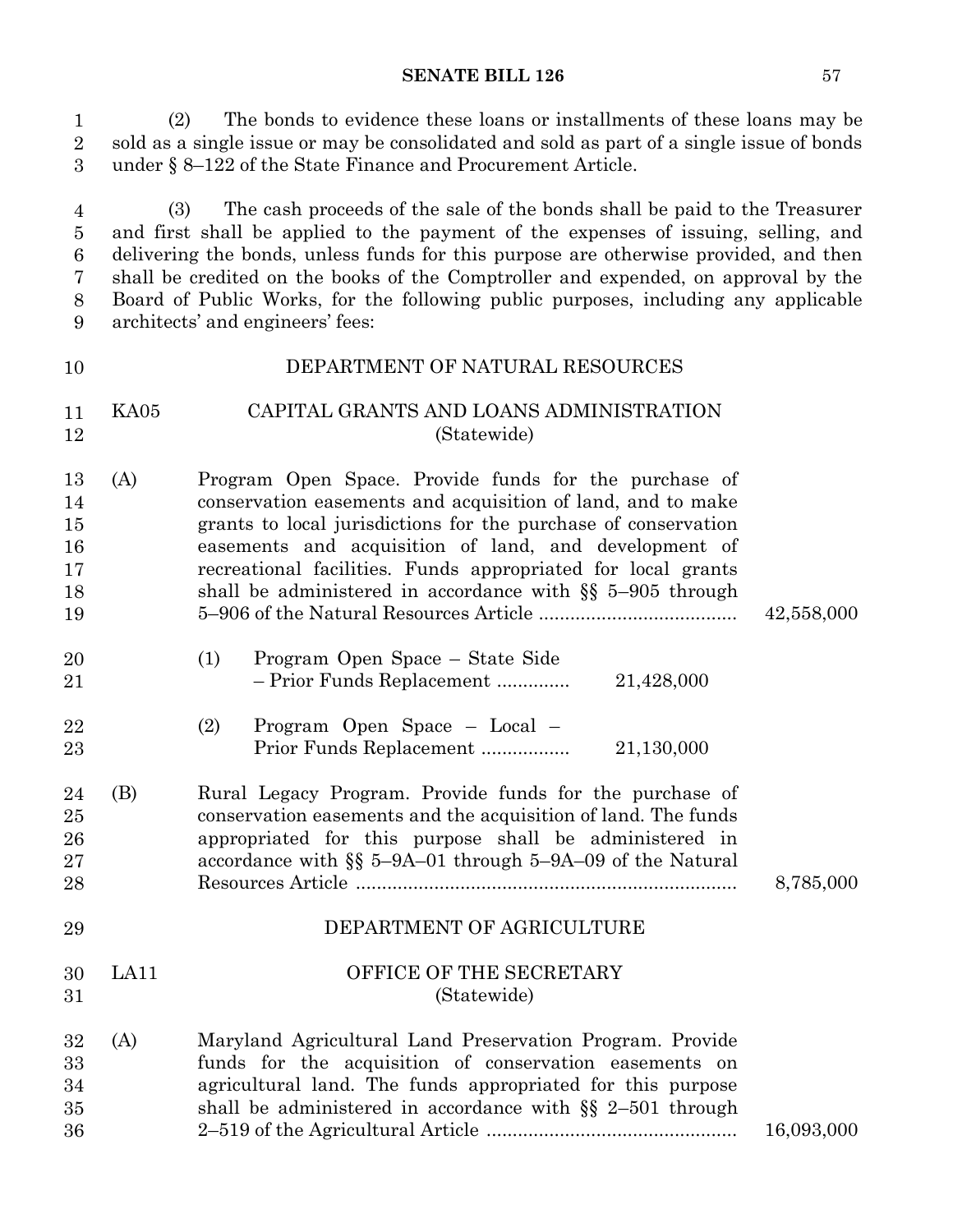|                                            | 58   | <b>SENATE BILL 126</b>                                                                                                                                                                                                                                                                                                                                                                                                                                                                                                                                                                               |
|--------------------------------------------|------|------------------------------------------------------------------------------------------------------------------------------------------------------------------------------------------------------------------------------------------------------------------------------------------------------------------------------------------------------------------------------------------------------------------------------------------------------------------------------------------------------------------------------------------------------------------------------------------------------|
| $\mathbf{1}$                               |      | UNIVERSITY SYSTEM OF MARYLAND                                                                                                                                                                                                                                                                                                                                                                                                                                                                                                                                                                        |
| $\overline{2}$<br>$\overline{3}$           | RB21 | UNIVERSITY OF MARYLAND, BALTIMORE<br>(Baltimore City)                                                                                                                                                                                                                                                                                                                                                                                                                                                                                                                                                |
| $\overline{4}$<br>$\overline{5}$<br>6      | (D)  | Health Sciences Research Facility III and Surge Building.<br>Provide funds to design, construct and equip a new research<br>53,000,000<br>facility at the University of Maryland, Baltimore                                                                                                                                                                                                                                                                                                                                                                                                          |
| 7<br>$8\,$<br>9<br>10                      | (4)  | An annual State tax is imposed on all assessable property in the State in<br>rate and amount sufficient to pay the principal and interest on the bonds as and when<br>due and until paid in full. The principal shall be discharged within 15 years after the<br>date of the issuance of the bonds.                                                                                                                                                                                                                                                                                                  |
| 11<br>$12\,$<br>13<br>14<br>15<br>16<br>17 | (5)  | The proceeds of these loans must be expended or encumbered by the<br>Board of Public Works for the purposes provided in this Act no later than June 1,<br>2023. If any funds authorized by this Act remain unexpended or unencumbered after<br>June 1, 2023, the amount of the unencumbered or unexpended authorization shall be<br>canceled and be of no further effect. If bonds have been issued for these loans, the<br>amount of unexpended or unencumbered bond proceeds shall be disposed of as<br>provided in § 8-129 of the State Finance and Procurement Article.                          |
| 18                                         |      | SECTION 15. AND BE IT FURTHER ENACTED, That:                                                                                                                                                                                                                                                                                                                                                                                                                                                                                                                                                         |
| 19<br>20<br>21<br>22<br>23<br>24<br>25     | (1)  | The Board of Public Works may borrow money and incur indebtedness on<br>behalf of the State of Maryland through a State loan to be known as the Maryland<br>Consolidated Capital Bond Loan Preauthorization Act of 2017 in total principal<br>amount of \$71,822,000. These loans shall be evidenced by the issuance, sale, and<br>delivery of State general obligation bonds authorized by a resolution of the Board of<br>Public Works and issued, sold, and delivered in accordance with §§ 8-117 through<br>8–124 of the State Finance and Procurement Article and Article 31, § 22 of the Code. |
| 26<br>27<br>28                             | (2)  | The bonds to evidence these loans or installments of these loans may be<br>sold as a single issue or may be consolidated and sold as part of a single issue of bonds<br>under $\S 8-122$ of the State Finance and Procurement Article.                                                                                                                                                                                                                                                                                                                                                               |
| 29<br>30<br>31<br>32<br>33<br>34           | (3)  | The cash proceeds of the sale of the bonds shall be paid to the Treasurer<br>and first shall be applied to the payment of the expenses of issuing, selling, and<br>delivering the bonds, unless funds for this purpose are otherwise provided, and then<br>shall be credited on the books of the Comptroller and expended, on approval by the<br>Board of Public Works, for the following public purposes, including any applicable<br>architects' and engineers' fees:                                                                                                                              |
| 35                                         |      | DEPARTMENT OF NATURAL RESOURCES                                                                                                                                                                                                                                                                                                                                                                                                                                                                                                                                                                      |
|                                            |      |                                                                                                                                                                                                                                                                                                                                                                                                                                                                                                                                                                                                      |

KA05 CAPITAL GRANTS AND LOANS ADMINISTRATION (Statewide) 36 37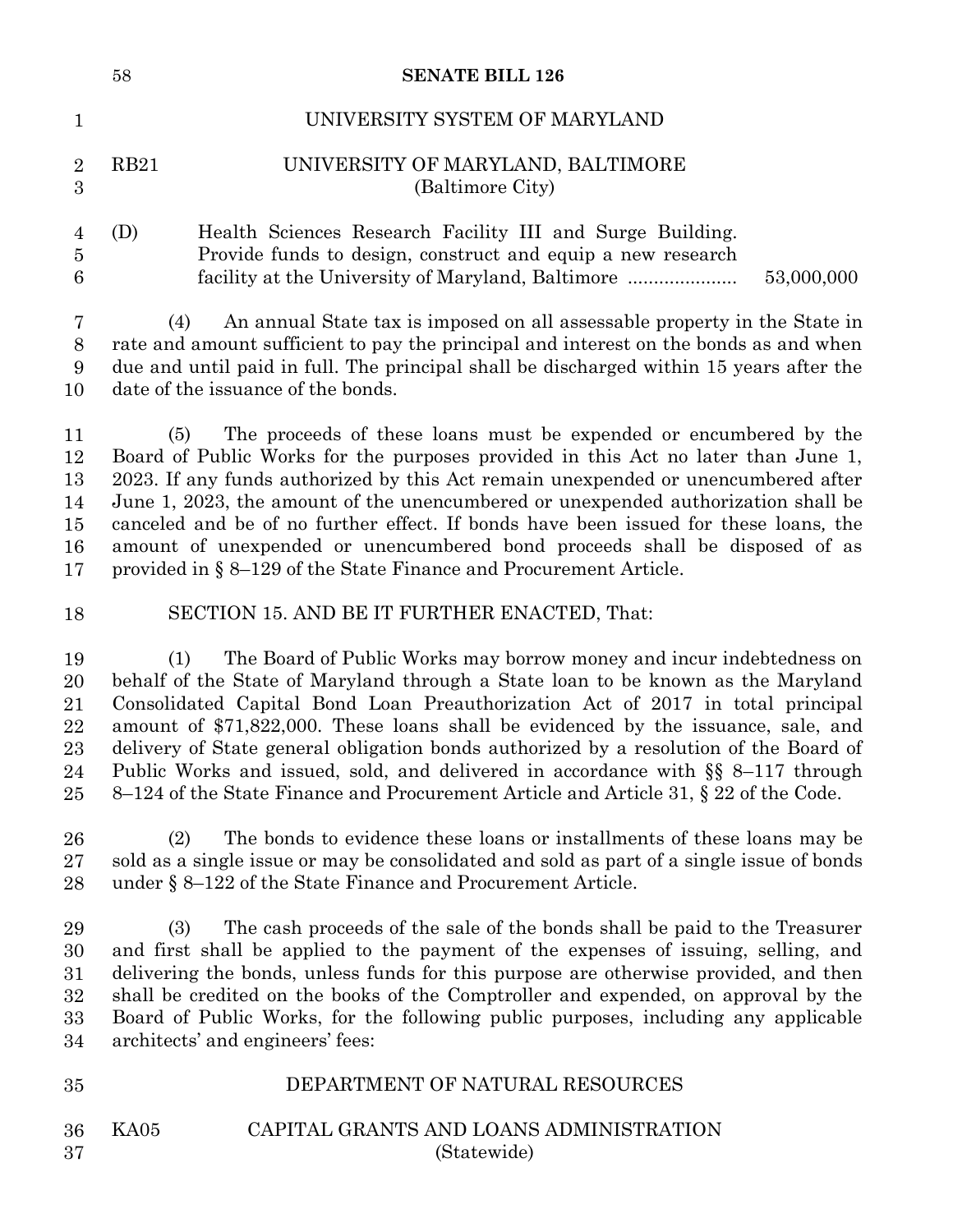| $\mathbf 1$<br>$\overline{2}$<br>$\boldsymbol{3}$<br>4<br>$\bf 5$<br>6<br>7 | (A)         | Program Open Space. Provide funds for the purchase of<br>conservation easements and acquisition of land, and to make<br>grants to local jurisdictions for the purchase of conservation<br>easements and acquisition of land, and development of<br>recreational facilities. Funds appropriated for local grants<br>shall be administered in accordance with $\S$ 5-905 through | 44,928,000 |
|-----------------------------------------------------------------------------|-------------|--------------------------------------------------------------------------------------------------------------------------------------------------------------------------------------------------------------------------------------------------------------------------------------------------------------------------------------------------------------------------------|------------|
| 8<br>9                                                                      |             | Program Open Space – State Side<br>(1)<br>- Prior Funds Replacement<br>22,755,000                                                                                                                                                                                                                                                                                              |            |
| 10<br>11                                                                    |             | (2)<br>Program Open Space - Local -<br>Prior Funds Replacement<br>22,173,000                                                                                                                                                                                                                                                                                                   |            |
| 12<br>13<br>14<br>15<br>16                                                  | (B)         | Rural Legacy Program. Provide funds for the purchase of<br>conservation easements and the acquisition of land. The funds<br>appropriated for this purpose shall be administered in<br>accordance with $\S$ 5-9A-01 through 5-9A-09 of the Natural                                                                                                                              | 9,017,000  |
| 17                                                                          |             | DEPARTMENT OF AGRICULTURE                                                                                                                                                                                                                                                                                                                                                      |            |
| 18<br>19                                                                    | LA11        | OFFICE OF THE SECRETARY<br>(Statewide)                                                                                                                                                                                                                                                                                                                                         |            |
| 20<br>21<br>22<br>23<br>24                                                  | (A)         | Maryland Agricultural Land Preservation Program. Provide<br>funds for the acquisition of conservation easements on<br>agricultural land. The funds appropriated for this purpose<br>shall be administered in accordance with $\S$ 2-501 through                                                                                                                                | 16,877,000 |
| 25                                                                          |             | UNIVERSITY SYSTEM OF MARYLAND                                                                                                                                                                                                                                                                                                                                                  |            |
| 26<br>27                                                                    | <b>RB21</b> | UNIVERSITY OF MARYLAND, BALTIMORE<br>(Baltimore City)                                                                                                                                                                                                                                                                                                                          |            |
| 28<br>29<br>30                                                              | (E)         | Health Sciences Research Facility III and Surge Building.<br>Provide funds to design, construct and equip a new research<br>facility at the University of Maryland, Baltimore                                                                                                                                                                                                  | 1,000,000  |
| 31<br>32                                                                    | (4)         | An annual State tax is imposed on all assessable property in the State in<br>rate and amount sufficient to pay the principal and interest on the bonds as and when                                                                                                                                                                                                             |            |

14 due and until paid in full. The principal shall be discharged within 15 years after the date of the issuance of the bonds. 33 34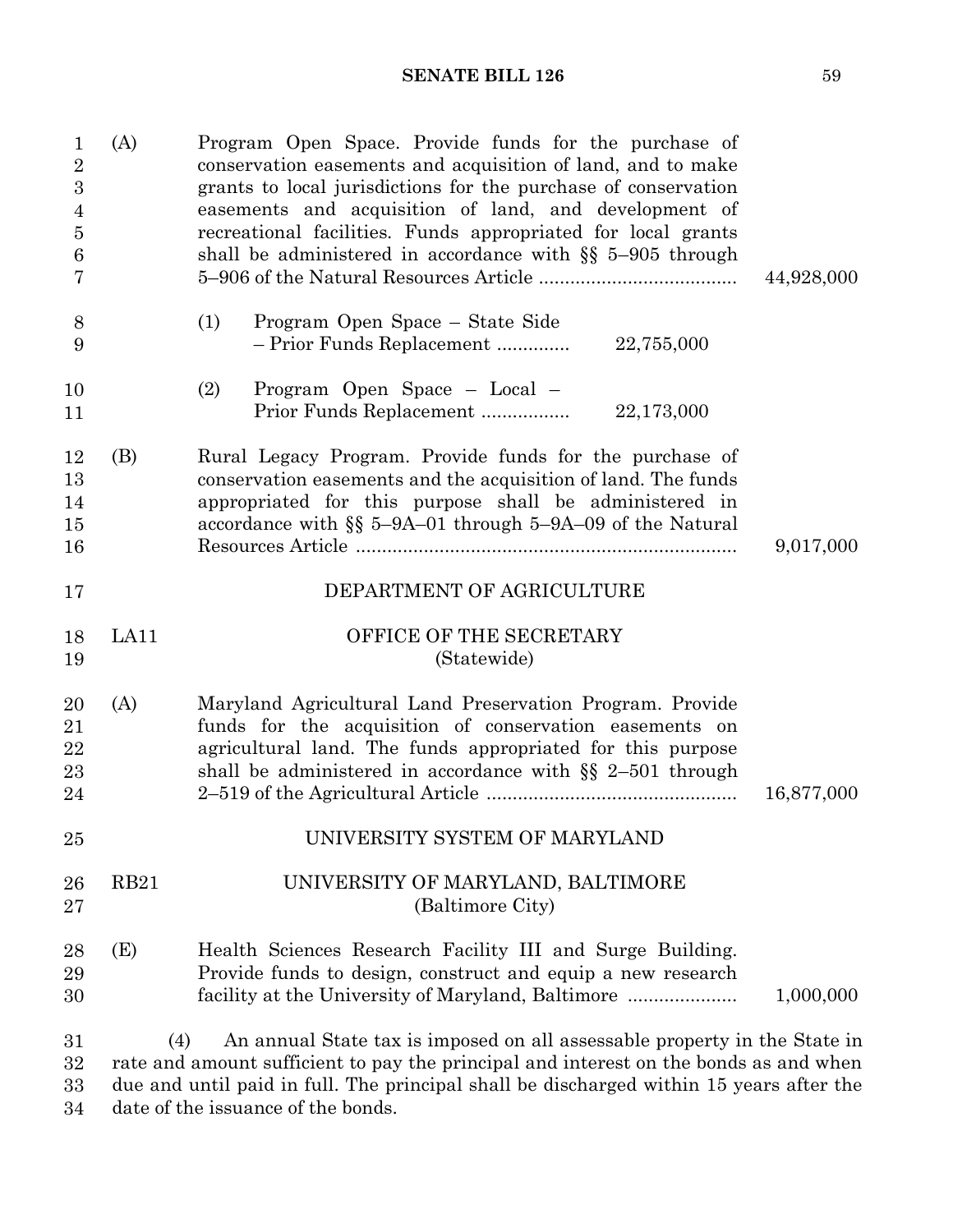(5) The proceeds of these loans must be expended or encumbered by the Board of Public Works for the purposes provided in this Act no later than June 1, 2024. If any funds authorized by this Act remain unexpended or unencumbered after June 1, 2024, the amount of the unencumbered or unexpended authorization shall be canceled and be of no further effect. If bonds have been issued for these loans*,* the amount of unexpended or unencumbered bond proceeds shall be disposed of as provided in § 8–129 of the State Finance and Procurement Article.  $\overline{2}$   $\overline{5}$   $\overline{7}$ 

## SECTION 16. AND BE IT FURTHER ENACTED, That:

 (1) The Board of Public Works may borrow money and incur indebtedness on behalf of the State of Maryland through a State loan to be known as the Maryland Consolidated Capital Bond Loan Preauthorization Act of 2018 in total principal amount of \$74,500,000. These loans shall be evidenced by the issuance, sale, and delivery of State general obligation bonds authorized by a resolution of the Board of Public Works and issued, sold, and delivered in accordance with  $\S$ § 8–117 through 8–124 of the State Finance and Procurement Article and Article 31, § 22 of the Code. 

 (2) The bonds to evidence these loans or installments of these loans may be sold as a single issue or may be consolidated and sold as part of a single issue of bonds under  $\S 8-122$  of the State Finance and Procurement Article. 

 (3) The cash proceeds of the sale of the bonds shall be paid to the Treasurer and first shall be applied to the payment of the expenses of issuing, selling, and delivering the bonds, unless funds for this purpose are otherwise provided, and then shall be credited on the books of the Comptroller and expended, on approval by the Board of Public Works, for the following public purposes, including any applicable architects' and engineers' fees: 

| 25                                     |      | DEPARTMENT OF NATURAL RESOURCES                                                                                                                                                                                                                                                                                                                                                |            |
|----------------------------------------|------|--------------------------------------------------------------------------------------------------------------------------------------------------------------------------------------------------------------------------------------------------------------------------------------------------------------------------------------------------------------------------------|------------|
| 26<br>27                               | KA05 | CAPITAL GRANTS AND LOANS ADMINISTRATION<br>(Statewide)                                                                                                                                                                                                                                                                                                                         |            |
| 28<br>29<br>30<br>31<br>32<br>33<br>34 | (A)  | Program Open Space. Provide funds for the purchase of<br>conservation easements and acquisition of land, and to make<br>grants to local jurisdictions for the purchase of conservation<br>easements and acquisition of land, and development of<br>recreational facilities. Funds appropriated for local grants<br>shall be administered in accordance with $\S$ 5-905 through | 47,505,000 |
| 35<br>36                               |      | Program Open Space – State Side<br>(1)<br>- Prior Funds Replacement<br>24,201,000                                                                                                                                                                                                                                                                                              |            |
| 37<br>38                               |      | Program Open Space – Local –<br>(2)<br>Prior Funds Replacement<br>23,304,000                                                                                                                                                                                                                                                                                                   |            |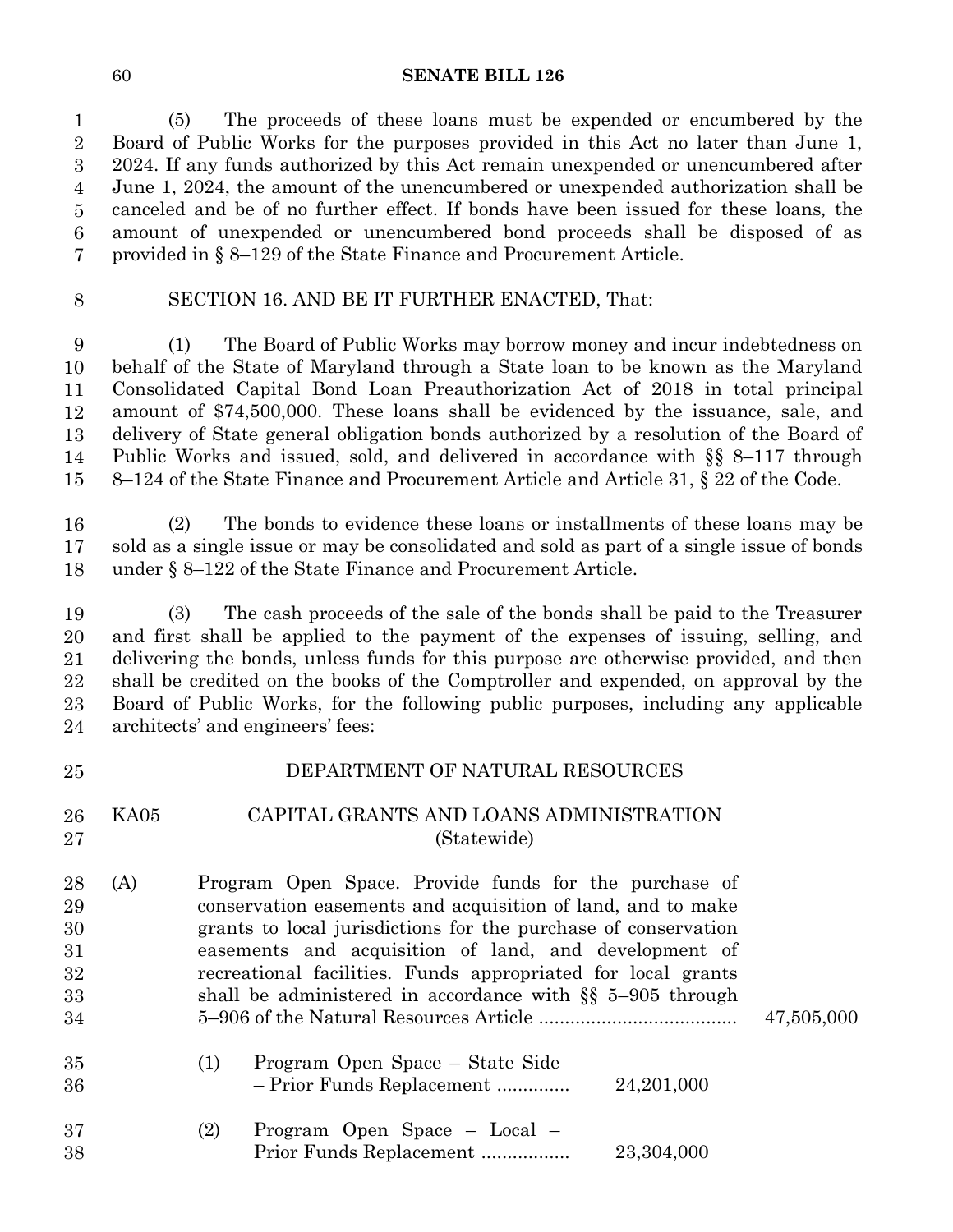| $\mathbf{1}$<br>$\overline{2}$<br>$\overline{3}$<br>$\overline{4}$<br>$\overline{5}$ | (B)  | Rural Legacy Program. Provide funds for the purchase of<br>conservation easements and the acquisition of land. The funds<br>appropriated for this purpose shall be administered in<br>accordance with §§ 5-9A-01 through 5-9A-09 of the Natural<br>9,268,000                                                                                                                                                                                                                                                                                                                |
|--------------------------------------------------------------------------------------|------|-----------------------------------------------------------------------------------------------------------------------------------------------------------------------------------------------------------------------------------------------------------------------------------------------------------------------------------------------------------------------------------------------------------------------------------------------------------------------------------------------------------------------------------------------------------------------------|
| 6                                                                                    |      | DEPARTMENT OF AGRICULTURE                                                                                                                                                                                                                                                                                                                                                                                                                                                                                                                                                   |
| 7<br>8                                                                               | LA11 | OFFICE OF THE SECRETARY<br>(Statewide)                                                                                                                                                                                                                                                                                                                                                                                                                                                                                                                                      |
| 9<br>10<br>11<br>12<br>13                                                            | (A)  | Maryland Agricultural Land Preservation Program. Provide<br>funds for the acquisition of conservation easements on<br>agricultural land. The funds appropriated for this purpose<br>shall be administered in accordance with $\S$ 2-501 through<br>17,727,000                                                                                                                                                                                                                                                                                                               |
| 14<br>15<br>16<br>17                                                                 | (4)  | An annual State tax is imposed on all assessable property in the State in<br>rate and amount sufficient to pay the principal and interest on the bonds as and when<br>due and until paid in full. The principal shall be discharged within 15 years after the<br>date of the issuance of the bonds.                                                                                                                                                                                                                                                                         |
| 18<br>19<br>20<br>21<br>22<br>23<br>24                                               | (5)  | The proceeds of these loans must be expended or encumbered by the<br>Board of Public Works for the purposes provided in this Act no later than June 1,<br>2025. If any funds authorized by this Act remain unexpended or unencumbered after<br>June 1, 2025, the amount of the unencumbered or unexpended authorization shall be<br>canceled and be of no further effect. If bonds have been issued for these loans, the<br>amount of unexpended or unencumbered bond proceeds shall be disposed of as<br>provided in § 8–129 of the State Finance and Procurement Article. |
| $25\,$                                                                               |      | SECTION 17. AND BE IT FURTHER ENACTED, That:                                                                                                                                                                                                                                                                                                                                                                                                                                                                                                                                |
| 26<br>27<br>$\Omega$                                                                 | (1)  | The Board of Public Works may borrow money and incur indebtedness on<br>behalf of the State of Maryland through a State loan to be known as the Maryland<br>Consolidated Conital Road Loan Proquisherization Act of 2010 in total principal                                                                                                                                                                                                                                                                                                                                 |

Consolidated Capital Bond Loan Preauthorization Act of 2019 in total principal amount of \$37,963,000. These loans shall be evidenced by the issuance, sale, and 25 delivery of State general obligation bonds authorized by a resolution of the Board of Public Works and issued, sold, and delivered in accordance with §§ 8–117 through 8–124 of the State Finance and Procurement Article and Article 31, § 22 of the Code. 28 29 30 31 32

29 (2) The bonds to evidence these loans or installments of these loans may be sold as a single issue or may be consolidated and sold as part of a single issue of bonds under  $\S 8-122$  of the State Finance and Procurement Article. 33 34 35

33 (3) The cash proceeds of the sale of the bonds shall be paid to the Treasurer and first shall be applied to the payment of the expenses of issuing, selling, and 36 37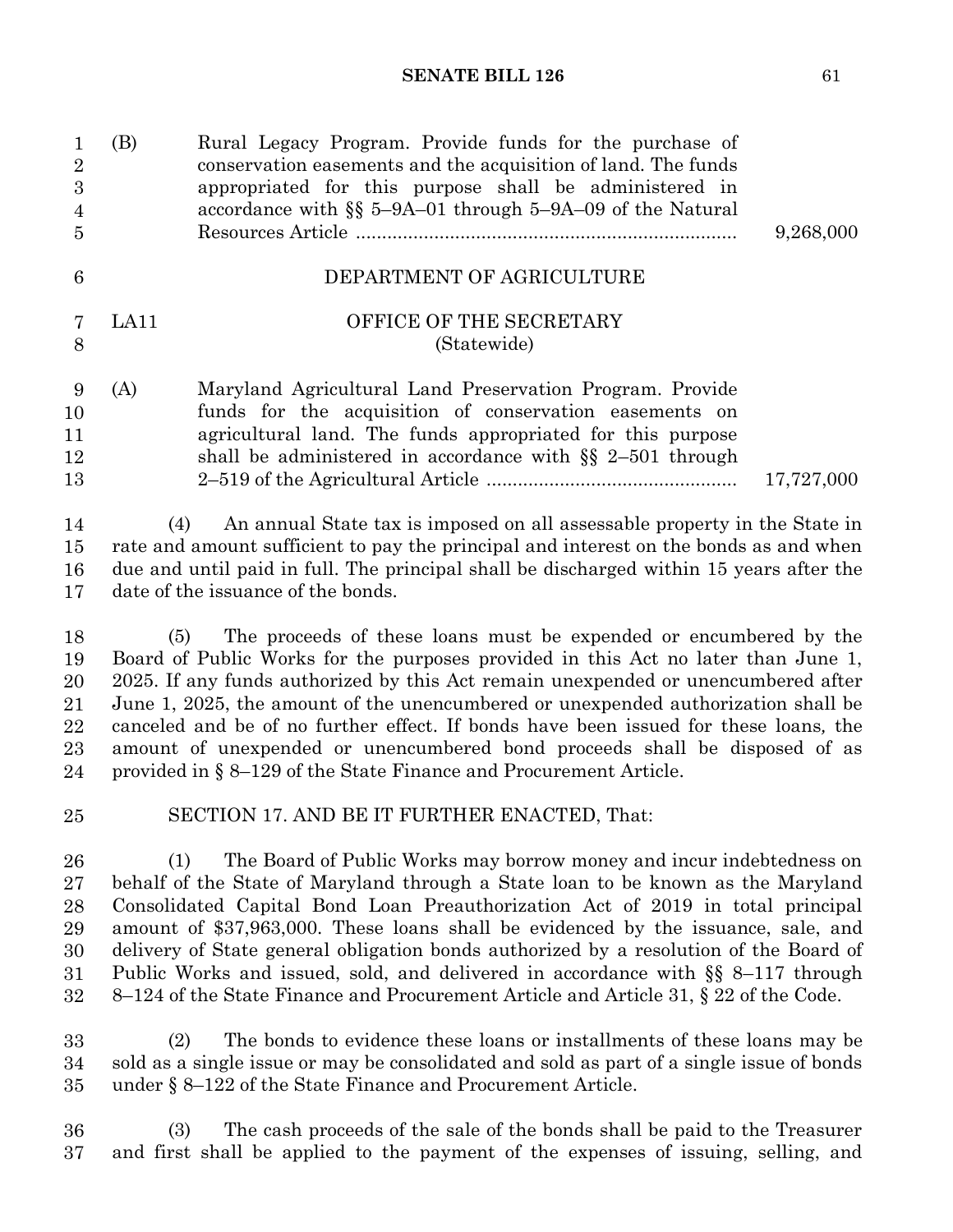delivering the bonds, unless funds for this purpose are otherwise provided, and then 2 shall be credited on the books of the Comptroller and expended, on approval by the 3 Board of Public Works, for the following public purposes, including any applicable architects' and engineers' fees: 1  $\overline{2}$ 3 4

| $\overline{5}$                       |      | DEPARTMENT OF NATURAL RESOURCES                                                                                                                                                                                                                                                                                                                                                |            |
|--------------------------------------|------|--------------------------------------------------------------------------------------------------------------------------------------------------------------------------------------------------------------------------------------------------------------------------------------------------------------------------------------------------------------------------------|------------|
| $\boldsymbol{6}$<br>$\overline{7}$   | KA05 | CAPITAL GRANTS AND LOANS ADMINISTRATION<br>(Statewide)                                                                                                                                                                                                                                                                                                                         |            |
| 8<br>9<br>10<br>11<br>12<br>13<br>14 | (A)  | Program Open Space. Provide funds for the purchase of<br>conservation easements and acquisition of land, and to make<br>grants to local jurisdictions for the purchase of conservation<br>easements and acquisition of land, and development of<br>recreational facilities. Funds appropriated for local grants<br>shall be administered in accordance with $\S$ 5-905 through | 24,251,000 |
| 15<br>16                             |      | Program Open Space – State Side<br>(1)<br>- Prior Funds Replacement<br>12,378,000                                                                                                                                                                                                                                                                                              |            |
| 17<br>18                             |      | (2)<br>Program Open Space - Local -<br>Prior Funds Replacement<br>11,873,000                                                                                                                                                                                                                                                                                                   |            |
| 19<br>20<br>21<br>22<br>23           | (B)  | Rural Legacy Program. Provide funds for the purchase of<br>conservation easements and the acquisition of land. The funds<br>appropriated for this purpose shall be administered in<br>accordance with $\S$ 5-9A-01 through 5-9A-09 of the Natural                                                                                                                              | 4,683,000  |
| 24                                   |      | DEPARTMENT OF AGRICULTURE                                                                                                                                                                                                                                                                                                                                                      |            |
| 25<br>26                             | LA11 | OFFICE OF THE SECRETARY<br>(Statewide)                                                                                                                                                                                                                                                                                                                                         |            |
| 27<br>28<br>29<br>30<br>31           | (A)  | Maryland Agricultural Land Preservation Program. Provide<br>funds for the acquisition of conservation easements on<br>agricultural land. The funds appropriated for this purpose<br>shall be administered in accordance with $\S$ 2-501 through                                                                                                                                | 9,029,000  |
| 32<br>33<br>34                       | (4)  | An annual State tax is imposed on all assessable property in the State in<br>rate and amount sufficient to pay the principal and interest on the bonds as and when<br>due and until paid in full. The principal shall be discharged within 15 years after the                                                                                                                  |            |

date of the issuance of the bonds. 35